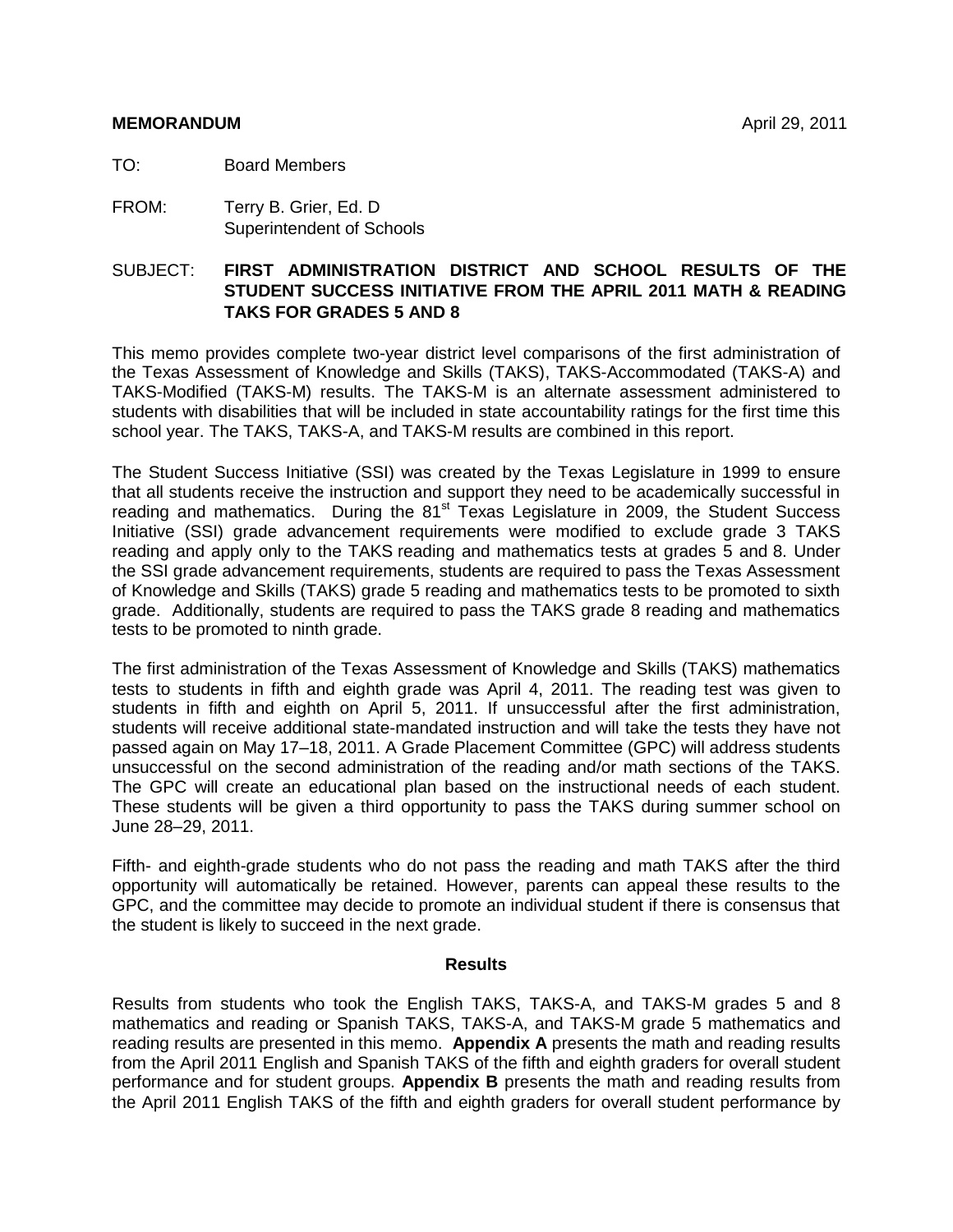gender. The current year's April districtwide performance is compared to the first administration results from 2010 for overall student performance and for student group outcomes.

#### **Fifth Grade**

- A total of 86 percent of HISD fifth-graders met the passing standard on the TAKS mathematics section in April of 2011. This was an increase of one percentage-point from April of 2010. Forty percent of HISD fifth-graders met the commended standard in April of 2011, which demonstrated an increase of one percentage point from 39 percent in April of 2010 (**Appendix A**).
- The majority of the fifth-grade student groups from April 2011 exhibited increases or remained constant in meeting the mathematics passing rates when compared with the 2010 results. The largest increase was from the LEP student group whose passing percentage increased by one point from 80 percent in 2010 to 81 percent in 2011. The other student group scores remained the same.
- The percent commended increased or remained constant for all fifth-grade students groups on the mathematics subject of TAKS. The largest increase was among African American, Economically Disadvantaged, and Students with Disabilities student groups with a two-percentage point increase each.
- On the 2011 first administration, 84 percent of HISD fifth-graders met the passing standard on the reading subject of TAKS compared to 81 percent in 2010.
- The majority of the fifth-grade student groups from April 2011 exhibited increases or remained constant in meeting the reading passing rates when compared with the 2010 results. The largest increase was from the LEP student group whose passing percentage increased by five-percentage points from 66 percent in 2010 to 71 percent in 2011. The Asian student group was the only group with a decline from the previous year of one-percentage point.
- The percent commended increased for all fifth-grade students groups on the reading subject of TAKS. The largest increase was among White students with an eightpercentage point increase from 57 percent in 2010 to 65 percent in 2011 while African American and Hispanic students increased six and four percentage points respectively.

#### **Eighth Grade**

- On the TAKS mathematics subject in April of 2011, 77 percent of HISD eighth-graders met the passing standard with an increase of three percentage points from 74 percent in April of 2010. The percent commended increased for all students from 19 percent in 2010 to 21 percent in 2011 (**Appendix A**).
- The majority of eighth-grade student groups from April 2011 exhibited increases in passing rates on the mathematics subject of TAKS when compared with the 2010 results. The largest increase was shown by the LEP students whose percent increased by seven points from 57 percent in 2010 to 64 percent in 2011.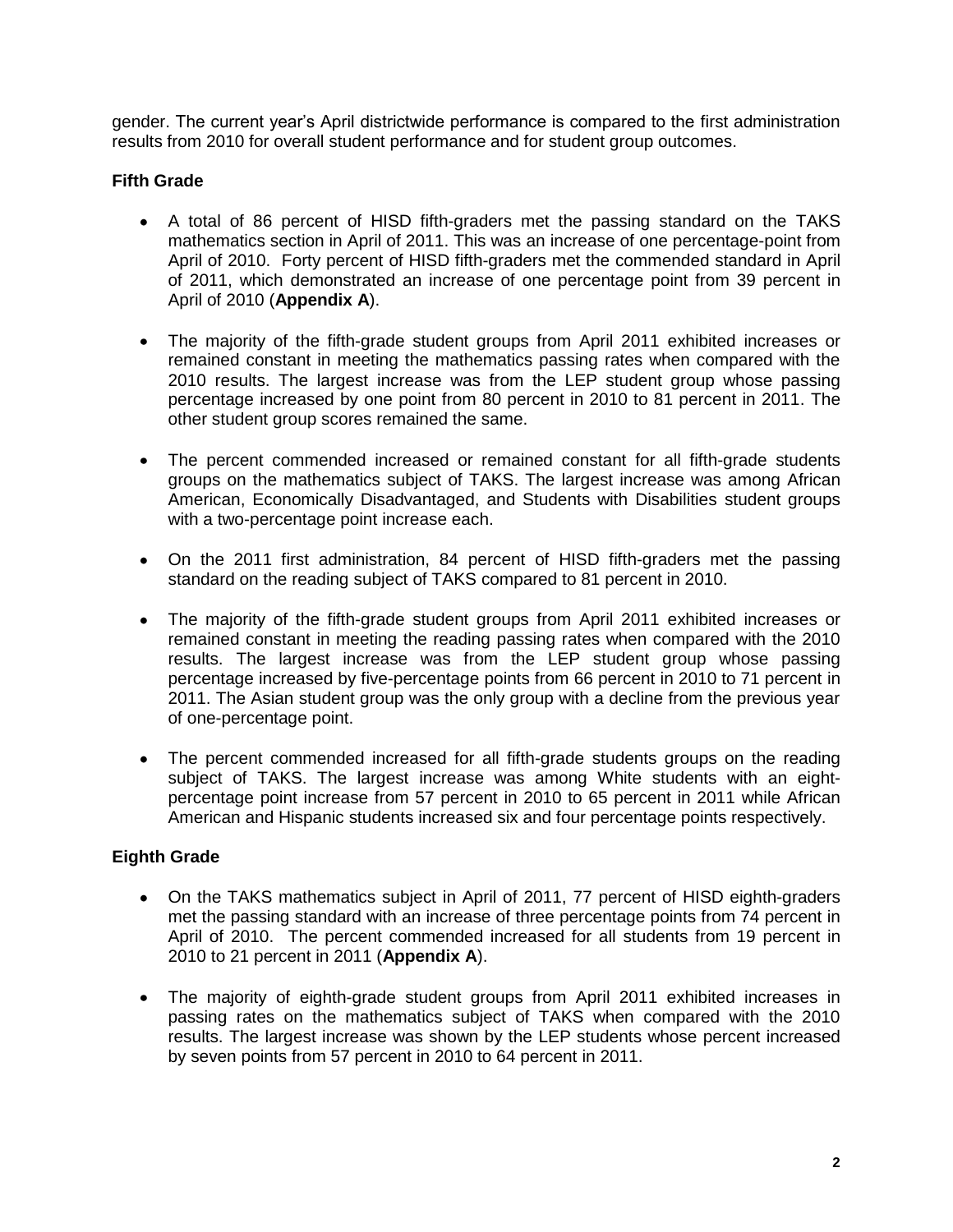- The percent commended increased for most eighth-grade student groups on the math TAKS from 2010 to 2011. The largest increase was five-percentage points by the White student group while African American students increased by two-percentage points. Both Hispanic and Economically Disadvantaged students increased by one-percentage point.
- On the 2011 first administration, 86 percent of HISD eighth-graders met the passing standard on the reading TAKS, a decrease of one percentage point from the previous year.
- The majority of eighth-grade student groups from April 2011 exhibited similar passing rates on the reading subject of TAKS when compared with the 2010 results. The performance by African American eighth-grade students decreased by two-percentage points from 86 percent in 2010 to 84 percent in 2011 while Hispanic students remained constant at 85 percent.
- The percent commended increased or remained the same for all student groups except the Students with Disabilities student group who decreased by one-percentage point. The White student group had the largest increase of six-percentage points from 2010 while Economically Disadvantaged increased two percentage points.

**Appendix B** presents the SSI results cross tabulated by race/ethnicity and gender for grades 5 and 8. Two years of data are presented in reading and mathematics.

#### **School-level Results**

Data are included in **Appendix C** for fifth and eighth-grade performance on the English TAKS, TAKS-A, and TAKS-M mathematics and reading for the past two years. The following notable results were found.

- The following schools scored a 100% passing rate in fifth-grade reading: Scott Elementary, River Oaks Elementary, and Ross Elementary.
- The following schools scored a 100% passing rate in fifth-grade mathematics: Briscoe Elementary, Bush Elementary, River Oaks Elementary, Scott Elementary, and Seguin Elementary.
- The following schools scored a 100% passing rate in eighth-grade reading: Briarmeadow Middle School, Dominion Academy, Kaleidoscope Middle, Project Chrysalis, Wharton Academy, and Wilson Montessori.
- The following schools had passing rates that were equal to or greater than 95% in eighthgrade math: Briarmeadow Middle School, Energized for Excellence, Kaleidoscope Middle, Pin Oak Middle School, Project Chrysalis, and Wharton Academy.

#### **Apollo 20 Eighth-Grade TAKS Scores**

The eighth-grade math and reading TAKS scores represent the first, although relatively small, batch of testing data to give early insight into how students attending the five Apollo 20 middle schools performed in the first year of this three-year program. It is worth noting that while Apollo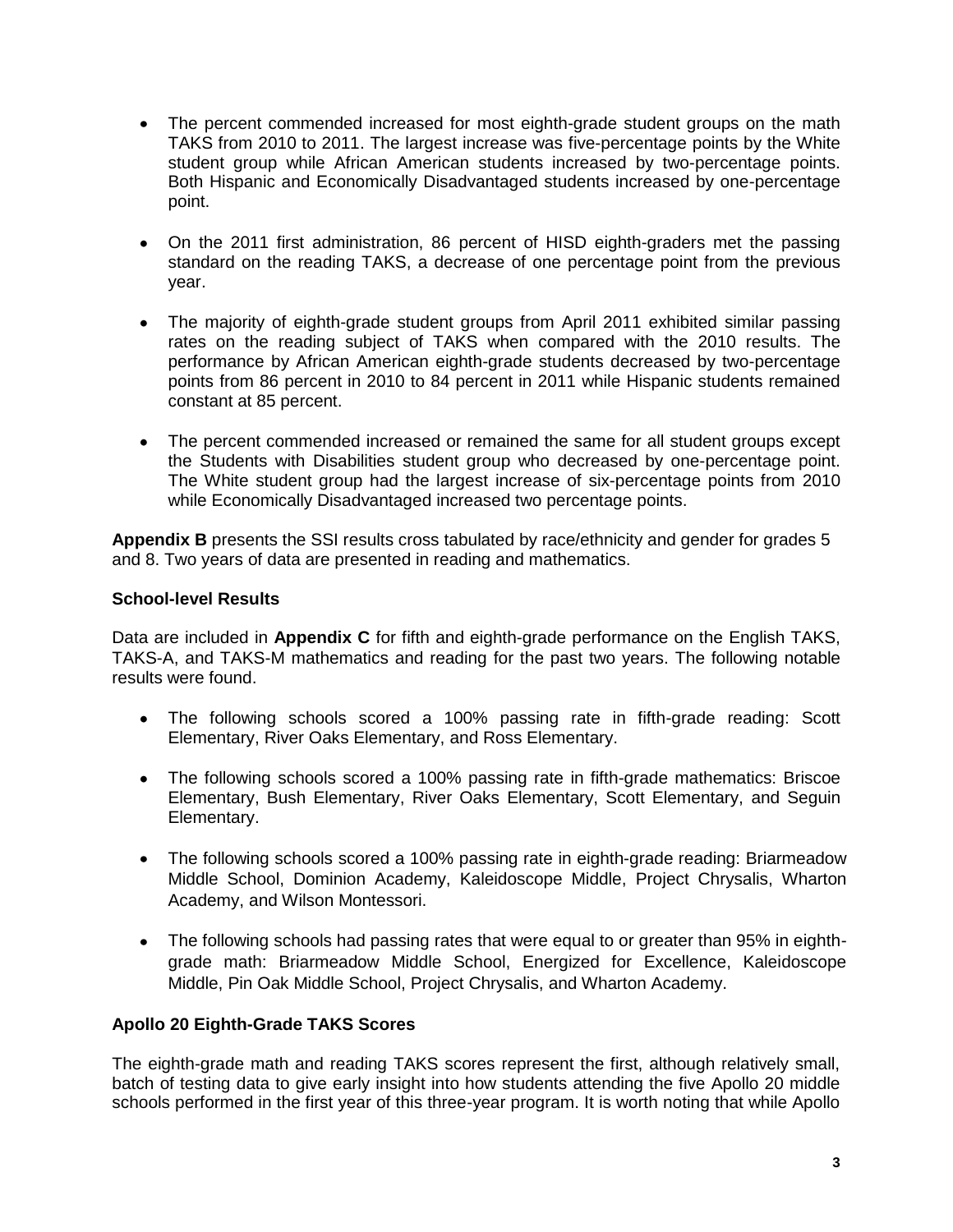20 eighth-grade students who entered the eighth grade below grade level in math or reading benefit from double-dose instructional time, only sixth-grade students receive the added benefit of tutoring by Apollo 20 math fellows. The results for sixth-grade students will be available in late May.

#### **Overall Results**

Compared to 2010, the overall passing rate at Apollo 20 schools on the eighth-grade reading exam increased by one percentage point to 80 percent. This compares to a one percentagepoint decline from 2010 for the reading passing rate among all HISD students, which now stands at 86 percent. The percentage of Apollo 20 students reaching the "commended" level in reading increased two percentage points to 23 percent. The overall HISD commended rate on the reading exam also increased two percentage points and now stands at 37 percent.

Since 2010, the overall passing rate among Apollo 20 students on the eighth-grade math exam increased by two percentage points to 65 percent. This compares to a three percentage-point increase for the math passing rate among all HISD students, which now stands at 77 percent. The percentage of Apollo 20 students reaching the "commended" level in math increased two percentage points to 11 percent. The overall HISD commended rate on the math exam also increased two percentage points and now stands at 21 percent.

#### Apollo Student Achievement Growth

We see particularly strong growth when we examine how these eighth-grade students who attended the seventh grade in HISD performed on the TAKS one year ago. Of these students:

- 69 percent passed the 2011 eighth-grade TAKS math exam. In 2010, 61 percent of these students passed the seventh-grade math exam**.** This 8-point increase compares to a 4-point increase for all HISD students using this same analysis.
- 83 percent passed the 2011 eighth-grade TAKS reading exam. In 2010, 70 percent of these students passed the seventh-grade reading exam**.** This 13-point increase compares to a 9-point increase for all HISD students.

The growth is more pronounced among these students who participated in double-dose instructional time in either math or reading.

- 70 percent of students receiving double-dose math instruction passed the 2011 eighthgrade TAKS math exam. In 2010, 49 percent of these students passed the seventhgrade math exam.
- 76 percent of students receiving double-dose reading instruction passed the 2011 eighth-grade TAKS reading exam. In 2010, 56 percent of these students passed the seventh-grade reading exam.

#### Five-Year Longitudinal Results

The eighth-grade students at Apollo 20 schools are also closing the gap separating them from their peers at other HISD schools when comparing longitudinal TAKS and TAKS-Accommodated results for students served the majority of the school year (accountability subset). In 2007, the percentage of eighth-graders at the Apollo 20 schools passing the reading exam was 6 percentage points lower than the HISD average (81 to 87 percent) and the percentage passing the math exam was 15 percentage points below the district average (50 to 65 percent). Those gaps now stand at 4 points (83 to 87 percent) and 10 points (68 to 78 percent), respectively.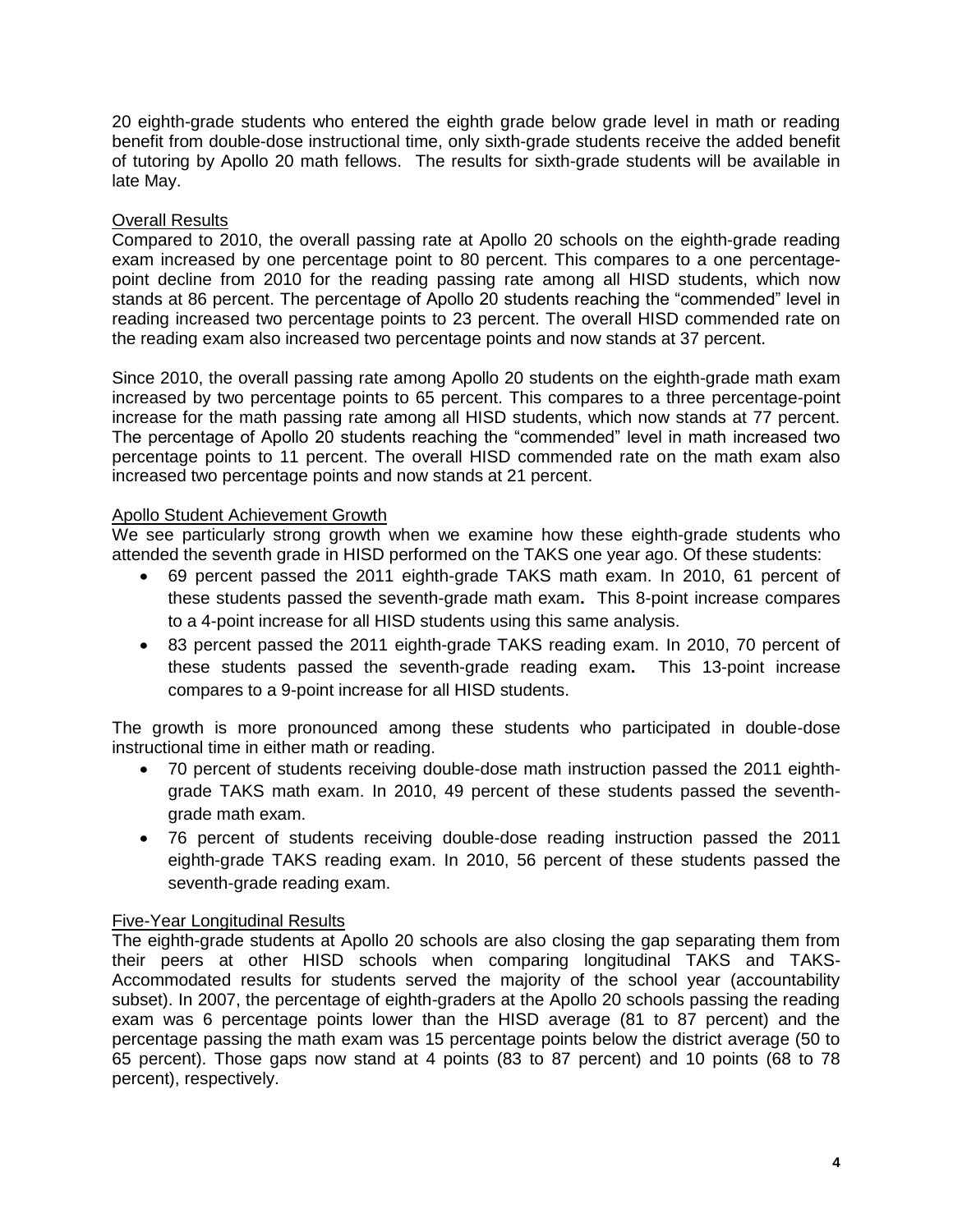

Should you have any questions or require any further information, please contact Carla Stevens in the Department of Research and Accountability at (713) 556-6700.

Tury B. Quien

**Attachments** 

cc: Superintendent's Direct Reports Chief School Officers School Improvement Officers Kim Hall Sowmya Kumar Irma Rohatgi Martha Salazar-Zamora Principals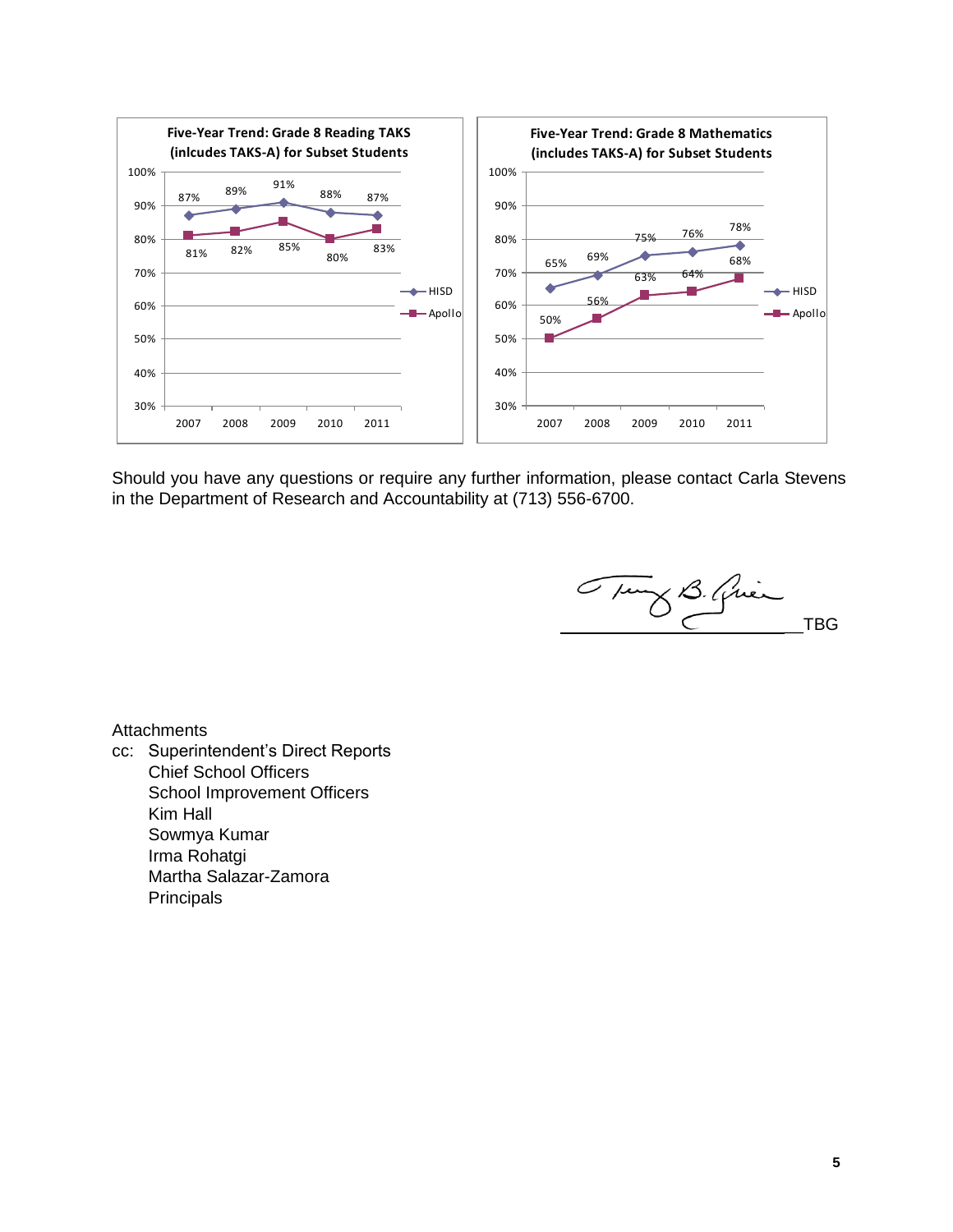|       |                        |              |         |        |              | <b>Apendix A</b>   |        |                                                                      |                |        |              |                    |        |
|-------|------------------------|--------------|---------|--------|--------------|--------------------|--------|----------------------------------------------------------------------|----------------|--------|--------------|--------------------|--------|
|       |                        |              |         |        |              |                    |        | TAKS SSI First administration Results by Student Group 2010 and 2011 |                |        |              |                    |        |
|       |                        |              |         | 2010   |              |                    |        |                                                                      |                | 2011   |              |                    |        |
|       |                        |              | Reading |        |              | <b>Mathematics</b> |        |                                                                      | <b>Reading</b> |        |              | <b>Mathematics</b> |        |
| Grade | <b>Student Group</b>   | <b>Total</b> | % Met   | % Com. | <b>Total</b> | % Met              | % Com. | <b>Total</b>                                                         | % Met          | % Com. | <b>Total</b> | % Met              | % Com. |
| 05    | <b>All Students</b>    | 13,963       | 81%     | 28%    | 13,973       | 85%                | 39%    | 14,738                                                               | 84%            | 33%    | 14,733       | 86%                | 40%    |
| 05    | African American       | 3,546        | 83%     | 26%    | 3,547        | 80%                | 28%    | 3,643                                                                | 85%            | 32%    | 3,637        | 80%                | 30%    |
| 05    | American Indian        | 27           | 81%     | 37%    | 27           | 89%                | 30%    | 29                                                                   | 90%            | 38%    | 29           | 97%                | 38%    |
| 05    | Asian                  | 366          | 97%     | 64%    | 367          | 98%                | 81%    | 404                                                                  | 96%            | 65%    | 405          | 98%                | 82%    |
| 05    | Hispanic/Latino        | 8,785        | 78%     | 23%    | 8,790        | 86%                | 39%    | 9,373                                                                | 82%            | 27%    | 9,369        | 86%                | 40%    |
| 05    | No Info Provided       | 73           | 77%     | 21%    | 72           | 71%                | 25%    | 19                                                                   | 74%            | 26%    | 19           | 53%                | 11%    |
| 05    | Pacific Islander       | 8            | 88%     | 50%    | 8            | 88%                | 88%    | 16                                                                   | 94%            | 63%    | 16           | 94%                | 50%    |
| 05    | Two or More Races      | 75           | 95%     | 49%    | 76           | 92%                | 63%    | 108                                                                  | 96%            | 58%    | 108          | 91%                | 54%    |
| 05    | White                  | 1,083        | 95%     | 57%    | 1,086        | 94%                | 63%    | 1,146                                                                | 96%            | 65%    | 1,150        | 94%                | 64%    |
| 05    | Economically Dis.      | 11,288       | 79%     | 23%    | 11,290       | 84%                | 35%    | 12,116                                                               | 82%            | 27%    | 12,108       | 84%                | 37%    |
| 05    | <b>LEP</b>             | 4,300        | 66%     | 15%    | 4,304        | 80%                | 32%    | 4,276                                                                | 71%            | 17%    | 4,276        | 81%                | 32%    |
| 05    | Students W/ Disability | 1,324        | 77%     | 18%    | 1,319        | 75%                | 18%    | 1,302                                                                | 81%            | 20%    | 1,295        | 75%                | 20%    |
| 05    | Female                 | 6,871        | 83%     | 31%    | 6,877        | 85%                | 38%    | 7,253                                                                | 86%            | 35%    | 7,248        | 86%                | 39%    |
| 05    | Male                   | 7,080        | 79%     | 25%    | 7,084        | 86%                | 40%    | 7,475                                                                | 83%            | 30%    | 7,473        | 86%                | 42%    |
| 08    | <b>All Students</b>    | 11,833       | 87%     | 35%    | 11,841       | 74%                | 19%    | 12,054                                                               | 86%            | 37%    | 12,052       | 77%                | 21%    |
| 08    | African American       | 3,286        | 86%     | 31%    | 3,294        | 65%                | 10%    | 3,292                                                                | 84%            | 31%    | 3,291        | 68%                | 12%    |
| 08    | American Indian        | 35           | 66%     | 23%    | 35           | 54%                | 3%     | 32                                                                   | 84%            | 41%    | 32           | 72%                | 13%    |
| 08    | Asian                  | 335          | 97%     | 70%    | 335          | 95%                | 66%    | 389                                                                  | 97%            | 74%    | 388          | 96%                | 70%    |
| 08    | Hispanic/Latino        | 7,028        | 85%     | 31%    | 7,025        | 75%                | 18%    | 7,237                                                                | 85%            | 32%    | 7,236        | 79%                | 19%    |
| 80    | No Info Provided       | 29           | 62%     | 17%    | 29           | 31%                | 0%     | 20                                                                   | 75%            | 25%    | 20           | 50%                | 15%    |
| 08    | Pacific Islander       | 20           | 90%     | 30%    | 20           | 75%                | 30%    | 22                                                                   | 77%            | 68%    | 22           | 82%                | 27%    |
| 08    | Two or More Races      | 77           | 99%     | 68%    | 78           | 91%                | 44%    | 86                                                                   | 95%            | 69%    | 86           | 88%                | 34%    |
| 08    | White                  | 1,023        | 95%     | 65%    | 1,025        | 87%                | 39%    | 976                                                                  | 97%            | 71%    | 977          | 90%                | 44%    |
| 08    | Economically Dis.      | 8,863        | 84%     | 29%    | 8,867        | 71%                | 16%    | 9,476                                                                | 84%            | 31%    | 9,470        | 76%                | 17%    |
| 08    | <b>LEP</b>             | 1,628        | 62%     | 8%     | 1,625        | 57%                | 7%     | 1,441                                                                | 62%            | 8%     | 1,440        | 64%                | 9%     |
| 08    | Students W/ Disability | 1,339        | 68%     | 14%    | 1,344        | 50%                | 7%     | 1,216                                                                | 68%            | 13%    | 1,212        | 53%                | $9\%$  |
| 08    | Female                 | 5,769        | 89%     | 39%    | 5,772        | 75%                | 19%    | 5,982                                                                | 88%            | 40%    | 5,987        | 79%                | 21%    |
| 08    | Male                   | 6,060        | 85%     | 32%    | 6,065        | 73%                | 19%    | 6,061                                                                | 84%            | 33%    | 6,053        | 76%                | 21%    |

**Note:** Student results for 2010 were converted to include TAKS, TAKS-A, and TAKS-M.

Com.= Commended on TAKS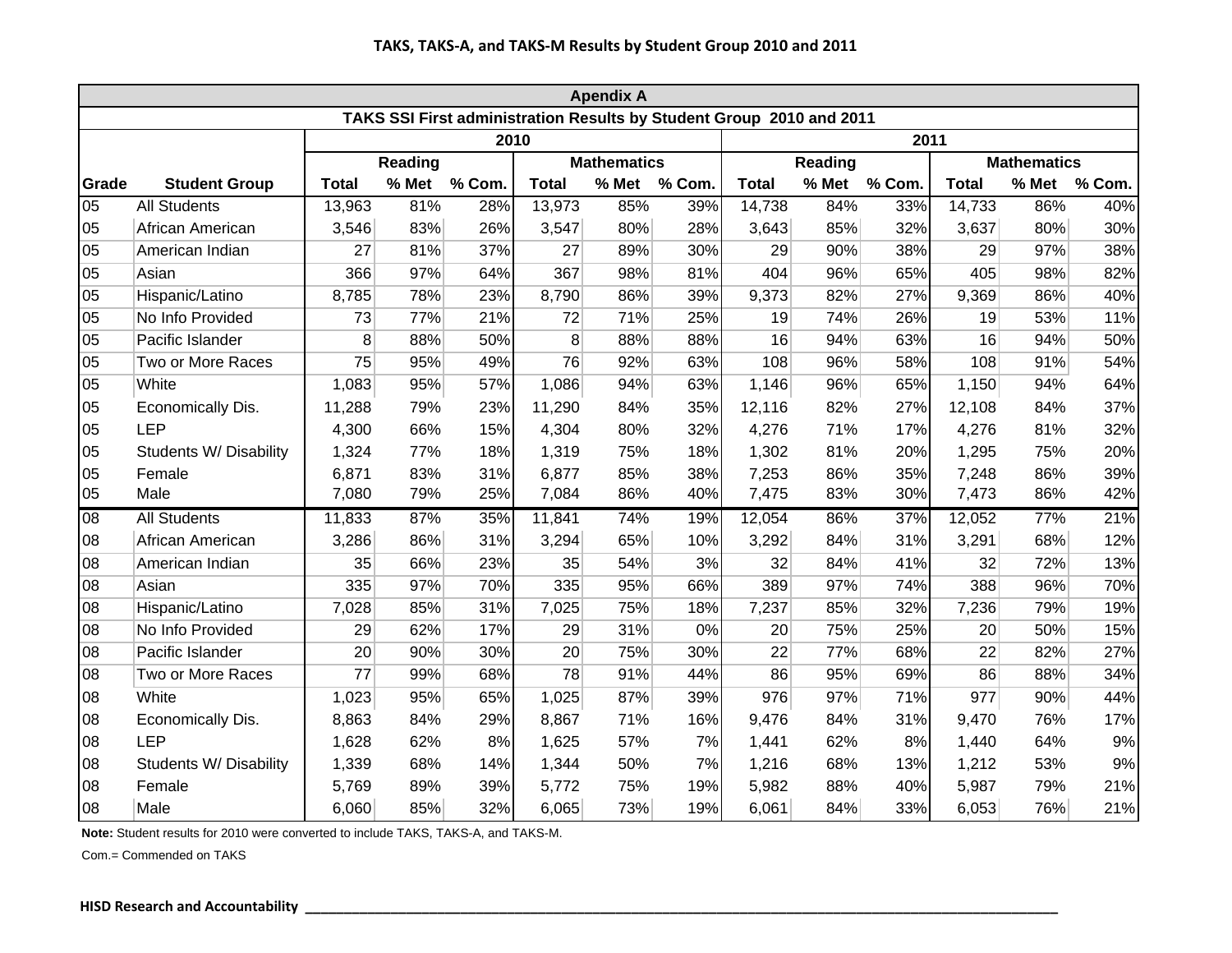|       |                               |              |                                                               |             |              | <b>Apendix B</b>             |       |              |                                 |             |              |                                     |             |
|-------|-------------------------------|--------------|---------------------------------------------------------------|-------------|--------------|------------------------------|-------|--------------|---------------------------------|-------------|--------------|-------------------------------------|-------------|
|       |                               |              | TAKS SSI First administration Results by Gender 2010 and 2011 |             |              |                              |       |              |                                 |             |              |                                     |             |
|       |                               |              |                                                               | 2010        |              |                              |       |              |                                 | 2011        |              |                                     |             |
|       |                               |              | Reading<br>Female                                             | <b>Male</b> |              | <b>Mathematics</b><br>Female | Male  |              | <b>Reading</b><br><b>Female</b> | <b>Male</b> |              | <b>Mathematics</b><br><b>Female</b> | <b>Male</b> |
| Grade | <b>Student Group</b>          | <b>Total</b> | % Met                                                         | % Met       | <b>Total</b> | % Met                        | % Met | <b>Total</b> | % Met                           | % Met       | <b>Total</b> | % Met                               | % Met       |
| 05    | All                           | 13,951       | 83%                                                           | 79%         | 13,961       | 85%                          | 86%   | 14,728       | 86%                             | 83%         | 14,721       | 86%                                 | 86%         |
| 05    | African American              | 3,543        | 86%                                                           | 80%         | 3,544        | 80%                          | 80%   | 3,642        | 87%                             | 83%         | 3,634        | 81%                                 | 79%         |
| 05    | American Indian               | 27           | 85%                                                           | 79%         | 27           | 100%                         | 79%   | 29           | 83%                             | 94%         | 29           | 100%                                | 94%         |
| 05    | Asian                         | 366          | 98%                                                           | 96%         | 367          | 99%                          | 97%   | 404          | 97%                             | 96%         | 405          | 98%                                 | 98%         |
| 05    | Hispanic/Latino               | 8,779        | 80%                                                           | 76%         | 8,784        | 85%                          | 86%   | 9,370        | 83%                             | 80%         | 9,366        | 86%                                 | 87%         |
| 05    | No Info Provided              | 70           | 82%                                                           | 76%         | 69           | 71%                          | 76%   | 14           | 80%                             | 50%         | 14           | 60%                                 | 50%         |
| 05    | Pacific Islander              | 8            | 100%                                                          | 83%         | 8            | 100%                         | 83%   | 16           | 100%                            | 88%         | 16           | 100%                                | 88%         |
| 05    | Two or More Races             | 75           | 100%                                                          | 89%         | 76           | 87%                          | 97%   | 108          | 96%                             | 96%         | 108          | 85%                                 | 96%         |
| 05    | White                         | 1,083        | 96%                                                           | 95%         | 1,086        | 94%                          | 95%   | 1,145        | 97%                             | 95%         | 1,149        | 92%                                 | 96%         |
| 05    | Economically Dis.             | 11,285       | 81%                                                           | 77%         | 11,287       | 84%                          | 84%   | 12,111       | 84%                             | 80%         | 12,101       | 84%                                 | 85%         |
| 05    | <b>LEP</b>                    | 4,297        | 67%                                                           | 65%         | 4,301        | 79%                          | 82%   | 4,274        | 72%                             | 70%         | 4274         | 80%                                 | 82%         |
| 05    | <b>Students W/ Disability</b> | 1,324        | 79%                                                           | 76%         | 1,319        | 75%                          | 75%   | 1,300        | 84%                             | 79%         | 1,291        | 75%                                 | 74%         |
| 08    | All                           | 11,829       | 89%                                                           | 85%         | 11,837       | 75%                          | 73%   | 12,043       | 88%                             | 84%         | 12,040       | 79%                                 | 76%         |
| 08    | African American              | 3,286        | 89%                                                           | 82%         | 3,294        | 67%                          | 63%   | 3,290        | 87%                             | 82%         | 3,289        | 71%                                 | 66%         |
| 08    | American Indian               | 35           | 59%                                                           | 77%         | 35           | 41%                          | 77%   | 32           | 88%                             | 80%         | 32           | 71%                                 | 73%         |
| 08    | Asian                         | 335          | 98%                                                           | 96%         | 335          | 96%                          | 94%   | 388          | 97%                             | 96%         | 387          | 96%                                 | 96%         |
| 08    | Hispanic/Latino               | 7,026        | 87%                                                           | 84%         | 7,023        | 75%                          | 74%   | 7,236        | 87%                             | 83%         | 7,234        | 80%                                 | 78%         |
| 08    | No Info Provided              | 27           | 71%                                                           | 46%         | 27           | 43%                          | 15%   | 14           | 80%                             | 67%         | 14           | 20%                                 | 44%         |
| 08    | Pacific Islander              | 20           | 86%                                                           | 92%         | 20           | 57%                          | 85%   | 22           | 82%                             | 73%         | 22           | 91%                                 | 73%         |
| 08    | Two or More Races             | 77           | 100%                                                          | 97%         | 78           | 93%                          | 89%   | 86           | 98%                             | 92%         | 86           | 88%                                 | 89%         |
| 08    | White                         | 1,023        | 97%                                                           | 94%         | 1,025        | 87%                          | 87%   | 975          | 98%                             | 95%         | 976          | 92%                                 | 88%         |
| 08    | Economically Dis.             | 8,862        | 86%                                                           | 82%         | 8,866        | 73%                          | 71%   | 9,470        | 86%                             | 82%         | 9,463        | 77%                                 | 74%         |
| 08    | <b>LEP</b>                    | 1,627        | 62%                                                           | 63%         | 1,624        | 55%                          | 58%   | 1,441        | 62%                             | 62%         | 1,440        | 64%                                 | 64%         |
| 08    | <b>Students W/ Disability</b> | 1338         | 69%                                                           | 68%         | 1,343        | 45%                          | 53%   | 1,213        | 72%                             | 65%         | 1,208        | 52%                                 | 53%         |

**Note:** Student results for 2010 were converted to include TAKS, TAKS-A, and TAKS-M.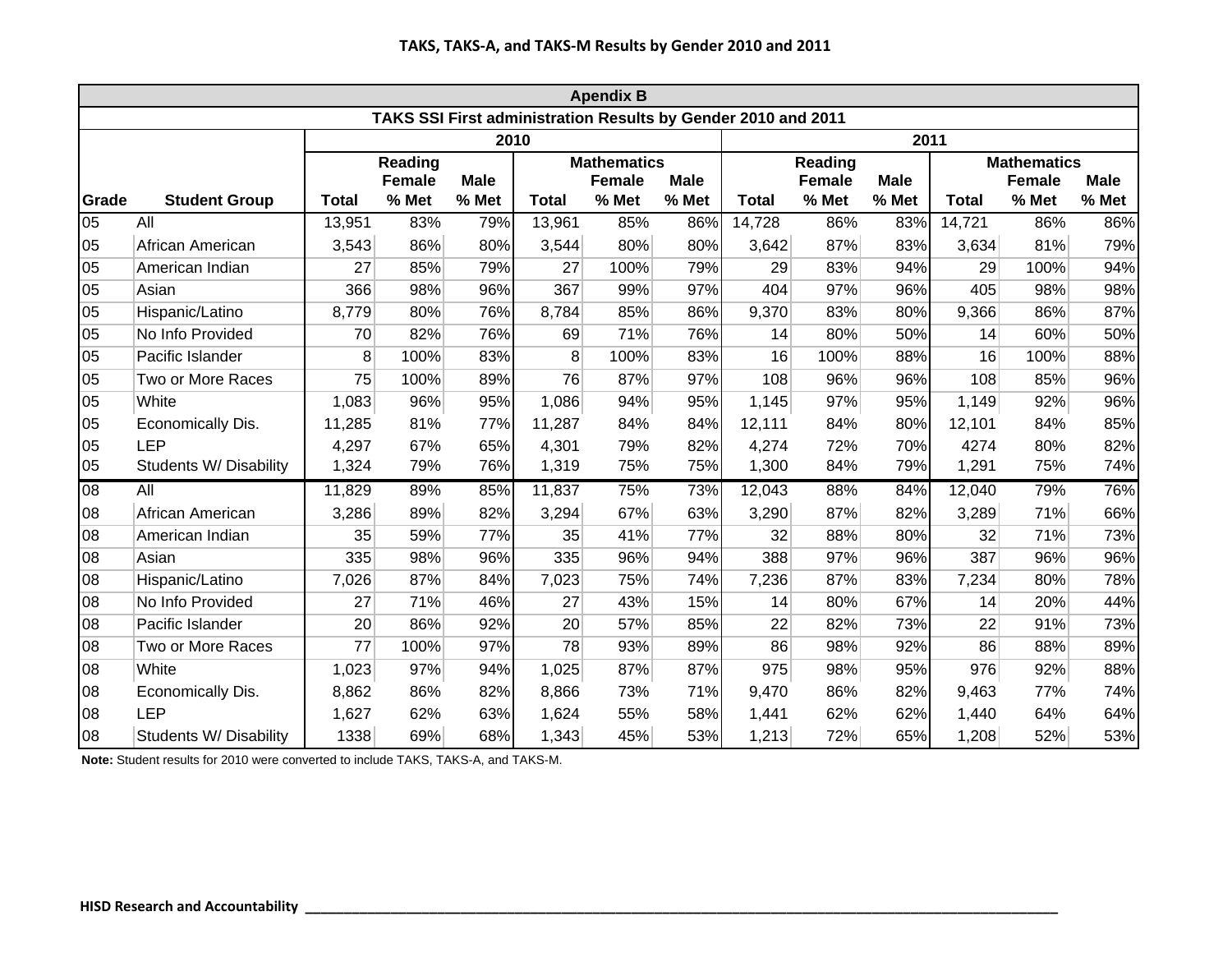# **Comparison of Spring 2011 Student Success Initiative Grades 5 and 8 English and Spanish Results For All Students by Campus**

| Report Date: April 2011                   |                 |         |         |               | <b>1st Administration Reading and Mathematics</b> |                         |      |        |                   |                |                             |  |
|-------------------------------------------|-----------------|---------|---------|---------------|---------------------------------------------------|-------------------------|------|--------|-------------------|----------------|-----------------------------|--|
| Date of Testing: April 2011               |                 |         |         | <b>Number</b> |                                                   | <b>Percent Met</b>      |      |        | Percent           |                | <b>Number Not</b>           |  |
| Campus                                    | Grade           | Subject | Version | 2010          | <b>Students Tested</b><br>2011                    | <b>Standard</b><br>2010 | 2011 | 2010   | Commended<br>2011 | 2010           | <b>Met Standard</b><br>2011 |  |
|                                           |                 |         |         |               |                                                   |                         |      |        |                   |                |                             |  |
| Houston Independent School District       | $5\phantom{.0}$ |         | English |               |                                                   |                         |      |        |                   |                |                             |  |
|                                           |                 | Reading |         | 13,936        | 14,726                                            | 81                      | 84   | 28     | 33                | 2,625          | 2,345                       |  |
|                                           | 5               | Reading | Spanish | 27            | 12                                                | 85                      | 67   | 11     | 33                | 4              | $\overline{4}$              |  |
|                                           | 5               | Math    | English | 13,952        | 14,720                                            | 85                      | 86   | 39     | 40                | 2,064          | 2,091                       |  |
|                                           | 5               | Math    | Spanish | 21            | 13                                                | 67                      | 31   | 14     | 8                 | $\overline{7}$ | 9                           |  |
|                                           | 8               | Reading | English | 11,833        | 12,054                                            | 87                      | 86   | 35     | 37                | 1,593          | 1,657                       |  |
|                                           | 8               | Math    | English | 11,841        | 12,052                                            | 74                      | 77   | 19     | 21                |                | 3,111 2,718                 |  |
| Louisa Alcott Elementary School           |                 |         |         |               |                                                   |                         |      |        |                   |                |                             |  |
|                                           | 5               | Reading | English | 62            | 68                                                | 81                      | 78   | 29     | 24                | 12             | 15                          |  |
|                                           | 5               | Math    | English | 62            | 68                                                | 92                      | 82   | 44     | 22                | $\mathbf 5$    | 12                          |  |
| Almeda Elementary School                  |                 |         |         |               |                                                   |                         |      |        |                   |                |                             |  |
|                                           | $5\phantom{.0}$ | Reading | English | 93            | 114                                               | 78                      | 89   | 25     | 30                | 20             | 12                          |  |
|                                           | 5               | Math    | English | 93            | 108                                               | 88                      | 94   | 43     | 49                | 11             | 6                           |  |
| Anderson Elementary School                |                 |         |         |               |                                                   |                         |      |        |                   |                |                             |  |
|                                           | 5               | Reading | English | 94            | 99                                                | 78                      | 85   | 19     | 18                | 21             | 15                          |  |
|                                           | 5               | Math    | English | 94            | 99                                                | 87                      | 89   | $30\,$ | 43                | 12             | 11                          |  |
| Jewel Askew Elementary School             |                 |         |         |               |                                                   |                         |      |        |                   |                |                             |  |
|                                           | 5               | Reading | English | 123           | 118                                               | 85                      | 92   | 32     | 58                | 18             | 10                          |  |
|                                           | 5               | Math    | English | 123           | 118                                               | 82                      | 94   | 38     | 58                | 22             | $\overline{7}$              |  |
| <b>Charles Atherton Elementary School</b> |                 |         |         |               |                                                   |                         |      |        |                   |                |                             |  |
|                                           | 5               | Reading | English | 43            | 47                                                | 84                      | 83   | 26     | 38                | $\overline{7}$ | 8                           |  |
|                                           | 5               | Math    | English | 43            | 47                                                | 72                      | 85   | 19     | 47                | 12             | $\overline{7}$              |  |
| C. E. Barrick Elementary School           |                 |         |         |               |                                                   |                         |      |        |                   |                |                             |  |
|                                           | 5               | Reading | English | 122           | 105                                               | 63                      | 72   | 17     | 22                | 45             | 29                          |  |
|                                           | 5               | Math    | English | 122           | 105                                               | 82                      | 83   | 39     | 38                | 22             | 18                          |  |
| Mamie Bastian Elementary School           |                 |         |         |               |                                                   |                         |      |        |                   |                |                             |  |
|                                           | 5               | Reading | English | 101           | 106                                               | 70                      | 81   | 18     | 29                | 30             | 20                          |  |
|                                           | 5               | Math    | English | 101           | 106                                               | 74                      | 86   | 27     | 45                | 26             | 15                          |  |
|                                           |                 |         |         |               |                                                   |                         |      |        |                   |                |                             |  |

\* Fewer than 5 students

Note: TAKS, TAKS-Accommodated, TAKS-Modified Results are included for both years.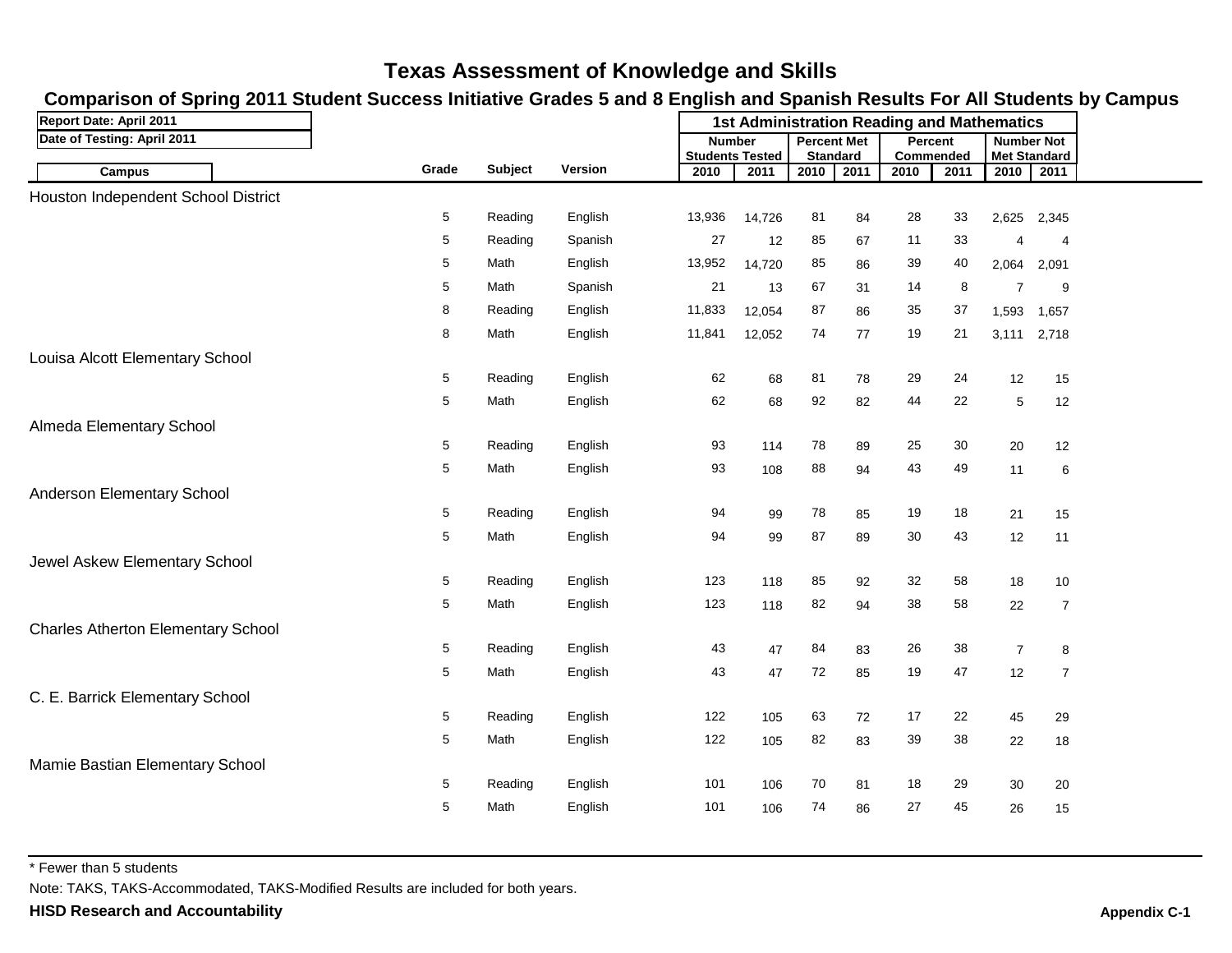| Report Date: April 2011             |       |                 |         |         |                                | <b>1st Administration Reading and Mathematics</b> |                         |      |                |                   |                             |                |  |
|-------------------------------------|-------|-----------------|---------|---------|--------------------------------|---------------------------------------------------|-------------------------|------|----------------|-------------------|-----------------------------|----------------|--|
| Date of Testing: April 2011         |       |                 |         |         | <b>Number</b>                  |                                                   | <b>Percent Met</b>      |      |                | Percent           | <b>Number Not</b>           |                |  |
| Campus                              | Grade |                 | Subject | Version | <b>Students Tested</b><br>2010 | 2011                                              | <b>Standard</b><br>2010 | 2011 | 2010           | Commended<br>2011 | <b>Met Standard</b><br>2010 | 2011           |  |
|                                     |       |                 |         |         |                                |                                                   |                         |      |                |                   |                             |                |  |
| Kate Bell Elementary School         |       |                 |         |         |                                |                                                   |                         |      |                |                   |                             |                |  |
|                                     |       | $5\phantom{.0}$ | Reading | English | 117                            | 115                                               | 85                      | 78   | 39             | 30                | 18                          | 25             |  |
|                                     |       | $\,$ 5 $\,$     | Math    | English | 117                            | 115                                               | 88                      | 79   | $38\,$         | 39                | 14                          | 24             |  |
| Roy P. Benavídez Elementary School  |       |                 |         |         |                                |                                                   |                         |      |                |                   |                             |                |  |
|                                     |       | 5               | Reading | English | 96                             | 115                                               | 72                      | 70   | 6              | 17                | 27                          | 35             |  |
|                                     |       | 5               | Math    | English | 94                             | 116                                               | 81                      | 76   | 29             | 35                | 18                          | 28             |  |
| Joyce Benbrook Elementary School    |       |                 |         |         |                                |                                                   |                         |      |                |                   |                             |                |  |
|                                     |       | 5               | Reading | English | 65                             | 61                                                | 95                      | 82   | 37             | 18                | 3                           | 11             |  |
|                                     |       | 5               | Math    | English | 65                             | 61                                                | 91                      | 87   | 60             | 41                | 6                           | 8              |  |
| James Berry Elementary School       |       |                 |         |         |                                |                                                   |                         |      |                |                   |                             |                |  |
|                                     |       | 5               | Reading | English | 67                             | 67                                                | 64                      | 76   | 15             | 21                | 24                          | 16             |  |
|                                     |       | 5               | Math    | English | 67                             | 67                                                | 75                      | 90   | 18             | 28                | 17                          | $\overline{7}$ |  |
| Edward Blackshear Elementary School |       |                 |         |         |                                |                                                   |                         |      |                |                   |                             |                |  |
|                                     |       | 5               | Reading | English | 43                             | 62                                                | 72                      | 65   | 14             | 16                | 12                          | 22             |  |
|                                     |       | 5               | Math    | English | 43                             | 62                                                | 79                      | 60   | $\overline{7}$ | 13                | $\boldsymbol{9}$            | 25             |  |
|                                     |       |                 |         |         |                                |                                                   |                         |      |                |                   |                             |                |  |
| James Bonham Elementary School      |       | 5               | Reading | English |                                | 99                                                |                         | 67   |                | 13                |                             | 33             |  |
|                                     |       |                 | Math    | English |                                |                                                   |                         |      |                | 15                |                             |                |  |
|                                     |       | 5               |         |         |                                | 99                                                |                         | 64   |                |                   |                             | 36             |  |
| Melinda Bonner Elementary School    |       |                 |         |         |                                |                                                   |                         |      |                |                   |                             |                |  |
|                                     |       | 5               | Reading | English | 100                            | 123                                               | 66                      | 80   | 15             | 23                | 34                          | 24             |  |
|                                     |       | 5               | Math    | English | 98                             | 123                                               | 84                      | 86   | $27\,$         | 36                | 16                          | 17             |  |
| <b>Braeburn Elementary School</b>   |       |                 |         |         |                                |                                                   |                         |      |                |                   |                             |                |  |
|                                     |       | 5               | Reading | English | 115                            | 134                                               | 72                      | 68   | 25             | 16                | 32                          | 43             |  |
|                                     |       | 5               | Math    | English | 115                            | 134                                               | 88                      | 78   | 42             | 31                | 14                          | 29             |  |
| <b>Briargrove Elementary School</b> |       |                 |         |         |                                |                                                   |                         |      |                |                   |                             |                |  |
|                                     |       | 5               | Reading | English | 121                            | 121                                               | 91                      | 93   | 36             | 53                | 11                          | 9              |  |
|                                     |       | 5               | Math    | English | 122                            | 121                                               | 92                      | 89   | 48             | 52                | 10                          | 13             |  |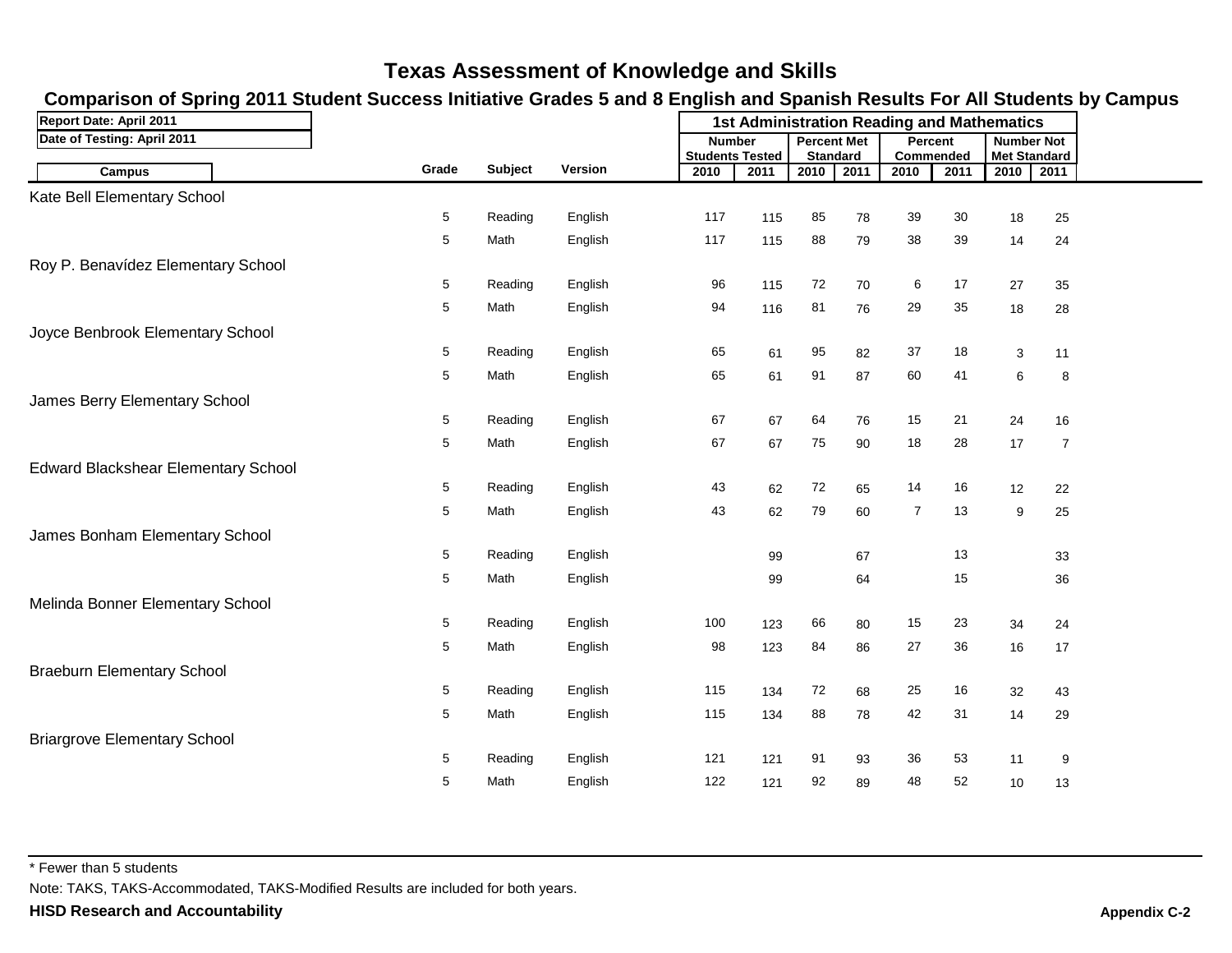| Report Date: April 2011                      |       |         |         |                                | 1st Administration Reading and Mathematics |                         |          |                   |         |                   |                             |  |
|----------------------------------------------|-------|---------|---------|--------------------------------|--------------------------------------------|-------------------------|----------|-------------------|---------|-------------------|-----------------------------|--|
| Date of Testing: April 2011                  |       |         |         | <b>Number</b>                  |                                            | <b>Percent Met</b>      |          |                   | Percent | <b>Number Not</b> |                             |  |
| <b>Campus</b>                                | Grade | Subject | Version | <b>Students Tested</b><br>2010 | 2011                                       | <b>Standard</b><br>2010 | 2011     | Commended<br>2010 | 2011    | 2010              | <b>Met Standard</b><br>2011 |  |
| <b>Briarmeadow Charter Elementary School</b> |       |         |         |                                |                                            |                         |          |                   |         |                   |                             |  |
|                                              | 5     | Reading | English | 42                             | 47                                         | 95                      | 96       | 43                | 55      | $\overline{2}$    | $\overline{2}$              |  |
|                                              | 5     | Math    | English | 42                             | 47                                         | 90                      | 91       | 45                | 55      | 4                 | 4                           |  |
| <b>Briarmeadow Charter Middle School</b>     |       |         |         |                                |                                            |                         |          |                   |         |                   |                             |  |
|                                              | 8     | Reading | English | 42                             | 42                                         | 100                     | 100      | 67                | 71      | 0                 | 0                           |  |
|                                              | 8     | Math    | English | 42                             | 42                                         | 100                     | 95       | 43                | 36      | $\mathbf 0$       | $\overline{c}$              |  |
| Andrew Briscoe Elementary School             |       |         |         |                                |                                            |                         |          |                   |         |                   |                             |  |
|                                              | 5     | Reading | English | 65                             | 52                                         | 68                      | 87       | 20                | 29      | 21                | $\overline{7}$              |  |
|                                              | 5     | Math    | English | 65                             | 52                                         | 97                      | 100      | 34                | 65      | $\overline{c}$    | 0                           |  |
| <b>Brookline Elementary School</b>           |       |         |         |                                |                                            |                         |          |                   |         |                   |                             |  |
|                                              | 5     | Reading | English | 134                            | 126                                        | 84                      | 81       | 31                | 28      | 21                | 24                          |  |
|                                              | 5     | Math    | English | 134                            | 126                                        | 86                      | 94       | 43                | 44      | 19                | 8                           |  |
| <b>Robert Browning Elementary School</b>     |       |         |         |                                |                                            |                         |          |                   |         |                   |                             |  |
|                                              | 5     | Reading | English | 58                             | 74                                         | 88                      | 82       | 19                | 31      | $\overline{7}$    | 13                          |  |
|                                              | 5     | Math    | English | 58                             | 74                                         | 81                      | 95       | 21                | 51      | 11                | 4                           |  |
| <b>Blanche Bruce Elementary School</b>       |       |         |         |                                |                                            |                         |          |                   |         |                   |                             |  |
|                                              | 5     | Reading | English | 62                             | 85                                         | 81                      | 75       | 15                | 24      | 12                | 21                          |  |
|                                              | 5     | Math    | English | 62                             | 85                                         | 74                      | 80       | 13                | 19      | 16                | 17                          |  |
| Luther Burbank Elementary School             | 5     | Reading | English | 112                            |                                            | 75                      |          | 25                | 19      |                   |                             |  |
|                                              | 5     | Math    | English | 112                            | 134                                        | $77\,$                  | 69<br>69 | 30                | 18      | 28                | 41                          |  |
|                                              |       |         |         |                                | 134                                        |                         |          |                   |         | 26                | 41                          |  |
| David Burnet Elementary School               | 5     | Reading | English | 72                             | 79                                         | 79                      | 84       | 19                | 15      | 15                | 13                          |  |
|                                              | 5     | Math    | English | 73                             | 79                                         | 88                      | 84       | 33                | 28      | 9                 | 13                          |  |
| James Burrus Elementary School               |       |         |         |                                |                                            |                         |          |                   |         |                   |                             |  |
|                                              | 5     | Reading | English | 37                             | 44                                         | 89                      | 98       | 38                | 80      | $\overline{4}$    | $\mathbf{1}$                |  |
|                                              | 5     | Math    | English | 37                             | 44                                         | 92                      | 95       | 22                | 52      | 3                 | $\overline{c}$              |  |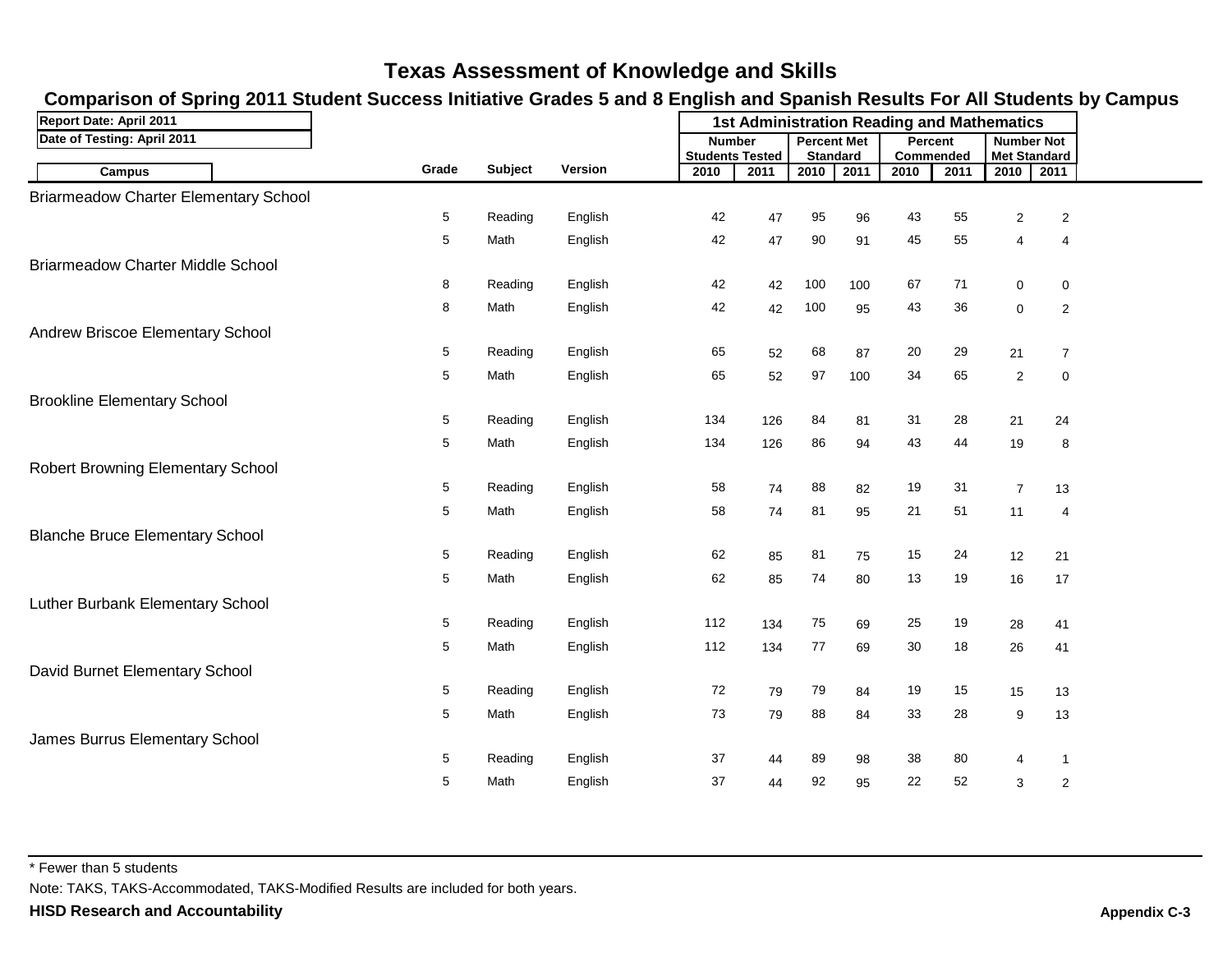# **Comparison of Spring 2011 Student Success Initiative Grades 5 and 8 English and Spanish Results For All Students by Campus**

| Report Date: April 2011             |             |         |         |                                |                         |                    |                         |      |                   | <b>1st Administration Reading and Mathematics</b> |                  |
|-------------------------------------|-------------|---------|---------|--------------------------------|-------------------------|--------------------|-------------------------|------|-------------------|---------------------------------------------------|------------------|
| Date of Testing: April 2011         |             |         |         | <b>Number</b>                  |                         | <b>Percent Met</b> |                         |      | Percent           | <b>Number Not</b>                                 |                  |
| <b>Campus</b>                       | Grade       | Subject | Version | <b>Students Tested</b><br>2010 | 2011                    | 2010               | <b>Standard</b><br>2011 | 2010 | Commended<br>2011 | <b>Met Standard</b><br>2010                       | 2011             |
|                                     |             |         |         |                                |                         |                    |                         |      |                   |                                                   |                  |
| Barbara Bush Elementary School      | $\,$ 5 $\,$ | Reading | English | 102                            | 94                      | 100                | 99                      | $71$ | 64                | $\mathbf 0$                                       | $\mathbf{1}$     |
|                                     | 5           |         | English | 102                            |                         |                    |                         | 75   | 70                |                                                   |                  |
|                                     |             | Math    |         |                                | 94                      | 100                | 100                     |      |                   | $\mathbf 0$                                       | $\pmb{0}$        |
| Rufus Cage Elementary School        | 5           |         | English |                                |                         | 80                 |                         | 35   | 23                |                                                   |                  |
|                                     |             | Reading |         | 81                             | 80                      |                    | 85                      |      |                   | 16                                                | 12               |
|                                     | 5           | Math    | English | 81                             | 80                      | 84                 | 89                      | 43   | 29                | 13                                                | $\boldsymbol{9}$ |
| Edna Carrillo Elementary School     |             |         |         |                                |                         |                    |                         |      |                   |                                                   |                  |
|                                     | 5           | Reading | English | 80                             | 92                      | 85                 | $77$                    | 31   | 29                | 12                                                | 21               |
|                                     | 5           | Math    | English | $80\,$                         | 92                      | 96                 | 88                      | 53   | 51                | 3                                                 | 11               |
| John Codwell Elementary School      |             |         |         |                                |                         |                    |                         |      |                   |                                                   |                  |
|                                     | $\,$ 5 $\,$ | Reading | English | 89                             | 82                      | 83                 | 84                      | 30   | 26                | 15                                                | 13               |
|                                     | 5           | Math    | English | 89                             | 82                      | 88                 | 87                      | 33   | 34                | 11                                                | 11               |
| Al Condit Elementary School         |             |         |         |                                |                         |                    |                         |      |                   |                                                   |                  |
|                                     | 5           | Reading | English | 88                             | 108                     | 97                 | 98                      | 61   | 76                | 3                                                 | $\boldsymbol{2}$ |
|                                     | 5           | Reading | Spanish |                                | $\overline{1}$          |                    | $\star$                 |      | $\star$           |                                                   | $\star$          |
|                                     | 5           | Math    | English | 88                             | 109                     | 95                 | 99                      | 64   | 79                | $\overline{4}$                                    | $\mathbf{1}$     |
|                                     | 5           | Math    | Spanish |                                | $\overline{\mathbf{1}}$ |                    |                         |      |                   |                                                   | $\star$          |
| Felix Cook Jr. Elementary School    |             |         |         |                                |                         |                    |                         |      |                   |                                                   |                  |
|                                     | 5           | Reading | English | 88                             | 108                     | 88                 | 89                      | 32   | 38                | 11                                                | 12               |
|                                     | 5           | Math    | English | 88                             | 108                     | 84                 | 85                      | 40   | 41                | 14                                                | 16               |
| <b>Ethel Coop Elementary School</b> |             |         |         |                                |                         |                    |                         |      |                   |                                                   |                  |
|                                     | 5           | Reading | English | 84                             | 104                     | 81                 | 76                      | 21   | 24                | 16                                                | 25               |
|                                     | 5           | Math    | English | 84                             | 104                     | 85                 | 84                      | 40   | 34                | 13                                                | 17               |
| J. P. Cornelius Elementary School   |             |         |         |                                |                         |                    |                         |      |                   |                                                   |                  |
|                                     | 5           | Reading | English | 126                            | 133                     | 95                 | 91                      | 39   | 48                | 6                                                 | 12               |
|                                     | 5           | Math    | English | 126                            | 133                     | 100                | 92                      | 60   | 56                | $\mathbf 0$                                       | 10               |
| Joseph Crawford Elementary School   |             |         |         |                                |                         |                    |                         |      |                   |                                                   |                  |
|                                     | 5           | Reading | English | 19                             | 27                      | 63                 | 85                      | 11   | 33                | $\overline{7}$                                    | $\overline{4}$   |
|                                     | 5           | Math    | English | 19                             | 27                      | 84                 | 74                      | 37   | 30                | 3                                                 | $\overline{7}$   |
|                                     |             |         |         |                                |                         |                    |                         |      |                   |                                                   |                  |

\* Fewer than 5 students

Note: TAKS, TAKS-Accommodated, TAKS-Modified Results are included for both years.

**HISD Research and Accountability Appendix C-4 Appendix C-4 Appendix C-4 Appendix C-4 Appendix C-4 Appendix C-4**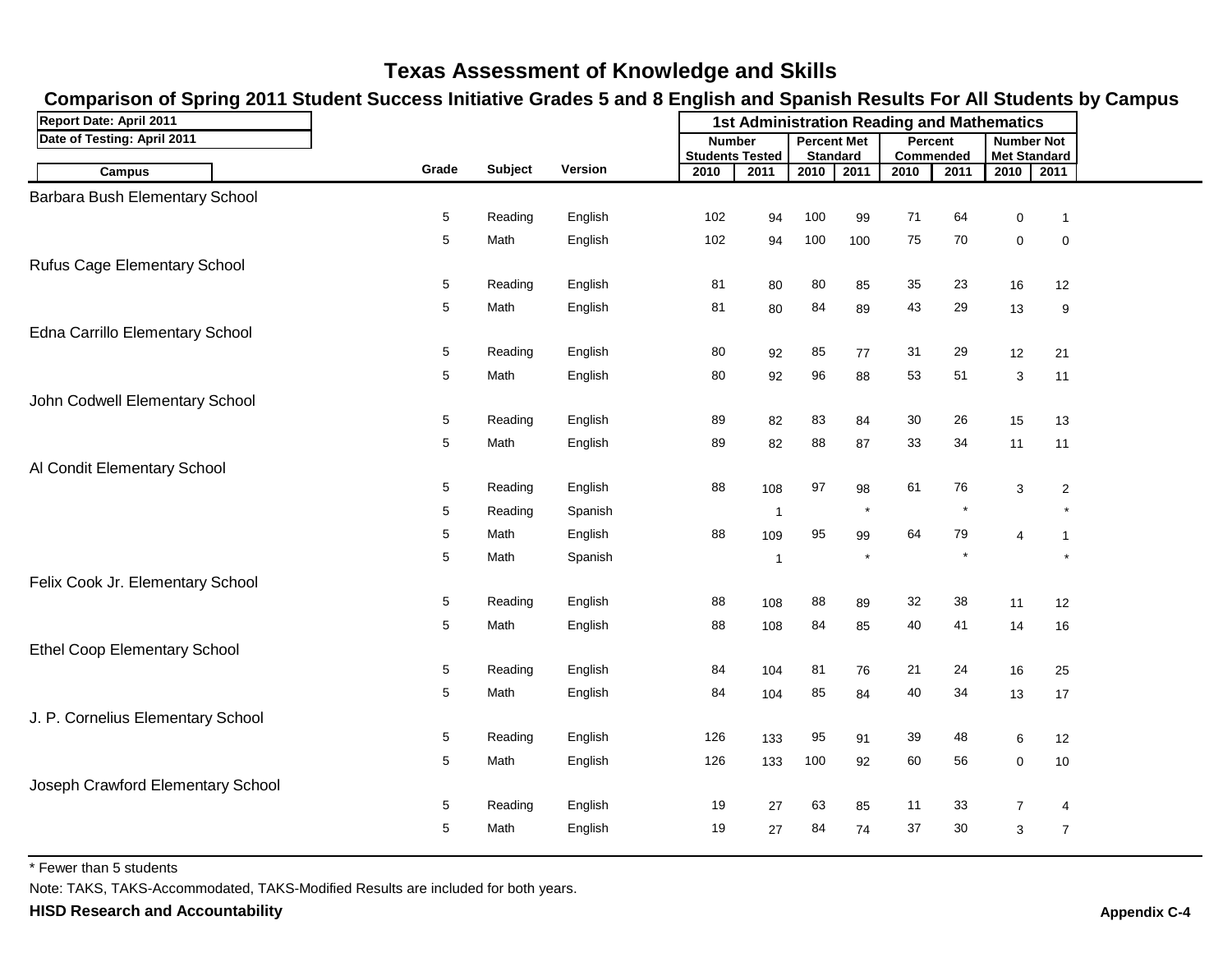| Report Date: April 2011                  |             |         |         |                                | <b>1st Administration Reading and Mathematics</b> |                         |      |                   |         |                             |                |  |
|------------------------------------------|-------------|---------|---------|--------------------------------|---------------------------------------------------|-------------------------|------|-------------------|---------|-----------------------------|----------------|--|
| Date of Testing: April 2011              |             |         |         | <b>Number</b>                  |                                                   | <b>Percent Met</b>      |      |                   | Percent | <b>Number Not</b>           |                |  |
| Campus                                   | Grade       | Subject | Version | <b>Students Tested</b><br>2010 | 2011                                              | <b>Standard</b><br>2010 | 2011 | Commended<br>2010 | 2011    | <b>Met Standard</b><br>2010 | 2011           |  |
| Manuel Crespo Elementary School          |             |         |         |                                |                                                   |                         |      |                   |         |                             |                |  |
|                                          | 5           | Reading | English | 102                            | 97                                                | 75                      | 82   | 18                | 28      | 26                          | 17             |  |
|                                          | $\,$ 5 $\,$ | Math    | English | 102                            | 97                                                | 86                      | 85   | 35                | 45      | 14                          | 15             |  |
| David "Davey" Crockett Elementary School |             |         |         |                                |                                                   |                         |      |                   |         |                             |                |  |
|                                          | 5           | Reading | English | 52                             | 48                                                | 98                      | 98   | 23                | 71      | $\mathbf{1}$                | $\overline{1}$ |  |
|                                          | 5           | Math    | English | 52                             | 48                                                | 94                      | 92   | 31                | 31      | 3                           | $\overline{4}$ |  |
| Leroy Cunningham Elementary School       |             |         |         |                                |                                                   |                         |      |                   |         |                             |                |  |
|                                          | 5           | Reading | English | 74                             | 81                                                | 81                      | 72   | 18                | 22      | 14                          | 23             |  |
|                                          | 5           | Math    | English | 74                             | 81                                                | 84                      | 89   | 36                | 25      | 12                          | 9              |  |
| Ray Daily Elementary School              |             |         |         |                                |                                                   |                         |      |                   |         |                             |                |  |
|                                          | 5           | Reading | English | 89                             | 114                                               | 87                      | 89   | 33                | 31      | 12                          | 12             |  |
|                                          | 5           | Math    | English | $90\,$                         | 114                                               | 78                      | 83   | 31                | 34      | 20                          | 19             |  |
| Jaime Davíla Elementary School           |             |         |         |                                |                                                   |                         |      |                   |         |                             |                |  |
|                                          | 5           | Reading | English | 87                             | 95                                                | 67                      | 66   | 26                | 16      | 29                          | 32             |  |
|                                          | 5           | Math    | English | 88                             | 95                                                | 72                      | 57   | 34                | 12      | 25                          | 41             |  |
| Helen De Chaumes Elementary School       |             |         |         |                                |                                                   |                         |      |                   |         |                             |                |  |
|                                          | 5           | Reading | English | 82                             | 79                                                | 85                      | 89   | 30                | 27      | 12                          | 9              |  |
|                                          | 5           | Math    | English | 82                             | 79                                                | 91                      | 89   | 51                | 51      | $\overline{7}$              | 9              |  |
| Lorenzo De Zavala Elementary School      |             |         |         |                                |                                                   |                         |      |                   |         |                             |                |  |
|                                          | 5           | Reading | English | $77\,$                         | 72                                                | 90                      | 88   | 35                | 33      | 8                           | 9              |  |
|                                          | 5           | Math    | English | $77\,$                         | 72                                                | 96                      | 90   | 51                | 47      | 3                           | $\overline{7}$ |  |
| Julius Dodson Elementary School          |             |         |         |                                |                                                   |                         |      |                   |         |                             |                |  |
|                                          | 5           | Reading | English | 37                             | 66                                                | 76                      | 92   | 11                | 29      | 9                           | $\overline{5}$ |  |
|                                          | 5           | Math    | English | 37                             | 66                                                | 81                      | 83   | 16                | 21      | $\overline{7}$              | 11             |  |
| Matthew Dogan Elementary School          |             |         |         |                                |                                                   |                         |      |                   |         |                             |                |  |
|                                          | 5           | Reading | English | 34                             | 35                                                | 56                      | 86   | 18                | 31      | 15                          | $\,$ 5 $\,$    |  |
|                                          | 5           | Math    | English | 34                             | 35                                                | 91                      | 86   | 21                | 23      | $\sqrt{3}$                  | $\mathbf 5$    |  |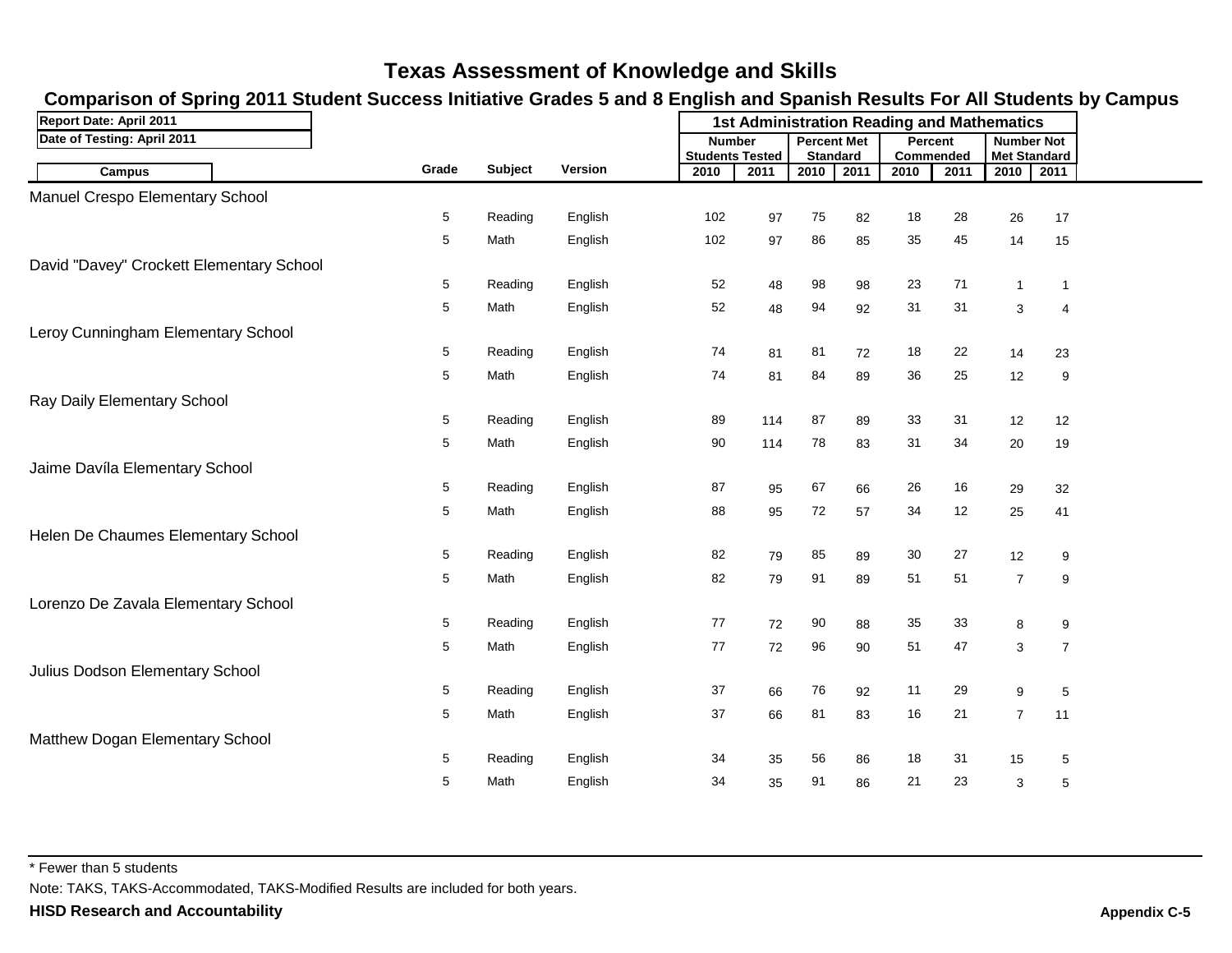# **Comparison of Spring 2011 Student Success Initiative Grades 5 and 8 English and Spanish Results For All Students by Campus**

| Report Date: April 2011                                                                                                                                                                                                                                                                                                                                                                                                                                                                                                                                                                                                                                                                                                                                                                                                                                                                                                                                                                                                                                                                                                                                                                                                                                                                                                                                                                                                                                                                                                                                                                                                                                                                                                                                                                                                                                                                                                                                                                                                                                                                                                                                                                                                                                                                                    |       |                |         |  |  |  |  |
|------------------------------------------------------------------------------------------------------------------------------------------------------------------------------------------------------------------------------------------------------------------------------------------------------------------------------------------------------------------------------------------------------------------------------------------------------------------------------------------------------------------------------------------------------------------------------------------------------------------------------------------------------------------------------------------------------------------------------------------------------------------------------------------------------------------------------------------------------------------------------------------------------------------------------------------------------------------------------------------------------------------------------------------------------------------------------------------------------------------------------------------------------------------------------------------------------------------------------------------------------------------------------------------------------------------------------------------------------------------------------------------------------------------------------------------------------------------------------------------------------------------------------------------------------------------------------------------------------------------------------------------------------------------------------------------------------------------------------------------------------------------------------------------------------------------------------------------------------------------------------------------------------------------------------------------------------------------------------------------------------------------------------------------------------------------------------------------------------------------------------------------------------------------------------------------------------------------------------------------------------------------------------------------------------------|-------|----------------|---------|--|--|--|--|
|                                                                                                                                                                                                                                                                                                                                                                                                                                                                                                                                                                                                                                                                                                                                                                                                                                                                                                                                                                                                                                                                                                                                                                                                                                                                                                                                                                                                                                                                                                                                                                                                                                                                                                                                                                                                                                                                                                                                                                                                                                                                                                                                                                                                                                                                                                            |       |                |         |  |  |  |  |
|                                                                                                                                                                                                                                                                                                                                                                                                                                                                                                                                                                                                                                                                                                                                                                                                                                                                                                                                                                                                                                                                                                                                                                                                                                                                                                                                                                                                                                                                                                                                                                                                                                                                                                                                                                                                                                                                                                                                                                                                                                                                                                                                                                                                                                                                                                            | Grade | <b>Subject</b> | Version |  |  |  |  |
|                                                                                                                                                                                                                                                                                                                                                                                                                                                                                                                                                                                                                                                                                                                                                                                                                                                                                                                                                                                                                                                                                                                                                                                                                                                                                                                                                                                                                                                                                                                                                                                                                                                                                                                                                                                                                                                                                                                                                                                                                                                                                                                                                                                                                                                                                                            |       |                |         |  |  |  |  |
| <b>1st Administration Reading and Mathematics</b><br>Date of Testing: April 2011<br><b>Percent Met</b><br><b>Number Not</b><br>Number<br>Percent<br><b>Met Standard</b><br><b>Students Tested</b><br><b>Standard</b><br>Commended<br>2011<br><b>Campus</b><br>2011<br>2010<br>2011<br>2010<br>2010<br>2011<br>2010<br>Mylie Durham Elementary School<br>5<br>Reading<br>English<br>70<br>79<br>23<br>22<br>60<br>82<br>15<br>11<br>70<br>36<br>32<br>5<br>English<br>84<br>Math<br>87<br>60<br>11<br>8<br>John Durkee Elementary School<br>76<br>5<br>Reading<br>English<br>101<br>74<br>20<br>14<br>112<br>24<br>29<br>5<br>English<br>101<br>79<br>26<br>27<br>Math<br>112<br>77<br>21<br>26<br><b>Charles Eliot Elementary School</b><br>English<br>66<br>74<br>20<br>26<br>5<br>Reading<br>$70\,$<br>84<br>17<br>11<br>36<br>5<br>English<br>66<br>86<br>36<br>Math<br>9<br>5<br>70<br>93<br>Horace Elrod Elementary School<br>5<br>English<br>49<br>55<br>10<br>25<br>Reading<br>63<br>83<br>22<br>11<br>5<br>English<br>49<br>84<br>35<br>44<br>Math<br>92<br>8<br>5<br>62<br>Ralph Waldo Emerson Elementary School<br>English<br>78<br>27<br>27<br>5<br>Reading<br>82<br>105<br>88<br>14<br>13<br>$\boldsymbol{0}$<br>Spanish<br>8<br>63<br>$\star$<br>5<br>Reading<br>$\star$<br>$\overline{c}$<br>3<br>$\star$<br>English<br>83<br>36<br>36<br>5<br>Math<br>82<br>80<br>105<br>15<br>21<br>$\star$<br>$\star$<br>5<br>Spanish<br>3<br>$\mathbf 2$<br>$\star$<br>$\star$<br>Math<br>Eugene Field Elementary School<br>5<br>English<br>50<br>84<br>26<br>$20\,$<br>Reading<br>$\overline{7}$<br>49<br>86<br>8<br>English<br>50<br>88<br>$26\,$<br>41<br>5<br>Math<br>90<br>6<br>$\sqrt{5}$<br>49<br>Cecile Foerster Elementary School<br>English<br>69<br>19<br>34<br>5<br>Reading<br>80<br>64<br>91<br>14<br>$\,6$<br>42<br>5<br>English<br>69<br>81<br>59<br>$\mathbf 5$<br>Math<br>64<br>92<br>13<br>Walter Fondren Elementary School<br>5<br>Reading<br>English<br>60<br>82<br>33<br>17<br>79<br>11<br>11<br>53<br>5<br>English<br>61<br>84<br>31<br>30<br>Math<br>89<br>10<br>$\,6$<br>53<br>Marcellus Foster Elementary School<br>5<br>English<br>63<br>76<br>19<br>26<br>$\overline{7}$<br>Reading<br>68<br>90<br>15<br>5<br>English<br>63<br>71<br>21<br>29<br>Math<br>84<br>68<br>18<br>11 |       |                |         |  |  |  |  |
|                                                                                                                                                                                                                                                                                                                                                                                                                                                                                                                                                                                                                                                                                                                                                                                                                                                                                                                                                                                                                                                                                                                                                                                                                                                                                                                                                                                                                                                                                                                                                                                                                                                                                                                                                                                                                                                                                                                                                                                                                                                                                                                                                                                                                                                                                                            |       |                |         |  |  |  |  |
|                                                                                                                                                                                                                                                                                                                                                                                                                                                                                                                                                                                                                                                                                                                                                                                                                                                                                                                                                                                                                                                                                                                                                                                                                                                                                                                                                                                                                                                                                                                                                                                                                                                                                                                                                                                                                                                                                                                                                                                                                                                                                                                                                                                                                                                                                                            |       |                |         |  |  |  |  |
|                                                                                                                                                                                                                                                                                                                                                                                                                                                                                                                                                                                                                                                                                                                                                                                                                                                                                                                                                                                                                                                                                                                                                                                                                                                                                                                                                                                                                                                                                                                                                                                                                                                                                                                                                                                                                                                                                                                                                                                                                                                                                                                                                                                                                                                                                                            |       |                |         |  |  |  |  |
|                                                                                                                                                                                                                                                                                                                                                                                                                                                                                                                                                                                                                                                                                                                                                                                                                                                                                                                                                                                                                                                                                                                                                                                                                                                                                                                                                                                                                                                                                                                                                                                                                                                                                                                                                                                                                                                                                                                                                                                                                                                                                                                                                                                                                                                                                                            |       |                |         |  |  |  |  |
|                                                                                                                                                                                                                                                                                                                                                                                                                                                                                                                                                                                                                                                                                                                                                                                                                                                                                                                                                                                                                                                                                                                                                                                                                                                                                                                                                                                                                                                                                                                                                                                                                                                                                                                                                                                                                                                                                                                                                                                                                                                                                                                                                                                                                                                                                                            |       |                |         |  |  |  |  |
|                                                                                                                                                                                                                                                                                                                                                                                                                                                                                                                                                                                                                                                                                                                                                                                                                                                                                                                                                                                                                                                                                                                                                                                                                                                                                                                                                                                                                                                                                                                                                                                                                                                                                                                                                                                                                                                                                                                                                                                                                                                                                                                                                                                                                                                                                                            |       |                |         |  |  |  |  |
|                                                                                                                                                                                                                                                                                                                                                                                                                                                                                                                                                                                                                                                                                                                                                                                                                                                                                                                                                                                                                                                                                                                                                                                                                                                                                                                                                                                                                                                                                                                                                                                                                                                                                                                                                                                                                                                                                                                                                                                                                                                                                                                                                                                                                                                                                                            |       |                |         |  |  |  |  |
|                                                                                                                                                                                                                                                                                                                                                                                                                                                                                                                                                                                                                                                                                                                                                                                                                                                                                                                                                                                                                                                                                                                                                                                                                                                                                                                                                                                                                                                                                                                                                                                                                                                                                                                                                                                                                                                                                                                                                                                                                                                                                                                                                                                                                                                                                                            |       |                |         |  |  |  |  |
|                                                                                                                                                                                                                                                                                                                                                                                                                                                                                                                                                                                                                                                                                                                                                                                                                                                                                                                                                                                                                                                                                                                                                                                                                                                                                                                                                                                                                                                                                                                                                                                                                                                                                                                                                                                                                                                                                                                                                                                                                                                                                                                                                                                                                                                                                                            |       |                |         |  |  |  |  |
|                                                                                                                                                                                                                                                                                                                                                                                                                                                                                                                                                                                                                                                                                                                                                                                                                                                                                                                                                                                                                                                                                                                                                                                                                                                                                                                                                                                                                                                                                                                                                                                                                                                                                                                                                                                                                                                                                                                                                                                                                                                                                                                                                                                                                                                                                                            |       |                |         |  |  |  |  |
|                                                                                                                                                                                                                                                                                                                                                                                                                                                                                                                                                                                                                                                                                                                                                                                                                                                                                                                                                                                                                                                                                                                                                                                                                                                                                                                                                                                                                                                                                                                                                                                                                                                                                                                                                                                                                                                                                                                                                                                                                                                                                                                                                                                                                                                                                                            |       |                |         |  |  |  |  |
|                                                                                                                                                                                                                                                                                                                                                                                                                                                                                                                                                                                                                                                                                                                                                                                                                                                                                                                                                                                                                                                                                                                                                                                                                                                                                                                                                                                                                                                                                                                                                                                                                                                                                                                                                                                                                                                                                                                                                                                                                                                                                                                                                                                                                                                                                                            |       |                |         |  |  |  |  |
|                                                                                                                                                                                                                                                                                                                                                                                                                                                                                                                                                                                                                                                                                                                                                                                                                                                                                                                                                                                                                                                                                                                                                                                                                                                                                                                                                                                                                                                                                                                                                                                                                                                                                                                                                                                                                                                                                                                                                                                                                                                                                                                                                                                                                                                                                                            |       |                |         |  |  |  |  |
|                                                                                                                                                                                                                                                                                                                                                                                                                                                                                                                                                                                                                                                                                                                                                                                                                                                                                                                                                                                                                                                                                                                                                                                                                                                                                                                                                                                                                                                                                                                                                                                                                                                                                                                                                                                                                                                                                                                                                                                                                                                                                                                                                                                                                                                                                                            |       |                |         |  |  |  |  |
|                                                                                                                                                                                                                                                                                                                                                                                                                                                                                                                                                                                                                                                                                                                                                                                                                                                                                                                                                                                                                                                                                                                                                                                                                                                                                                                                                                                                                                                                                                                                                                                                                                                                                                                                                                                                                                                                                                                                                                                                                                                                                                                                                                                                                                                                                                            |       |                |         |  |  |  |  |
|                                                                                                                                                                                                                                                                                                                                                                                                                                                                                                                                                                                                                                                                                                                                                                                                                                                                                                                                                                                                                                                                                                                                                                                                                                                                                                                                                                                                                                                                                                                                                                                                                                                                                                                                                                                                                                                                                                                                                                                                                                                                                                                                                                                                                                                                                                            |       |                |         |  |  |  |  |
|                                                                                                                                                                                                                                                                                                                                                                                                                                                                                                                                                                                                                                                                                                                                                                                                                                                                                                                                                                                                                                                                                                                                                                                                                                                                                                                                                                                                                                                                                                                                                                                                                                                                                                                                                                                                                                                                                                                                                                                                                                                                                                                                                                                                                                                                                                            |       |                |         |  |  |  |  |
|                                                                                                                                                                                                                                                                                                                                                                                                                                                                                                                                                                                                                                                                                                                                                                                                                                                                                                                                                                                                                                                                                                                                                                                                                                                                                                                                                                                                                                                                                                                                                                                                                                                                                                                                                                                                                                                                                                                                                                                                                                                                                                                                                                                                                                                                                                            |       |                |         |  |  |  |  |
|                                                                                                                                                                                                                                                                                                                                                                                                                                                                                                                                                                                                                                                                                                                                                                                                                                                                                                                                                                                                                                                                                                                                                                                                                                                                                                                                                                                                                                                                                                                                                                                                                                                                                                                                                                                                                                                                                                                                                                                                                                                                                                                                                                                                                                                                                                            |       |                |         |  |  |  |  |
|                                                                                                                                                                                                                                                                                                                                                                                                                                                                                                                                                                                                                                                                                                                                                                                                                                                                                                                                                                                                                                                                                                                                                                                                                                                                                                                                                                                                                                                                                                                                                                                                                                                                                                                                                                                                                                                                                                                                                                                                                                                                                                                                                                                                                                                                                                            |       |                |         |  |  |  |  |
|                                                                                                                                                                                                                                                                                                                                                                                                                                                                                                                                                                                                                                                                                                                                                                                                                                                                                                                                                                                                                                                                                                                                                                                                                                                                                                                                                                                                                                                                                                                                                                                                                                                                                                                                                                                                                                                                                                                                                                                                                                                                                                                                                                                                                                                                                                            |       |                |         |  |  |  |  |
|                                                                                                                                                                                                                                                                                                                                                                                                                                                                                                                                                                                                                                                                                                                                                                                                                                                                                                                                                                                                                                                                                                                                                                                                                                                                                                                                                                                                                                                                                                                                                                                                                                                                                                                                                                                                                                                                                                                                                                                                                                                                                                                                                                                                                                                                                                            |       |                |         |  |  |  |  |
|                                                                                                                                                                                                                                                                                                                                                                                                                                                                                                                                                                                                                                                                                                                                                                                                                                                                                                                                                                                                                                                                                                                                                                                                                                                                                                                                                                                                                                                                                                                                                                                                                                                                                                                                                                                                                                                                                                                                                                                                                                                                                                                                                                                                                                                                                                            |       |                |         |  |  |  |  |
|                                                                                                                                                                                                                                                                                                                                                                                                                                                                                                                                                                                                                                                                                                                                                                                                                                                                                                                                                                                                                                                                                                                                                                                                                                                                                                                                                                                                                                                                                                                                                                                                                                                                                                                                                                                                                                                                                                                                                                                                                                                                                                                                                                                                                                                                                                            |       |                |         |  |  |  |  |
|                                                                                                                                                                                                                                                                                                                                                                                                                                                                                                                                                                                                                                                                                                                                                                                                                                                                                                                                                                                                                                                                                                                                                                                                                                                                                                                                                                                                                                                                                                                                                                                                                                                                                                                                                                                                                                                                                                                                                                                                                                                                                                                                                                                                                                                                                                            |       |                |         |  |  |  |  |
|                                                                                                                                                                                                                                                                                                                                                                                                                                                                                                                                                                                                                                                                                                                                                                                                                                                                                                                                                                                                                                                                                                                                                                                                                                                                                                                                                                                                                                                                                                                                                                                                                                                                                                                                                                                                                                                                                                                                                                                                                                                                                                                                                                                                                                                                                                            |       |                |         |  |  |  |  |
|                                                                                                                                                                                                                                                                                                                                                                                                                                                                                                                                                                                                                                                                                                                                                                                                                                                                                                                                                                                                                                                                                                                                                                                                                                                                                                                                                                                                                                                                                                                                                                                                                                                                                                                                                                                                                                                                                                                                                                                                                                                                                                                                                                                                                                                                                                            |       |                |         |  |  |  |  |
|                                                                                                                                                                                                                                                                                                                                                                                                                                                                                                                                                                                                                                                                                                                                                                                                                                                                                                                                                                                                                                                                                                                                                                                                                                                                                                                                                                                                                                                                                                                                                                                                                                                                                                                                                                                                                                                                                                                                                                                                                                                                                                                                                                                                                                                                                                            |       |                |         |  |  |  |  |

\* Fewer than 5 students

Note: TAKS, TAKS-Accommodated, TAKS-Modified Results are included for both years.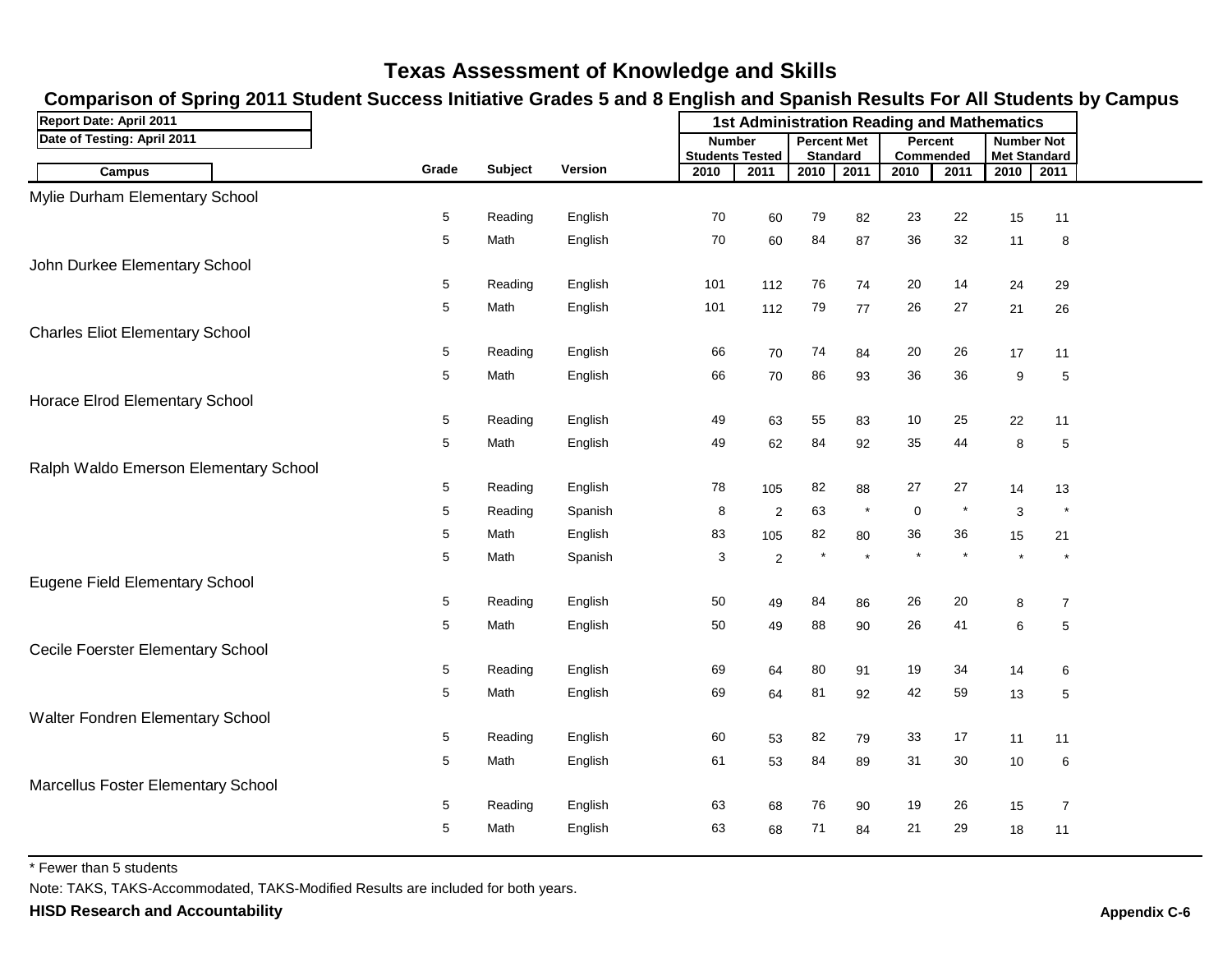# **Comparison of Spring 2011 Student Success Initiative Grades 5 and 8 English and Spanish Results For All Students by Campus**

| Report Date: April 2011             |            |         |         |                                |      |                    |                         |                |                   | <b>1st Administration Reading and Mathematics</b> |                |
|-------------------------------------|------------|---------|---------|--------------------------------|------|--------------------|-------------------------|----------------|-------------------|---------------------------------------------------|----------------|
| Date of Testing: April 2011         |            |         |         | <b>Number</b>                  |      | <b>Percent Met</b> |                         |                | Percent           | <b>Number Not</b>                                 |                |
| Campus                              | Grade      | Subject | Version | <b>Students Tested</b><br>2010 | 2011 | 2010               | <b>Standard</b><br>2011 | 2010           | Commended<br>2011 | <b>Met Standard</b><br>2010                       | 2011           |
| Benjamin Franklin Elementary School |            |         |         |                                |      |                    |                         |                |                   |                                                   |                |
|                                     | $\sqrt{5}$ | Reading | English | 65                             | 69   | 63                 | 72                      | 14             | 17                | 24                                                | 19             |
|                                     | 5          | Math    | English | 65                             | 69   | 80                 | 81                      | 34             | 35                | 13                                                | 13             |
| Robert Frost Elementary School      |            |         |         |                                |      |                    |                         |                |                   |                                                   |                |
|                                     | 5          | Reading | English | 68                             | 59   | 57                 | 66                      | 10             | 12                | 29                                                | 20             |
|                                     | 5          | Math    | English | 67                             | 59   | 46                 | 61                      | $\overline{7}$ | $\overline{7}$    | 36                                                | 23             |
| Mario Gallegos Elementary School    |            |         |         |                                |      |                    |                         |                |                   |                                                   |                |
|                                     | 5          | Reading | English | 63                             | 67   | 87                 | 84                      | 17             | 22                | 8                                                 | 11             |
|                                     | 5          | Math    | English | 63                             | 67   | 92                 | 94                      | 51             | 45                | 5                                                 | $\overline{4}$ |
| Macario Garcia Elementary School    |            |         |         |                                |      |                    |                         |                |                   |                                                   |                |
|                                     | 5          | Reading | English | 107                            | 124  | 74                 | 74                      | 11             | 17                | 28                                                | 32             |
|                                     | 5          | Math    | English | 107                            | 124  | 69                 | 82                      | 16             | 26                | 33                                                | 22             |
| Garden Oaks Elementary School       |            |         |         |                                |      |                    |                         |                |                   |                                                   |                |
|                                     | 5          | Reading | English | 55                             | 67   | 80                 | 79                      | 16             | 33                | 11                                                | 14             |
|                                     | 5          | Math    | English | 56                             | 67   | 82                 | 79                      | 32             | 33                | 10                                                | 14             |
| Garden Villas Elementary School     |            |         |         |                                |      |                    |                         |                |                   |                                                   |                |
|                                     | 5          | Reading | English | 131                            | 128  | 89                 | 87                      | 28             | 34                | 15                                                | 17             |
|                                     | 5          | Reading | Spanish |                                | -1   |                    |                         |                | $\star$           |                                                   | $\star$        |
|                                     | 5          | Math    | English | 131                            | 128  | 87                 | 86                      | 49             | 42                | 17                                                | 18             |
|                                     | 5          | Math    | Spanish |                                | -1   |                    | $\star$                 |                | $\star$           |                                                   | $\star$        |
| <b>Golfcrest Elementary School</b>  |            |         |         |                                |      |                    |                         |                |                   |                                                   |                |
|                                     | 5          | Reading | English | 94                             | 101  | 76                 | 79                      | 21             | 21                | 23                                                | 21             |
|                                     | 5          | Math    | English | 94                             | 101  | 84                 | 88                      | 44             | 40                | 15                                                | 12             |
| Maud Gordon Elementary School       |            |         |         |                                |      |                    |                         |                |                   |                                                   |                |
|                                     | 5          | Reading | English | 40                             | 42   | 65                 | 81                      | 15             | 26                | 14                                                | 8              |
|                                     | 5          | Math    | English | 40                             | 42   | 73                 | 69                      | 15             | 38                | 11                                                | 13             |
| Lucile Gregg Elementary School      |            |         |         |                                |      |                    |                         |                |                   |                                                   |                |
|                                     | 5          | Reading | English | 66                             | 69   | 67                 | 80                      | 14             | $30\,$            | 22                                                | 14             |
|                                     | 5          | Math    | English | 66                             | 69   | 82                 | 86                      | 27             | 43                | 12                                                | 10             |
|                                     |            |         |         |                                |      |                    |                         |                |                   |                                                   |                |

\* Fewer than 5 students

Note: TAKS, TAKS-Accommodated, TAKS-Modified Results are included for both years.

**HISD Research and Accountability Appendix C-7 Appendix C-7 Appendix C-7**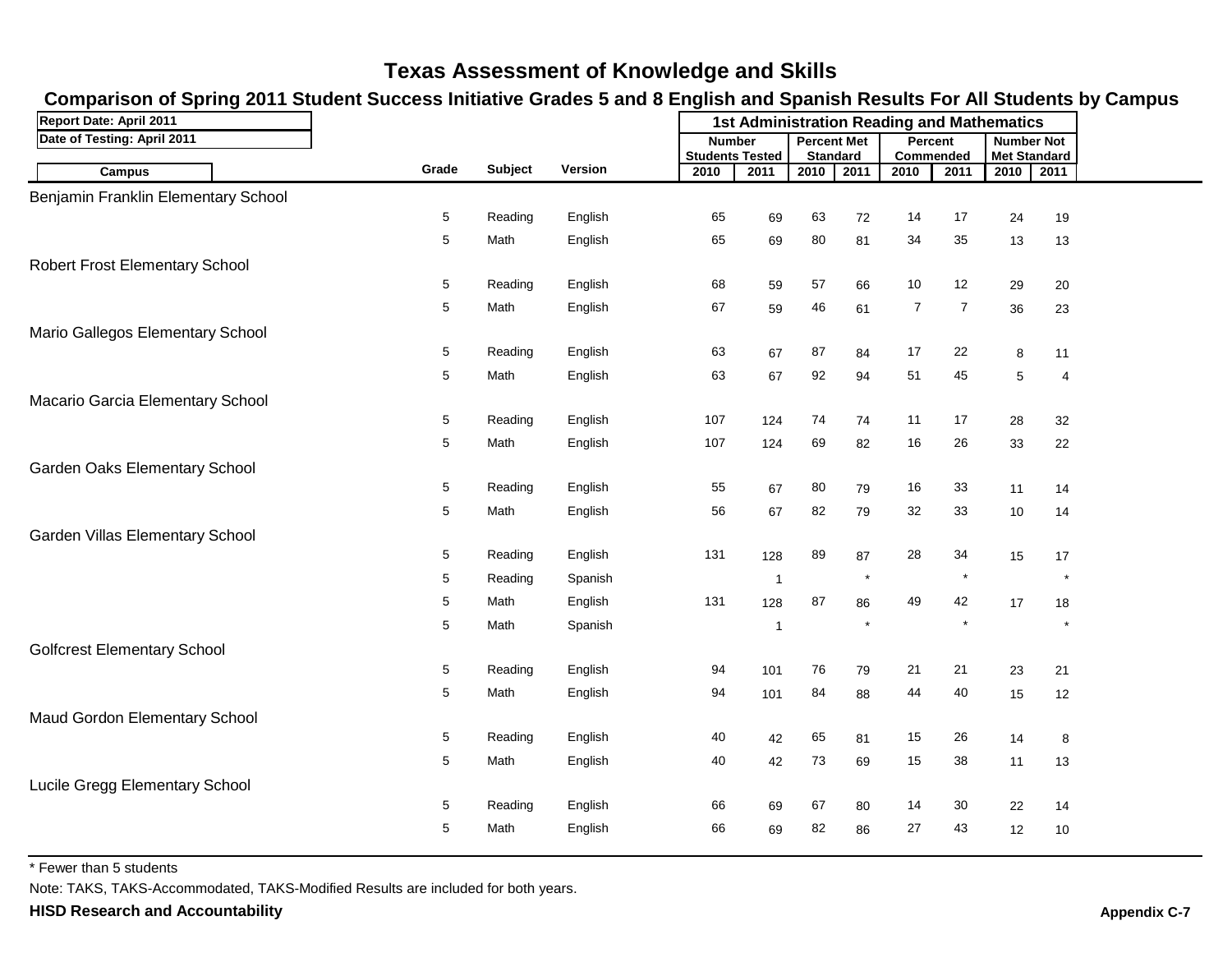# **Comparison of Spring 2011 Student Success Initiative Grades 5 and 8 English and Spanish Results For All Students by Campus**

| Report Date: April 2011                  |            |         |         |                                |              |                    |                         |        |                   | <b>1st Administration Reading and Mathematics</b> |                  |
|------------------------------------------|------------|---------|---------|--------------------------------|--------------|--------------------|-------------------------|--------|-------------------|---------------------------------------------------|------------------|
| Date of Testing: April 2011              |            |         |         | <b>Number</b>                  |              | <b>Percent Met</b> |                         |        | Percent           | <b>Number Not</b>                                 |                  |
| Campus                                   | Grade      | Subject | Version | <b>Students Tested</b><br>2010 | 2011         | 2010               | <b>Standard</b><br>2011 | 2010   | Commended<br>2011 | <b>Met Standard</b><br>2010                       | 2011             |
| Gregory-Lincoln Education Center (ES)    |            |         |         |                                |              |                    |                         |        |                   |                                                   |                  |
|                                          | 5          | Reading | English | 53                             | 47           | 58                 | 85                      | 11     | 23                | 22                                                | $\overline{7}$   |
|                                          | 5          | Math    | English | 54                             | 47           | 61                 | 57                      | 17     | 28                | 21                                                | 20               |
|                                          | 8          | Reading | English |                                | $\mathbf{1}$ |                    | $\star$                 |        | $\star$           |                                                   | $\star$          |
|                                          | 8          | Math    | English |                                | $\mathbf{1}$ |                    | $\star$                 |        |                   |                                                   | $\star$          |
| Gregory-Lincoln Education Center (MS)    |            |         |         |                                |              |                    |                         |        |                   |                                                   |                  |
|                                          | 8          | Reading | English | 96                             | 119          | 89                 | 87                      | 33     | 29                | 11                                                | 15               |
|                                          | 8          | Math    | English | 96                             | 119          | 66                 | 60                      | 6      | $\mathbf 5$       | 33                                                | 48               |
| <b>Buchanan Grimes Elementary School</b> |            |         |         |                                |              |                    |                         |        |                   |                                                   |                  |
|                                          | 5          | Reading | English | 44                             | 50           | 75                 | 76                      | 18     | $20\,$            | 11                                                | 12               |
|                                          | 5          | Math    | English | 44                             | 49           | 70                 | 65                      | 27     | 22                | 13                                                | $17$             |
| Virgil Grissom Elementary School         |            |         |         |                                |              |                    |                         |        |                   |                                                   |                  |
|                                          | 5          | Reading | English | 120                            | 113          | 75                 | 80                      | 13     | 19                | 30                                                | 23               |
|                                          | 5          | Math    | English | 120                            | 113          | 81                 | 81                      | 26     | 34                | 23                                                | 22               |
| Jenard Gross Elementary School           |            |         |         |                                |              |                    |                         |        |                   |                                                   |                  |
|                                          | $\sqrt{5}$ | Reading | English | 109                            | 150          | 78                 | 78                      | 29     | 25                | 24                                                | 33               |
|                                          | 5          | Math    | English | 109                            | 148          | 85                 | 74                      | $30\,$ | 28                | 16                                                | 39               |
| John Richardson Harris Elementary School |            |         |         |                                |              |                    |                         |        |                   |                                                   |                  |
|                                          | 5          | Reading | English | 85                             | 80           | 74                 | 86                      | 16     | 21                | 22                                                | 11               |
|                                          | 5          | Math    | English | 85                             | 80           | 92                 | 89                      | 32     | 33                | $\overline{7}$                                    | 9                |
| Roland Plunket Harris Elementary School  | 5          | Reading | English | 55                             | 76           | 89                 | 88                      | 22     | 33                | 6                                                 | 9                |
|                                          | 5          | Math    | English | 55                             | 76           | 87                 | 92                      | 33     | 32                | $\overline{7}$                                    | 6                |
| Victor Hartsfield Elementary School      |            |         |         |                                |              |                    |                         |        |                   |                                                   |                  |
|                                          | 5          | Reading | English | 48                             | 44           | 96                 | 95                      | 15     | 39                | $\overline{2}$                                    | $\overline{c}$   |
|                                          | 5          | Math    | English | 48                             | 44           | 96                 | 89                      | 35     | 23                | $\overline{\mathbf{c}}$                           | $\,$ 5 $\,$      |
| Harvard Elementary School                |            |         |         |                                |              |                    |                         |        |                   |                                                   |                  |
|                                          | 5          | Reading | English | 62                             | 75           | 92                 | 91                      | 45     | 39                | 5                                                 | $\overline{7}$   |
|                                          | 5          | Math    | English | 62                             | 75           | 97                 | 88                      | 58     | 33                | $\overline{2}$                                    | $\boldsymbol{9}$ |
|                                          |            |         |         |                                |              |                    |                         |        |                   |                                                   |                  |

\* Fewer than 5 students

Note: TAKS, TAKS-Accommodated, TAKS-Modified Results are included for both years.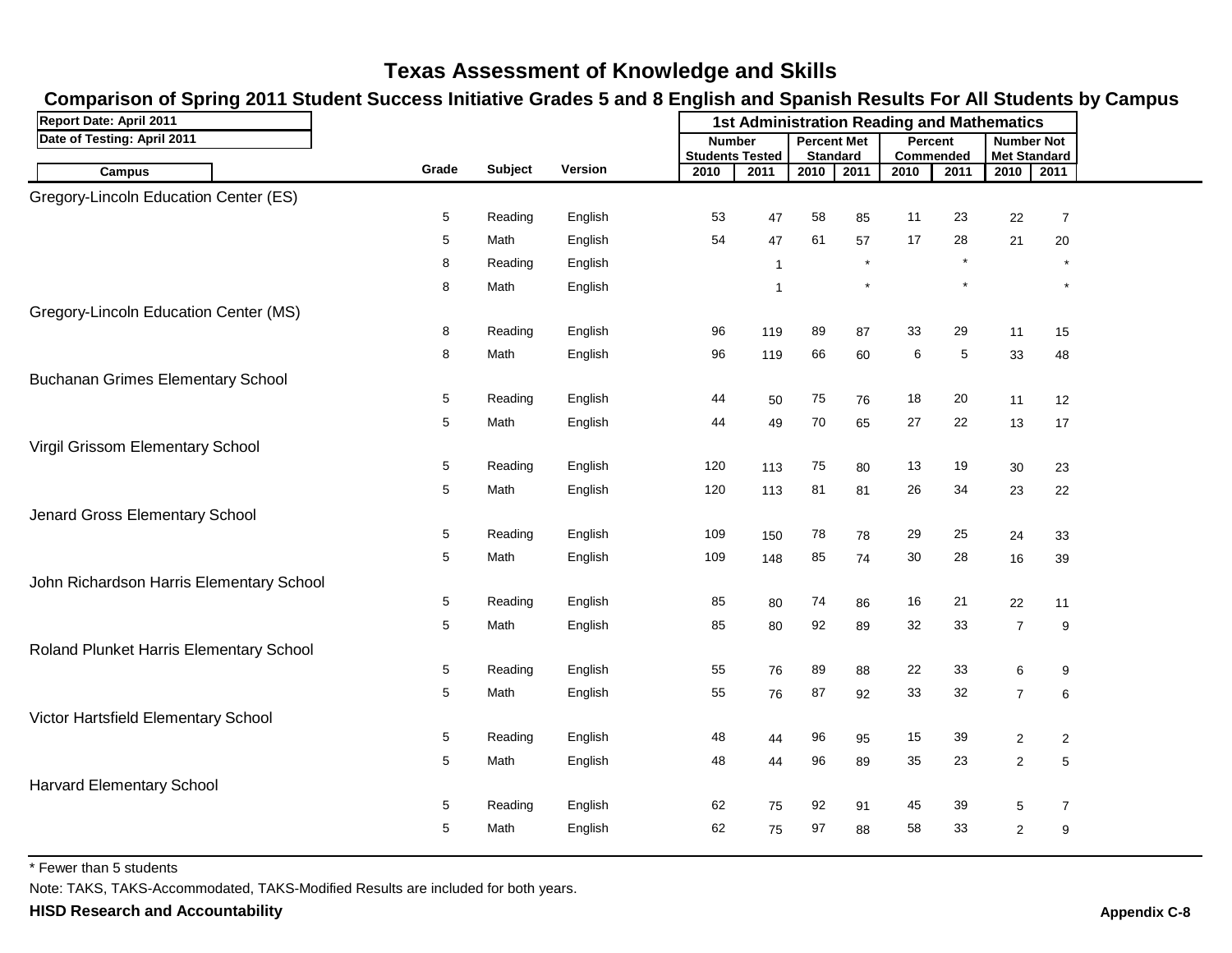#### **Comparison of Spring 2011 Student Success Initiative Grades 5 and 8 English and Spanish Results For All Students by Campus**

| Report Date: April 2011                   |                 |         |         |                                | <b>1st Administration Reading and Mathematics</b> |                         |         |         |                   |                      |                  |  |
|-------------------------------------------|-----------------|---------|---------|--------------------------------|---------------------------------------------------|-------------------------|---------|---------|-------------------|----------------------|------------------|--|
| Date of Testing: April 2011               |                 |         |         | <b>Number</b>                  |                                                   | <b>Percent Met</b>      |         |         | Percent           | <b>Number Not</b>    |                  |  |
| <b>Campus</b>                             | Grade           | Subject | Version | <b>Students Tested</b><br>2010 | 2011                                              | <b>Standard</b><br>2010 | 2011    | 2010    | Commended<br>2011 | Met Standard<br>2010 | 2011             |  |
|                                           |                 |         |         |                                |                                                   |                         |         |         |                   |                      |                  |  |
| James Helms Community Learning Center     |                 |         |         |                                |                                                   |                         |         |         |                   |                      |                  |  |
|                                           | $5\phantom{.0}$ | Reading | English | 66                             | 60                                                | 79                      | 82      | 23      | 25                | 14                   | 11               |  |
|                                           | 5               | Math    | English | 66                             | 60                                                | 79                      | 92      | 36      | 38                | 14                   | $\sqrt{5}$       |  |
| James Pickney Henderson Elementary School |                 |         |         |                                |                                                   |                         |         |         |                   |                      |                  |  |
|                                           | 5               | Reading | English | 107                            | 87                                                | 88                      | 97      | 39      | 48                | 13                   | 3                |  |
|                                           | 5               | Math    | English | 107                            | 87                                                | 93                      | 97      | 62      | 67                | $\overline{7}$       | $\mathbf{3}$     |  |
| Nathaniel Q. Henderson Elementary School  |                 |         |         |                                |                                                   |                         |         |         |                   |                      |                  |  |
|                                           | 5               | Reading | English | 39                             | 37                                                | 85                      | 95      | 28      | 54                | 6                    | $\overline{c}$   |  |
|                                           | 5               | Math    | English | 39                             | 37                                                | 92                      | 97      | 38      | 46                | 3                    | $\overline{1}$   |  |
| Gary L. Herod Elementary School           |                 |         |         |                                |                                                   |                         |         |         |                   |                      |                  |  |
|                                           | 5               | Reading | English | 104                            | 111                                               | 95                      | 89      | 36      | 38                | 5                    | 12               |  |
|                                           | 5               | Math    | English | 104                            | 111                                               | 84                      | 82      | 46      | 41                | 17                   | 20               |  |
| John J. Herrera Elementary School         |                 |         |         |                                |                                                   |                         |         |         |                   |                      |                  |  |
|                                           | 5               | Reading | English | 132                            | 134                                               | 83                      | 82      | 20      | 21                | 22                   | 24               |  |
|                                           | 5               | Reading | Spanish | $\overline{1}$                 | $\overline{1}$                                    | $\star$                 | $\star$ | $\star$ |                   | $\star$              | $\star$          |  |
|                                           | 5               | Math    | English | 132                            | 134                                               | 87                      | 86      | 32      | 28                | 17                   | 19               |  |
|                                           | 5               | Math    | Spanish | $\mathbf{1}$                   | $\overline{1}$                                    | $\star$                 |         |         |                   | $\star$              | $\star$          |  |
| <b>Highland Heights Elementary School</b> |                 |         |         |                                |                                                   |                         |         |         |                   |                      |                  |  |
|                                           | 5               | Reading | English | 69                             | 72                                                | 67                      | 89      | 22      | 47                | 23                   | 8                |  |
|                                           | 5               | Math    | English | $70\,$                         |                                                   | 87                      | 92      | 19      | 57                |                      |                  |  |
|                                           |                 |         |         |                                | 72                                                |                         |         |         |                   | 9                    | 6                |  |
| Jean Hines-Caldwell Elementary School     |                 |         | English | 117                            |                                                   | 77                      |         | 19      | 55                |                      |                  |  |
|                                           | $\,$ 5 $\,$     | Reading |         |                                | 101                                               |                         | 97      |         |                   | 27                   | 3                |  |
|                                           | 5               | Math    | English | 117                            | 101                                               | 85                      | 95      | 34      | 48                | 17                   | $\sqrt{5}$       |  |
| William P. Hobby Elementary School        |                 |         |         |                                |                                                   |                         |         |         |                   |                      |                  |  |
|                                           | 5               | Reading | English | 110                            | 119                                               | 65                      | 97      | 11      | 50                | 38                   | 4                |  |
|                                           | 5               | Math    | English | 109                            | 118                                               | 76                      | 94      | 27      | 58                | 26                   | $\boldsymbol{7}$ |  |
| Paul Horn Elementary School               |                 |         |         |                                |                                                   |                         |         |         |                   |                      |                  |  |
|                                           | $\,$ 5 $\,$     | Reading | English | 90                             | 84                                                | 98                      | 99      | 59      | 74                | $\overline{2}$       | $\overline{1}$   |  |
|                                           | 5               | Math    | English | 90                             | 84                                                | 99                      | 99      | 76      | 77                | 1                    | $\overline{1}$   |  |
|                                           |                 |         |         |                                |                                                   |                         |         |         |                   |                      |                  |  |

\* Fewer than 5 students

Note: TAKS, TAKS-Accommodated, TAKS-Modified Results are included for both years.

**HISD Research and Accountability Appendix C-9 Appendix C-9**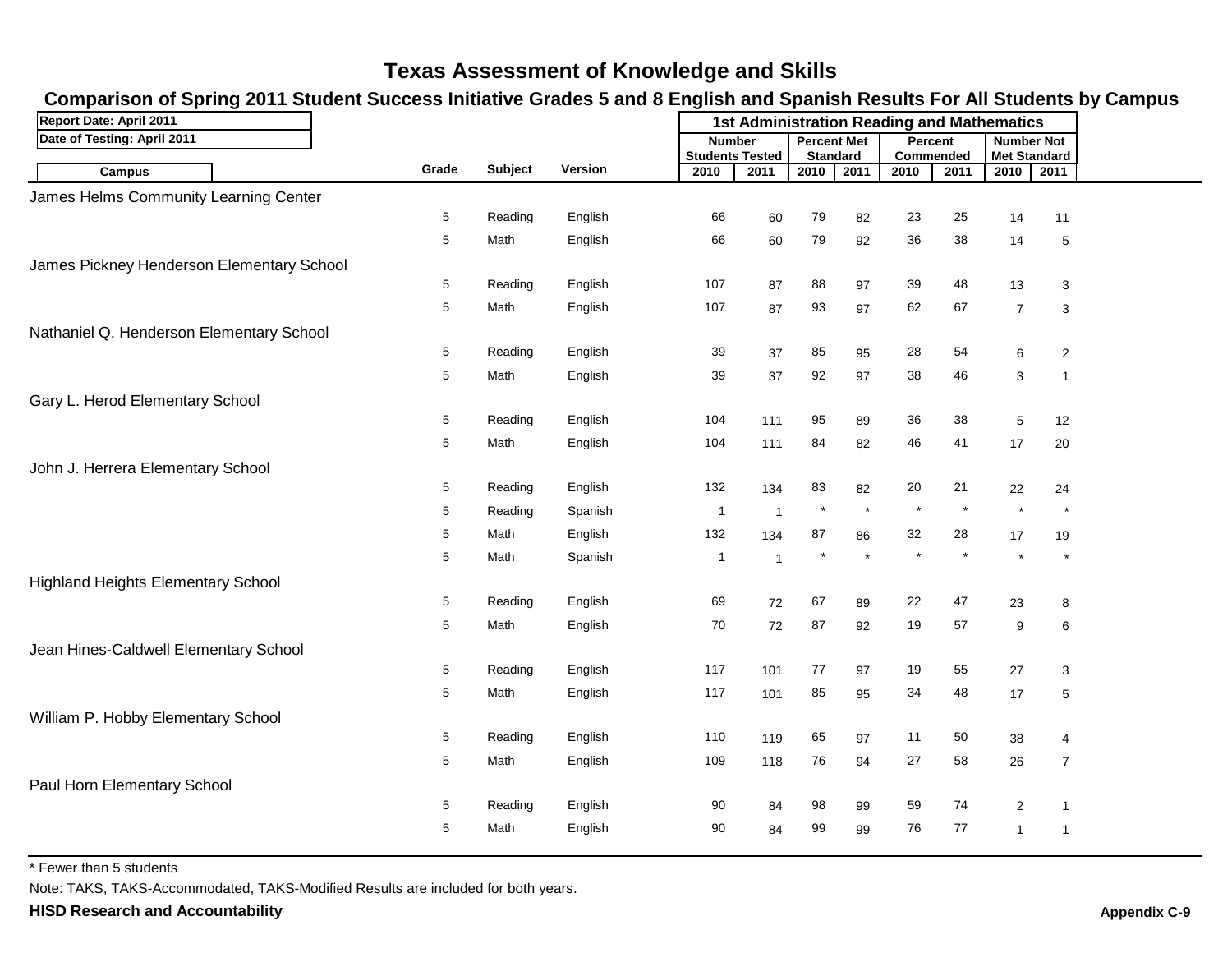# **Comparison of Spring 2011 Student Success Initiative Grades 5 and 8 English and Spanish Results For All Students by Campus**

| Report Date: April 2011                  |             |                |         |                                |                |      |                         |             |                   | <b>1st Administration Reading and Mathematics</b> |                |  |
|------------------------------------------|-------------|----------------|---------|--------------------------------|----------------|------|-------------------------|-------------|-------------------|---------------------------------------------------|----------------|--|
| Date of Testing: April 2011              |             |                |         | <b>Number</b>                  |                |      | <b>Percent Met</b>      | Percent     |                   | <b>Number Not</b>                                 |                |  |
| <b>Campus</b>                            | Grade       | <b>Subject</b> | Version | <b>Students Tested</b><br>2010 | 2011           | 2010 | <b>Standard</b><br>2011 | 2010        | Commended<br>2011 | <b>Met Standard</b><br>2010                       | 2011           |  |
|                                          |             |                |         |                                |                |      |                         |             |                   |                                                   |                |  |
| <b>Houston Gardens Elementary School</b> |             |                |         |                                |                |      |                         |             |                   |                                                   |                |  |
|                                          | $\,$ 5 $\,$ | Reading        | English | 46                             | 60             | 80   | 90                      | 22          | 32                | 9                                                 | 6              |  |
|                                          | 5           | Math           | English | 46                             | 59             | 91   | 90                      | 46          | 41                | 4                                                 | 6              |  |
|                                          | 5           | Math           | Spanish |                                | $\overline{1}$ |      | $\star$                 |             | $\star$           |                                                   | $\star$        |  |
| R. L. Isaacs Elementary School           |             |                |         |                                |                |      |                         |             |                   |                                                   |                |  |
|                                          | 5           | Reading        | English | 65                             | 55             | 80   | 71                      | 23          | 15                | 13                                                | 16             |  |
|                                          | 5           | Math           | English | 65                             | 55             | 74   | 73                      | 26          | 16                | 17                                                | 15             |  |
| Peter Janowski Elementary School         |             |                |         |                                |                |      |                         |             |                   |                                                   |                |  |
|                                          | 5           | Reading        | English | 71                             | 78             | 68   | 73                      | 14          | 13                | 23                                                | 21             |  |
|                                          | 5           | Math           | English | 72                             | 78             | 67   | 86                      | 17          | 29                | 24                                                | 11             |  |
| Thomas Jefferson Elementary School       |             |                |         |                                |                |      |                         |             |                   |                                                   |                |  |
|                                          | 5           | Reading        | English | 92                             | 71             | 66   | 89                      | 11          | 31                | 31                                                | 8              |  |
|                                          | 5           | Math           | English | 92                             | 71             | 77   | 97                      | 15          | 44                | 21                                                | $\sqrt{2}$     |  |
| Kashmere Gardens Elementary School       |             |                |         |                                |                |      |                         |             |                   |                                                   |                |  |
|                                          | 5           | Reading        | English | 31                             | 47             | 84   | 85                      | 29          | 19                | 5                                                 | $\overline{7}$ |  |
|                                          | 5           | Math           | English | 31                             | 47             | 90   | 83                      | 19          | 32                | 3                                                 | 8              |  |
|                                          |             |                |         |                                |                |      |                         |             |                   |                                                   |                |  |
| Anna Kelso Elementary School             | 5           | Reading        | English | 63                             | 64             | 56   | 58                      | $\mathbf 0$ | $9\,$             | 28                                                |                |  |
|                                          |             |                |         |                                |                |      |                         |             |                   |                                                   | 27             |  |
|                                          | 5           | Math           | English | 63                             | 64             | 57   | 53                      | $10$        | 16                | 27                                                | 30             |  |
| John F. Kennedy Elementary School        |             |                |         |                                |                |      |                         |             |                   |                                                   |                |  |
|                                          | 5           | Reading        | English | 101                            | 101            | 94   | 98                      | 47          | 53                | 6                                                 | $\overline{c}$ |  |
|                                          | 5           | Math           | English | 101                            | 101            | 97   | 95                      | 45          | 62                | 3                                                 | 5              |  |
| James Ketelsen Elementary School         |             |                |         |                                |                |      |                         |             |                   |                                                   |                |  |
|                                          | 5           | Reading        | English | 78                             | 91             | 76   | 87                      | 18          | 26                | 19                                                | 12             |  |
|                                          | 5           | Math           | English | 78                             | 91             | 83   | 88                      | 28          | 40                | 13                                                | 11             |  |
| Jennie Kolter Elementary School          |             |                |         |                                |                |      |                         |             |                   |                                                   |                |  |
|                                          | 5           | Reading        | English | 76                             | 94             | 97   | 99                      | 68          | 70                | $\mathbf{2}$                                      | $\mathbf{1}$   |  |
|                                          | 5           | Math           | English | 78                             | 94             | 92   | 98                      | 51          | 56                | 6                                                 | $\overline{c}$ |  |
|                                          |             |                |         |                                |                |      |                         |             |                   |                                                   |                |  |

\* Fewer than 5 students

Note: TAKS, TAKS-Accommodated, TAKS-Modified Results are included for both years.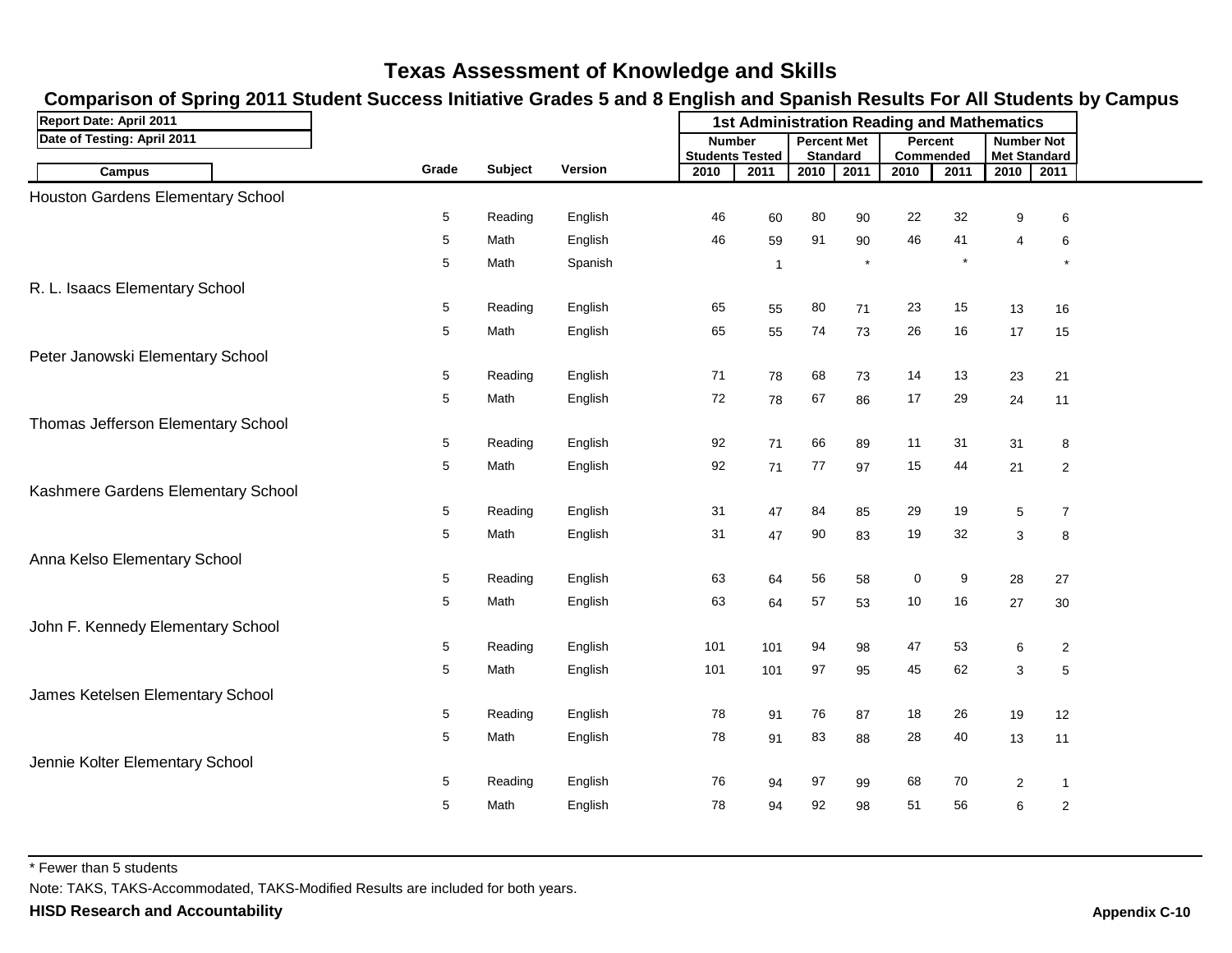| Report Date: April 2011                      |             |         |         |                        | <b>1st Administration Reading and Mathematics</b> |                    |      |           |      |                     |                |  |
|----------------------------------------------|-------------|---------|---------|------------------------|---------------------------------------------------|--------------------|------|-----------|------|---------------------|----------------|--|
| Date of Testing: April 2011                  |             |         |         | <b>Number</b>          |                                                   | <b>Percent Met</b> |      | Percent   |      | <b>Number Not</b>   |                |  |
|                                              | Grade       |         | Version | <b>Students Tested</b> |                                                   | <b>Standard</b>    |      | Commended |      | <b>Met Standard</b> |                |  |
| <b>Campus</b>                                |             | Subject |         | 2010                   | 2011                                              | 2010               | 2011 | 2010      | 2011 | 2010                | 2011           |  |
| Dora Lantrip Elementary School               |             |         |         |                        |                                                   |                    |      |           |      |                     |                |  |
|                                              | 5           | Reading | English | 88                     | 91                                                | 81                 | 89   | 26        | 37   | 17                  | 10             |  |
|                                              | 5           | Math    | English | 88                     | 91                                                | 98                 | 93   | 52        | 47   | $\overline{2}$      | 6              |  |
| James Law Elementary School                  |             |         |         |                        |                                                   |                    |      |           |      |                     |                |  |
|                                              | 5           | Reading | English | 92                     | 76                                                | 79                 | 78   | 26        | 11   | 19                  | 17             |  |
|                                              | $\,$ 5 $\,$ | Math    | English | 92                     | 76                                                | 82                 | 74   | 37        | 18   | 17                  | $20\,$         |  |
| Judd Lewis Elementary School                 |             |         |         |                        |                                                   |                    |      |           |      |                     |                |  |
|                                              | 5           | Reading | English | 123                    | 160                                               | 59                 | 58   | 10        | 10   | 51                  | 68             |  |
|                                              | 5           | Math    | English | 123                    | 159                                               | 64                 | 64   | 18        | 19   | 44                  | 57             |  |
| Lucian Lockhart Elementary School            |             |         |         |                        |                                                   |                    |      |           |      |                     |                |  |
|                                              | 5           | Reading | English | 98                     | 95                                                | 96                 | 88   | 45        | 51   | $\overline{4}$      | 11             |  |
|                                              | 5           | Math    | English | 98                     | 95                                                | 92                 | 92   | 45        | 47   | 8                   | 8              |  |
|                                              |             |         |         |                        |                                                   |                    |      |           |      |                     |                |  |
| Henry Wadsworth Longfellow Elementary School | 5           | Reading | English | 113                    | 108                                               | 83                 | 86   | 36        | 39   | 19                  | 15             |  |
|                                              |             |         |         |                        |                                                   |                    |      |           |      |                     |                |  |
|                                              | 5           | Math    | English | 113                    | 109                                               | 81                 | 75   | 35        | 27   | 21                  | 27             |  |
| Adele Looscan Elementary School              |             |         |         |                        |                                                   |                    |      |           |      |                     |                |  |
|                                              | 5           | Reading | English | 66                     | 64                                                | 91                 | 94   | 23        | 39   | 6                   | $\overline{4}$ |  |
|                                              | 5           | Math    | English | 66                     | 64                                                | 88                 | 88   | 32        | 39   | 8                   | 8              |  |
| William Love Elementary School               |             |         |         |                        |                                                   |                    |      |           |      |                     |                |  |
|                                              | 5           | Reading | English | 56                     | 51                                                | 86                 | 86   | 23        | 24   | 8                   | $\overline{7}$ |  |
|                                              | 5           | Math    | English | 56                     | 51                                                | 93                 | 90   | 29        | 35   | 4                   | $\mathbf 5$    |  |
| <b>Edgar Lovett Elementary School</b>        |             |         |         |                        |                                                   |                    |      |           |      |                     |                |  |
|                                              | 5           | Reading | English | 107                    | 103                                               | 98                 | 99   | 65        | 56   | $\overline{c}$      | $\mathbf{1}$   |  |
|                                              | 5           | Math    | English | 107                    | 103                                               | 98                 | 91   | 56        | 50   | $\overline{2}$      | 9              |  |
| E. A. "Squatty" Lyons Elementary School      |             |         |         |                        |                                                   |                    |      |           |      |                     |                |  |
|                                              | 5           | Reading | English | 115                    | 128                                               | 98                 | 96   | 35        | 34   | 2                   | 5              |  |
|                                              | 5           | Math    | English | 115                    | 128                                               | 97                 | 98   | 60        | 55   | 3                   | 3              |  |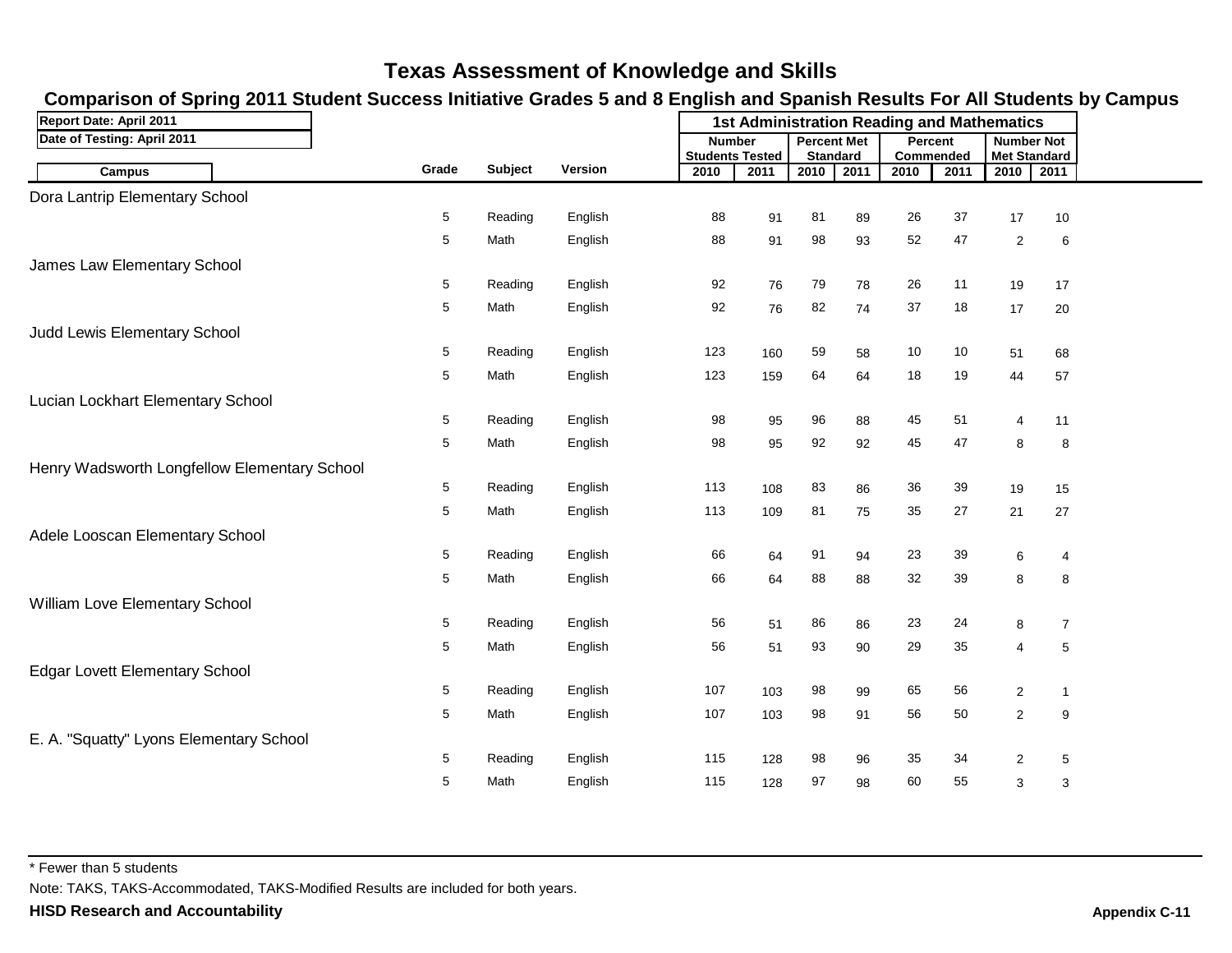| Report Date: April 2011                    |  |                 |         |         |                                | <b>1st Administration Reading and Mathematics</b> |                         |        |        |                   |                           |                             |  |
|--------------------------------------------|--|-----------------|---------|---------|--------------------------------|---------------------------------------------------|-------------------------|--------|--------|-------------------|---------------------------|-----------------------------|--|
| Date of Testing: April 2011                |  |                 |         |         | <b>Number</b>                  |                                                   | <b>Percent Met</b>      |        |        | Percent           | <b>Number Not</b>         |                             |  |
| Campus                                     |  | Grade           | Subject | Version | <b>Students Tested</b><br>2010 | 2011                                              | <b>Standard</b><br>2010 | 2011   | 2010   | Commended<br>2011 | 2010                      | <b>Met Standard</b><br>2011 |  |
| Henry MacGregor Elementary School          |  |                 |         |         |                                |                                                   |                         |        |        |                   |                           |                             |  |
|                                            |  | $5\phantom{.0}$ | Reading | English | 64                             | 55                                                | 94                      | 91     | 34     | 49                | 4                         | 5                           |  |
|                                            |  | $\sqrt{5}$      | Math    | English | 64                             | 55                                                | 91                      | 89     | $38\,$ | 33                | 6                         | 6                           |  |
|                                            |  |                 |         |         |                                |                                                   |                         |        |        |                   |                           |                             |  |
| Reagan Mading Elementary School            |  | 5               | Reading | English | 79                             | 65                                                | 92                      | 92     | 29     | 29                | 6                         | $\sqrt{5}$                  |  |
|                                            |  | 5               | Math    | English | 79                             | 65                                                | $90\,$                  | 89     | 38     | 45                | 8                         | $\overline{7}$              |  |
|                                            |  |                 |         |         |                                |                                                   |                         |        |        |                   |                           |                             |  |
| <b>Clemente Martinez Elementary School</b> |  | 5               | Reading | English | 78                             | 81                                                | 76                      | 81     | 21     | 25                | 19                        | 15                          |  |
|                                            |  | 5               | Math    | English | 80                             |                                                   | 86                      | 83     | 43     | $30\,$            |                           |                             |  |
|                                            |  |                 |         |         |                                | 81                                                |                         |        |        |                   | 11                        | 14                          |  |
| Raul C. Martinez Elementary School         |  | 5               | Reading | English | 75                             | 63                                                | 77                      | 86     | 25     | 30                | 17                        | 9                           |  |
|                                            |  |                 |         |         |                                |                                                   |                         |        |        |                   |                           |                             |  |
|                                            |  | 5               | Math    | English | 75                             | 63                                                | 89                      | 95     | 28     | 48                | 8                         | 3                           |  |
| Jesse McDade Elementary School             |  |                 |         |         |                                |                                                   |                         |        |        |                   |                           |                             |  |
|                                            |  | 5               | Reading | English | 41                             | 43                                                | 85                      | 77     | 20     | 14                | 6                         | 10                          |  |
|                                            |  | 5               | Math    | English | 41                             | 43                                                | 93                      | $70\,$ | 24     | 9                 | $\ensuremath{\mathsf{3}}$ | 13                          |  |
| Ila McNamara Elementary School             |  |                 |         |         |                                |                                                   |                         |        |        |                   |                           |                             |  |
|                                            |  | 5               | Reading | English |                                | 86                                                |                         | 72     |        | 17                |                           | 24                          |  |
|                                            |  | 5               | Math    | English |                                | 86                                                |                         | 86     |        | 29                |                           | 12                          |  |
| <b>Memorial Elementary School</b>          |  |                 |         |         |                                |                                                   |                         |        |        |                   |                           |                             |  |
|                                            |  | 5               | Reading | English | 44                             | 43                                                | 73                      | 81     | 25     | 23                | 12                        | 8                           |  |
|                                            |  | 5               | Math    | English | 44                             | 43                                                | 75                      | 86     | $27\,$ | 44                | 11                        | 6                           |  |
| A. A. Milne Elementary School              |  |                 |         |         |                                |                                                   |                         |        |        |                   |                           |                             |  |
|                                            |  | 5               | Reading | English | 93                             | 81                                                | 82                      | 84     | 27     | 32                | 17                        | 13                          |  |
|                                            |  | 5               | Math    | English | 93                             | 81                                                | ${\bf 78}$              | 81     | 33     | 23                | 20                        | 15                          |  |
| J. C. Mitchell Elementary School           |  |                 |         |         |                                |                                                   |                         |        |        |                   |                           |                             |  |
|                                            |  | 5               | Reading | English | 141                            | 151                                               | 75                      | 77     | 19     | 20                | 35                        | 35                          |  |
|                                            |  | 5               | Math    | English | 141                            | 151                                               | 85                      | 80     | 45     | 32                | 21                        | 30                          |  |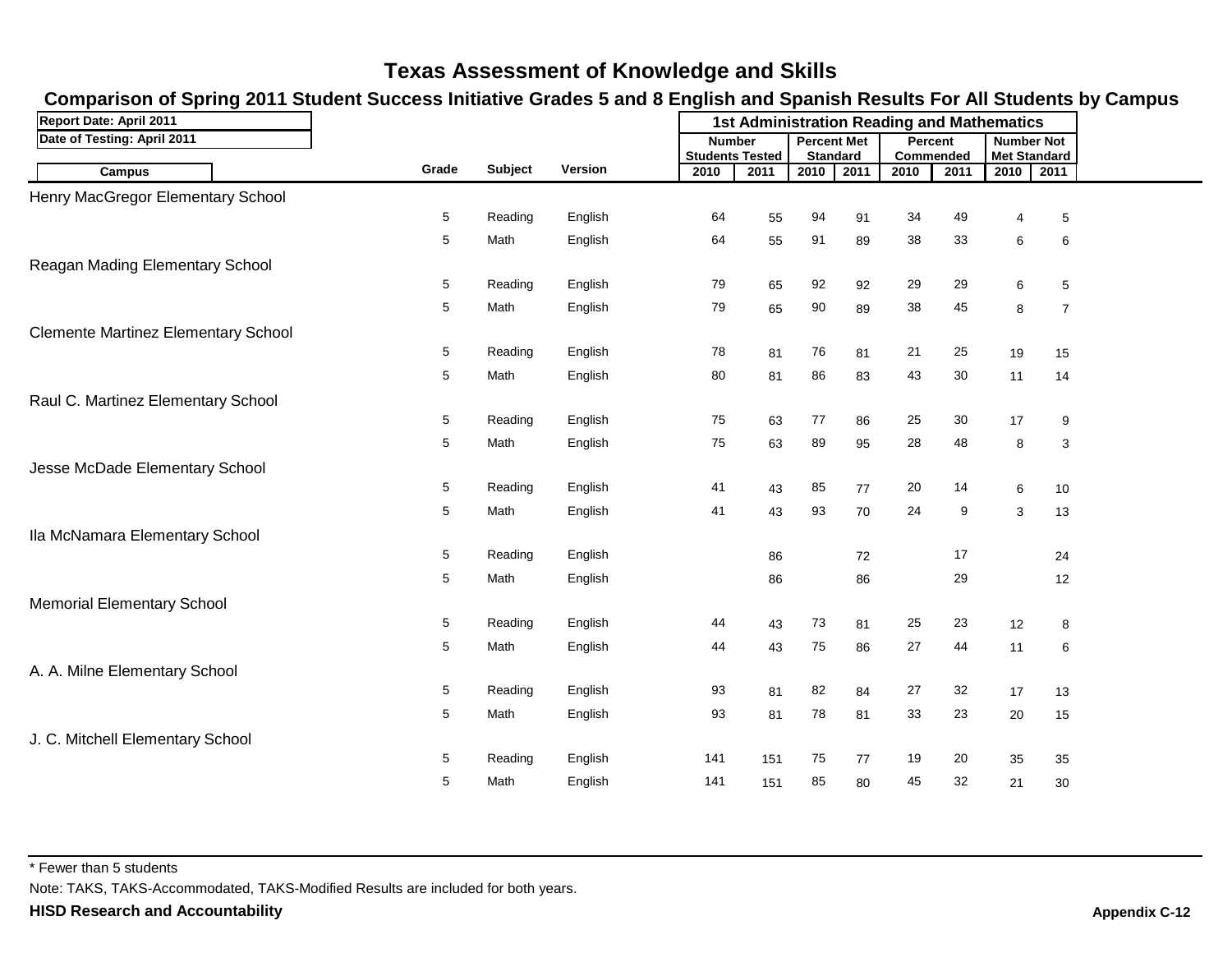| Report Date: April 2011            |       |                |         |                                | <b>1st Administration Reading and Mathematics</b> |                         |      |                   |         |                             |              |  |
|------------------------------------|-------|----------------|---------|--------------------------------|---------------------------------------------------|-------------------------|------|-------------------|---------|-----------------------------|--------------|--|
| Date of Testing: April 2011        |       |                |         | <b>Number</b>                  |                                                   | <b>Percent Met</b>      |      |                   | Percent | <b>Number Not</b>           |              |  |
| <b>Campus</b>                      | Grade | <b>Subject</b> | Version | <b>Students Tested</b><br>2010 | 2011                                              | <b>Standard</b><br>2010 | 2011 | Commended<br>2010 | 2011    | <b>Met Standard</b><br>2010 | 2011         |  |
|                                    |       |                |         |                                |                                                   |                         |      |                   |         |                             |              |  |
| James Montgomery Elementary School | 5     | Reading        | English | 90                             | 94                                                | 76                      | 72   | 23                | 14      | 22                          | 26           |  |
|                                    | 5     | Math           | English | 90                             |                                                   | 80                      |      | 31                | 34      |                             |              |  |
|                                    |       |                |         |                                | 94                                                |                         | 78   |                   |         | 18                          | 21           |  |
| Joe Moreno Elementary School       | 5     | Reading        | English | 104                            |                                                   | 88                      |      | 37                | 31      |                             |              |  |
|                                    |       |                |         |                                | 101                                               |                         | 91   |                   |         | 12                          | 9            |  |
|                                    | 5     | Math           | English | 104                            | 101                                               | 91                      | 96   | 58                | 46      | 9                           | 4            |  |
| Pat Neff Elementary School         |       |                |         |                                |                                                   |                         |      |                   |         |                             |              |  |
|                                    | 5     | Reading        | English | 115                            | 130                                               | 78                      | 79   | 20                | 27      | 25                          | 27           |  |
|                                    | 5     | Math           | English | 113                            | 130                                               | 88                      | 88   | 29                | 35      | 14                          | 16           |  |
| Northline Elementary School        |       |                |         |                                |                                                   |                         |      |                   |         |                             |              |  |
|                                    | 5     | Reading        | English | 86                             | 101                                               | 73                      | 75   | 14                | 23      | 23                          | 25           |  |
|                                    | 5     | Math           | English | 87                             | 101                                               | 85                      | 83   | 26                | 38      | 13                          | 17           |  |
| Oak Forest Elementary School       |       |                |         |                                |                                                   |                         |      |                   |         |                             |              |  |
|                                    | 5     | Reading        | English | 115                            | 121                                               | 99                      | 99   | 54                | 69      | $\overline{1}$              | $\mathbf{1}$ |  |
|                                    | 5     | Math           | English | 115                            | 121                                               | 99                      | 97   | 71                | 66      | $\mathbf{1}$                | 4            |  |
| James Oates Elementary School      |       |                |         |                                |                                                   |                         |      |                   |         |                             |              |  |
|                                    | 5     | Reading        | English | 55                             | 57                                                | 82                      | 93   | 33                | $30\,$  | 10                          | 4            |  |
|                                    | 5     | Math           | English | 55                             | 57                                                | 96                      | 93   | 47                | 54      | $\sqrt{2}$                  | 4            |  |
| John G. Osborne Elementary         |       |                |         |                                |                                                   |                         |      |                   |         |                             |              |  |
|                                    | 5     | Reading        | English | 54                             | 52                                                | 98                      | 94   | 35                | 48      | $\overline{1}$              | 3            |  |
|                                    | 5     | Math           | English | 54                             | 52                                                | 93                      | 92   | 44                | 58      | $\overline{4}$              | 4            |  |
| Roderick Paige Elementary School   |       |                |         |                                |                                                   |                         |      |                   |         |                             |              |  |
|                                    | 5     | Reading        | English | 49                             | 34                                                | 78                      | 88   | 33                | 32      | 11                          | 4            |  |
|                                    | 5     | Math           | English | 49                             | 34                                                | $90\,$                  | 82   | 53                | 41      | $\,$ 5 $\,$                 | 6            |  |
| Park Place Elementary School       |       |                |         |                                |                                                   |                         |      |                   |         |                             |              |  |
|                                    | 5     | Reading        | English | 128                            | 141                                               | 84                      | 91   | 28                | 35      | 21                          | 12           |  |
|                                    | 5     | Math           | English | 128                            | 141                                               | 94                      | 94   | 67                | 61      | 8                           | 9            |  |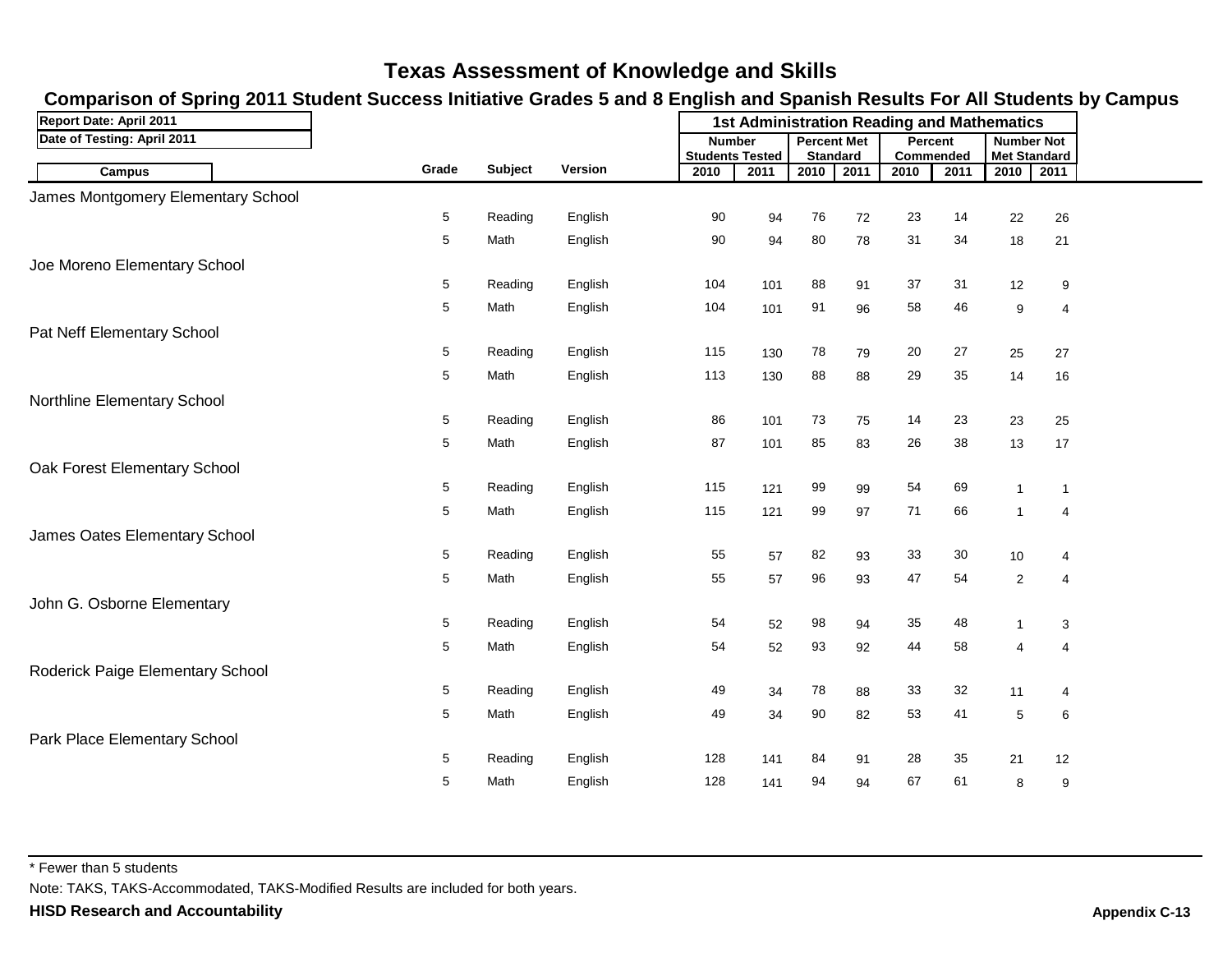# **Comparison of Spring 2011 Student Success Initiative Grades 5 and 8 English and Spanish Results For All Students by Campus**

| Report Date: April 2011              |       |         |         |                                |      |                         |      |                   |         | <b>1st Administration Reading and Mathematics</b> |                  |
|--------------------------------------|-------|---------|---------|--------------------------------|------|-------------------------|------|-------------------|---------|---------------------------------------------------|------------------|
| Date of Testing: April 2011          |       |         |         | <b>Number</b>                  |      | <b>Percent Met</b>      |      |                   | Percent | <b>Number Not</b>                                 |                  |
| Campus                               | Grade | Subject | Version | <b>Students Tested</b><br>2010 | 2011 | <b>Standard</b><br>2010 | 2011 | Commended<br>2010 | 2011    | <b>Met Standard</b><br>2010                       | 2011             |
| Cynthia Parker Elementary School     |       |         |         |                                |      |                         |      |                   |         |                                                   |                  |
|                                      | 5     | Reading | English | 126                            | 120  | 92                      | 89   | 39                | 48      | 10                                                | 13               |
|                                      | 5     | Math    | English | 126                            | 120  | 91                      | 91   | 48                | 47      | 11                                                | 11               |
| Robert Patterson Elementary School   |       |         |         |                                |      |                         |      |                   |         |                                                   |                  |
|                                      | 5     | Reading | English | 136                            | 99   | 83                      | 89   | 40                | 29      | 23                                                | 11               |
|                                      | 5     | Math    | English | 136                            | 99   | 93                      | 89   | 54                | 47      | 9                                                 | 11               |
| Lora Peck Elementary School          |       |         |         |                                |      |                         |      |                   |         |                                                   |                  |
|                                      | 5     | Reading | English | 59                             | 61   | 76                      | 77   | 24                | 36      | 14                                                | 14               |
|                                      | 5     | Math    | English | 59                             | 61   | 83                      | 97   | 25                | 54      | 10                                                | $\boldsymbol{2}$ |
| Henry Petersen Elementary School     |       |         |         |                                |      |                         |      |                   |         |                                                   |                  |
|                                      | 5     | Reading | English | 83                             | 106  | 75                      | 75   | 16                | 21      | 21                                                | 26               |
|                                      | 5     | Math    | English | 83                             | 106  | 78                      | 84   | 24                | 23      | 18                                                | 17               |
| Thomas Pilgrim Academy               |       |         |         |                                |      |                         |      |                   |         |                                                   |                  |
|                                      | 5     | Reading | English | 86                             | 90   | 79                      | $77$ | 26                | 21      | 18                                                | 21               |
|                                      | 5     | Math    | English | 86                             | 90   | 88                      | 91   | 43                | 44      | 10                                                | 8                |
|                                      | 8     | Reading | English | 70                             | 66   | 89                      | 89   | 33                | 44      | 8                                                 | $\overline{7}$   |
|                                      | 8     | Math    | English | $70\,$                         | 65   | 94                      | 94   | 20                | 26      | $\overline{4}$                                    | $\overline{4}$   |
| <b>Piney Point Elementary School</b> |       |         |         |                                |      |                         |      |                   |         |                                                   |                  |
|                                      | 5     | Reading | English | 92                             | 114  | 71                      | 80   | 21                | 25      | 27                                                | 23               |
|                                      | 5     | Math    | English | 92                             | 114  | 76                      | 75   | 22                | 24      | 22                                                | 29               |
| Pleasantville Elementary School      |       |         |         |                                |      |                         |      |                   |         |                                                   |                  |
|                                      | 5     | Reading | English | 36                             | 44   | 92                      | 89   | 31                | 41      | 3                                                 | $\sqrt{5}$       |
|                                      | 5     | Math    | English | 36                             | 44   | 94                      | 86   | 31                | 34      | $\overline{2}$                                    | $\,6\,$          |
| Edgar Allan Poe Elementary School    |       |         |         |                                |      |                         |      |                   |         |                                                   |                  |
|                                      | 5     | Reading | English | 119                            | 113  | 86                      | 94   | 34                | 50      | 17                                                | $\overline{7}$   |
|                                      | 5     | Math    | English | 119                            | 113  | 88                      | 96   | 41                | 63      | 14                                                | $\,$ 5 $\,$      |
| Port Houston Elementary School       |       |         |         |                                |      |                         |      |                   |         |                                                   |                  |
|                                      | 5     | Reading | English | 23                             | 36   | 96                      | 94   | 35                | 28      | 1                                                 | $\overline{2}$   |
|                                      | 5     | Math    | English | 23                             | 36   | 96                      | 94   | 52                | 31      | $\overline{1}$                                    | $\sqrt{2}$       |

\* Fewer than 5 students

Note: TAKS, TAKS-Accommodated, TAKS-Modified Results are included for both years.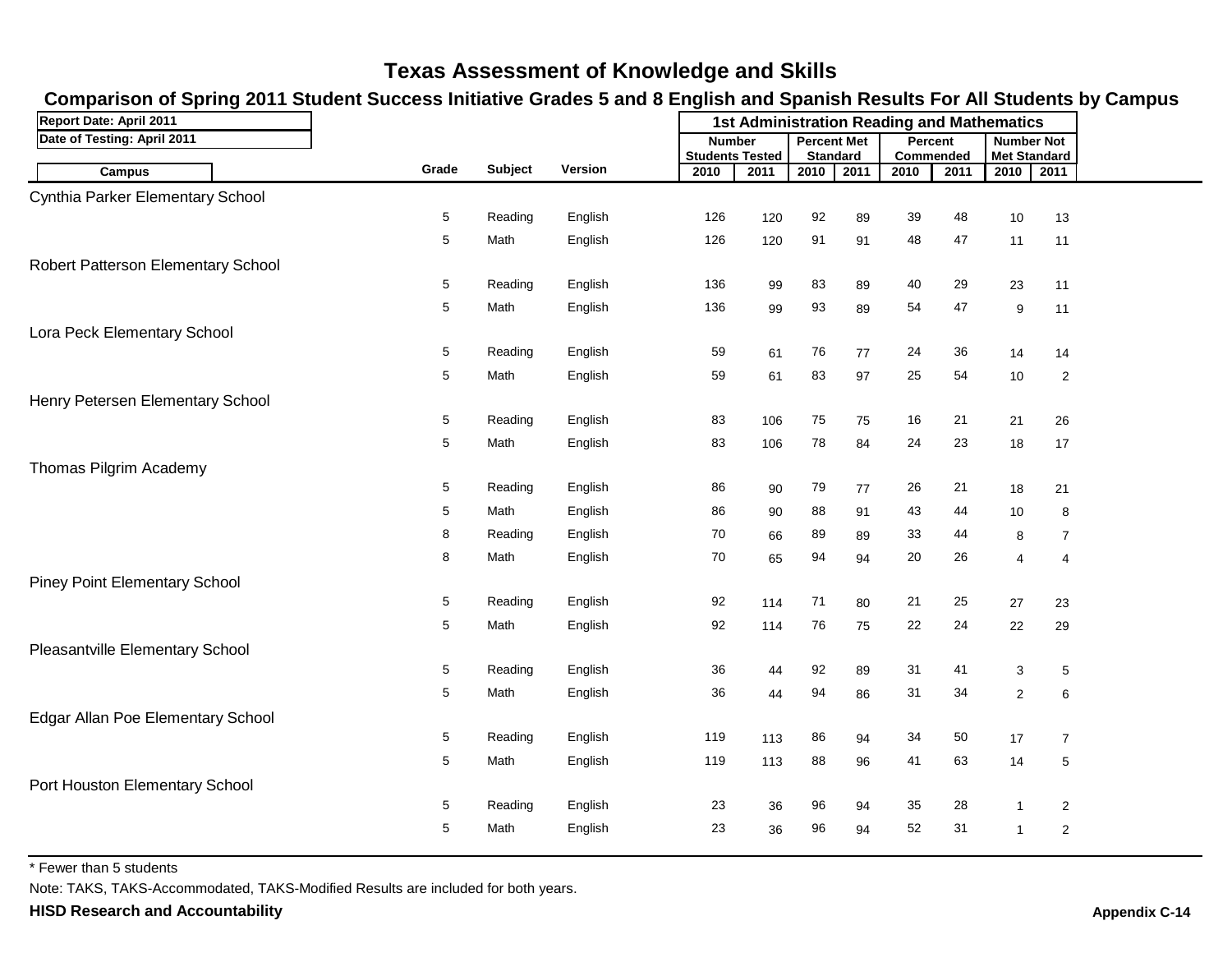| Report Date: April 2011<br><b>1st Administration Reading and Mathematics</b> |           |                                  |  |
|------------------------------------------------------------------------------|-----------|----------------------------------|--|
| Date of Testing: April 2011<br><b>Number</b><br><b>Percent Met</b>           | Percent   | <b>Number Not</b>                |  |
| <b>Students Tested</b><br><b>Standard</b><br>Grade<br>Subject<br>Version     | Commended | <b>Met Standard</b>              |  |
| 2011<br>2010<br>2011<br>2010<br><b>Campus</b><br>2010                        | 2011      | 2011<br>2010                     |  |
| Project Chrysalis Charter Middle School                                      |           |                                  |  |
| 68<br>8<br>Reading<br>English<br>98<br>44<br>46<br>100                       | 93        | $\mathbf{1}$<br>0                |  |
| 44<br>English<br>91<br>25<br>8<br>Math<br>46<br>98                           | 57        | 4<br>$\overline{1}$              |  |
| Leeona Pugh Elementary School                                                |           |                                  |  |
| $5\phantom{.0}$<br>English<br>49<br>80<br>18<br>Reading<br>66<br>83          | $17$      | 10<br>11                         |  |
| 5<br>English<br>49<br>61<br>18<br>Math<br>66<br>86                           | 30        | 19<br>9                          |  |
| Samuel Red Elementary School                                                 |           |                                  |  |
| English<br>90<br>31<br>5<br>Reading<br>61<br>64<br>84                        | 34        | 6<br>10                          |  |
| 52<br>5<br>61<br>90<br>English<br>73<br>Math<br>64                           | 17        | 6<br>17                          |  |
| James Reynolds Elementary School                                             |           |                                  |  |
| English<br>82<br>21<br>5<br>Reading<br>57<br>75<br>79                        | 32        | 10<br>16                         |  |
| 57<br>74<br>$26\,$<br>5<br>English<br>Math<br>75<br>77                       | 27        | 15<br>$17$                       |  |
|                                                                              |           |                                  |  |
| Joseph Rhoads Elementary School<br>5<br>English<br>33<br>Reading<br>30<br>83 | 32        |                                  |  |
| 86<br>44                                                                     |           | 5<br>6                           |  |
| 5<br>English<br>$30\,$<br>87<br>23<br>Math<br>95<br>44                       | 39        | $\overline{4}$<br>$\overline{c}$ |  |
| The Rice School (La Escuela Rice) Elementary School                          |           |                                  |  |
| 5<br>English<br>123<br>88<br>40<br>Reading<br>123<br>94                      | 44        | $\overline{7}$<br>15             |  |
| 60<br>5<br>Math<br>English<br>124<br>94<br>123<br>99                         | 50        | $\overline{7}$<br>$\overline{1}$ |  |
| The Rice School (La Escuela Rice) Middle School                              |           |                                  |  |
| English<br>60<br>Reading<br>141<br>99<br>8<br>154<br>98                      | 56        | 3<br>1                           |  |
| English<br>140<br>87<br>18<br>8<br>Math<br>86<br>154                         | 15        | 18<br>21                         |  |
| <b>River Oaks Elementary School</b>                                          |           |                                  |  |
| 5<br>English<br>99<br>98<br>72<br>Reading<br>100<br>130                      | 77        | $\overline{c}$<br>$\mathbf 0$    |  |
| English<br>80<br>5<br>Math<br>99<br>96<br>130<br>100                         | 87        | 4<br>0                           |  |
| Oran Roberts Elementary School                                               |           |                                  |  |
| 5<br>Reading<br>English<br>67<br>100<br>70<br>101<br>97                      | 66        | 0<br>3                           |  |
| 82<br>5<br>English<br>68<br>97<br>Math<br>101<br>97                          | 65        | $\overline{\mathbf{c}}$<br>3     |  |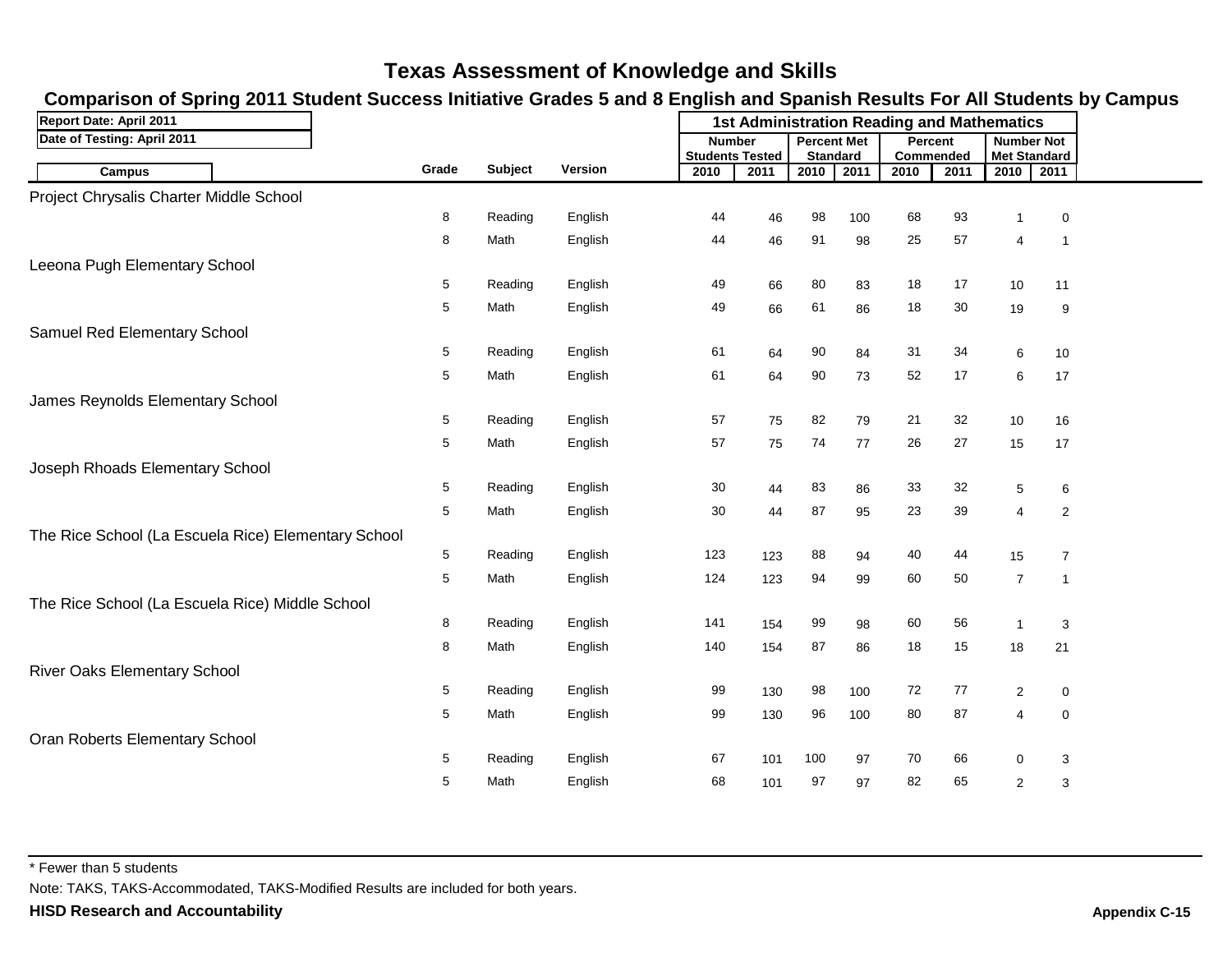#### **Comparison of Spring 2011 Student Success Initiative Grades 5 and 8 English and Spanish Results For All Students by Campus**

| Report Date: April 2011                |            |         |         |                                | <b>1st Administration Reading and Mathematics</b> |                    |                         |      |                   |                             |                  |  |
|----------------------------------------|------------|---------|---------|--------------------------------|---------------------------------------------------|--------------------|-------------------------|------|-------------------|-----------------------------|------------------|--|
| Date of Testing: April 2011            |            |         |         | <b>Number</b>                  |                                                   | <b>Percent Met</b> |                         |      | Percent           | <b>Number Not</b>           |                  |  |
| <b>Campus</b>                          | Grade      | Subject | Version | <b>Students Tested</b><br>2010 | 2011                                              | 2010               | <b>Standard</b><br>2011 | 2010 | Commended<br>2011 | <b>Met Standard</b><br>2010 | 2011             |  |
| Judson Robinson Elementary School      |            |         |         |                                |                                                   |                    |                         |      |                   |                             |                  |  |
|                                        | 5          | Reading | English | 86                             | 83                                                | 70                 | 89                      | 14   | 29                | 26                          | $\boldsymbol{9}$ |  |
|                                        | 5          | Math    | English | 86                             |                                                   | 76                 |                         | 31   | 28                |                             |                  |  |
|                                        |            |         |         |                                | 83                                                |                    | 87                      |      |                   | 21                          | 11               |  |
| Sylvan Rodriguez Elementary School     |            |         | English | 123                            |                                                   | 64                 |                         | 13   | 16                |                             |                  |  |
|                                        | 5          | Reading |         |                                | 130                                               |                    | 75                      |      |                   | 44                          | 32               |  |
|                                        | 5          | Math    | English | 124                            | 129                                               | 69                 | 88                      | 30   | 53                | 38                          | 15               |  |
| Thomas Horace Rogers Middle School     |            |         |         |                                |                                                   |                    |                         |      |                   |                             |                  |  |
|                                        | 8          | Reading | English | 118                            | 127                                               | 96                 | 96                      | 91   | 88                | 5                           | $\mathbf 5$      |  |
|                                        | 8          | Math    | English | 118                            | 127                                               | 96                 | 94                      | 90   | 89                | 5                           | 8                |  |
| Thomas Horace Rogers Elementary School |            |         |         |                                |                                                   |                    |                         |      |                   |                             |                  |  |
|                                        | 5          | Reading | English | 58                             | 59                                                | 90                 | 95                      | 69   | 76                | 6                           | $\sqrt{3}$       |  |
|                                        | 5          | Math    | English | 58                             | 59                                                | 97                 | 92                      | 76   | 78                | $\overline{2}$              | $\overline{5}$   |  |
| Theodore Roosevelt Elementary School   |            |         |         |                                |                                                   |                    |                         |      |                   |                             |                  |  |
|                                        | 5          | Reading | English | 73                             | 86                                                | 88                 | 86                      | 37   | 37                | 9                           | 12               |  |
|                                        | 5          | Math    | English | 73                             | 86                                                | 89                 | 80                      | 42   | 34                | 8                           | 17               |  |
| <b>Betsy Ross Elementary School</b>    |            |         |         |                                |                                                   |                    |                         |      |                   |                             |                  |  |
|                                        | $\sqrt{5}$ | Reading | English | 64                             | 55                                                | 100                | 100                     | 44   | 45                | $\mathbf 0$                 | 0                |  |
|                                        | 5          | Math    | English | 64                             | 55                                                | 97                 | 96                      | 48   | 62                | $\overline{2}$              | $\overline{2}$   |  |
| Pearl Rucker Elementary School         |            |         |         |                                |                                                   |                    |                         |      |                   |                             |                  |  |
|                                        | 5          | Reading | English | 92                             | 105                                               | 68                 | 78                      | 16   | 25                | 29                          | 23               |  |
|                                        | 5          | Math    | English | 92                             | 105                                               | 84                 | 86                      | 37   | 40                | 15                          | 15               |  |
| <b>Thomas Rusk School</b>              |            |         |         |                                |                                                   |                    |                         |      |                   |                             |                  |  |
|                                        | 5          | Reading | English | 46                             | 56                                                | 70                 | 75                      | 15   | 23                | 14                          | 14               |  |
|                                        | 5          | Math    | English | 46                             | 56                                                | 74                 | 84                      | 20   | 30                | 12                          | 9                |  |
|                                        | 8          | Reading | English | 34                             | 57                                                | 100                | 96                      | 41   | 53                | $\mathbf 0$                 | $\overline{2}$   |  |
|                                        | 8          | Math    | English | 34                             | 57                                                | 97                 | 93                      | 26   | 21                | $\mathbf{1}$                | $\overline{4}$   |  |
|                                        |            |         |         |                                |                                                   |                    |                         |      |                   |                             |                  |  |
| George Sanchez Elementary School       |            |         | English | 74                             |                                                   | 73                 |                         |      | 17                |                             |                  |  |
|                                        | 5          | Reading |         |                                | 83                                                |                    | 78                      | 9    |                   | 20                          | 18               |  |
|                                        | 5          | Math    | English | 74                             | 83                                                | 96                 | 84                      | 35   | 36                | 3                           | 13               |  |

\* Fewer than 5 students

Note: TAKS, TAKS-Accommodated, TAKS-Modified Results are included for both years.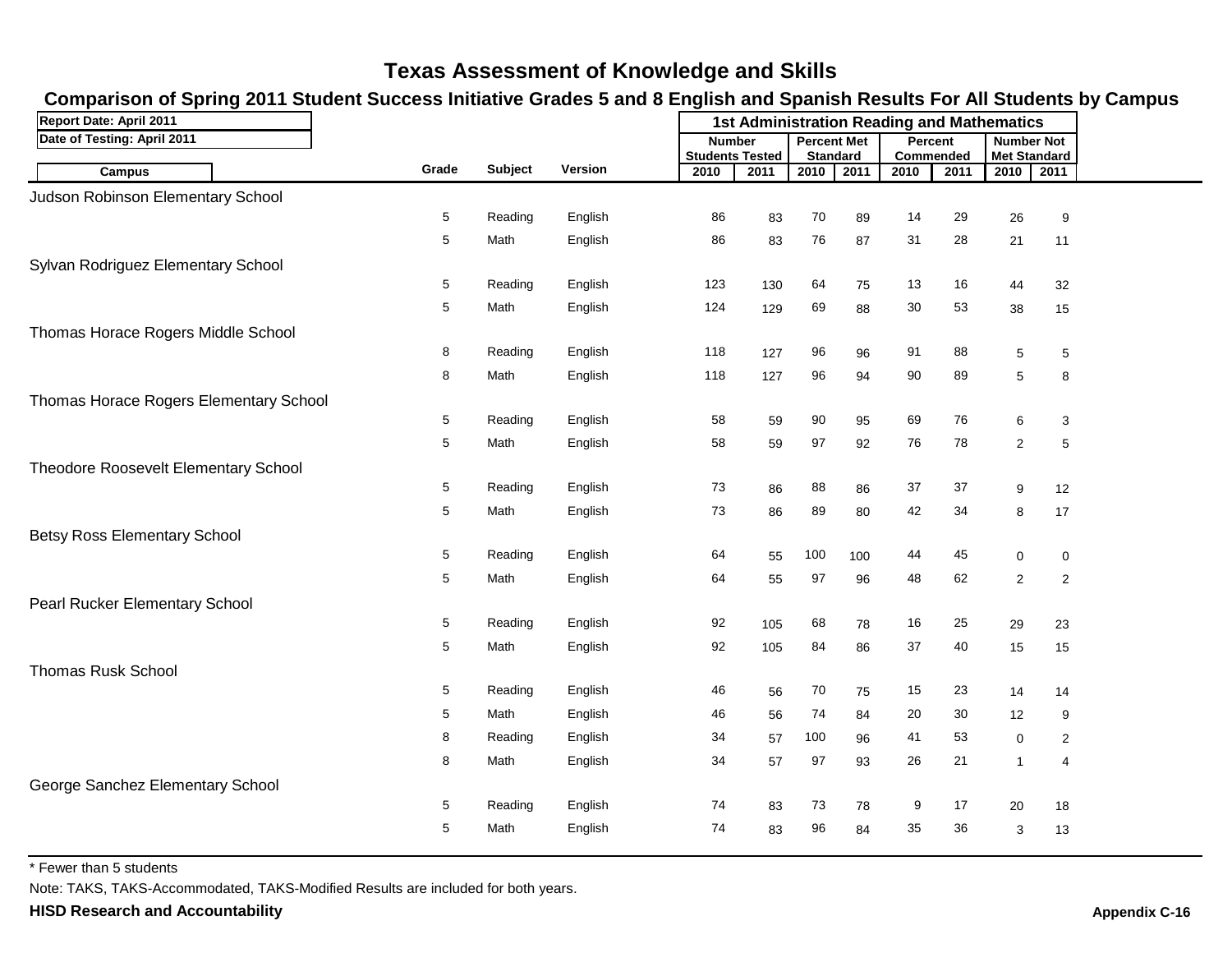#### **Comparison of Spring 2011 Student Success Initiative Grades 5 and 8 English and Spanish Results For All Students by Campus**

| Report Date: April 2011                 |       |                |         |                                |                |        |                         |         |                   | <b>1st Administration Reading and Mathematics</b> |                |  |
|-----------------------------------------|-------|----------------|---------|--------------------------------|----------------|--------|-------------------------|---------|-------------------|---------------------------------------------------|----------------|--|
| Date of Testing: April 2011             |       |                |         | <b>Number</b>                  |                |        | <b>Percent Met</b>      |         | Percent           | <b>Number Not</b>                                 |                |  |
| <b>Campus</b>                           | Grade | <b>Subject</b> | Version | <b>Students Tested</b><br>2010 | 2011           | 2010   | <b>Standard</b><br>2011 | 2010    | Commended<br>2011 | <b>Met Standard</b><br>2010                       | 2011           |  |
|                                         |       |                |         |                                |                |        |                         |         |                   |                                                   |                |  |
| Walter Scarborough Elementary School    | 5     | Reading        | English | 97                             | 116            | 64     | 72                      | 11      | 17                | 35                                                | 32             |  |
|                                         | 5     | Math           | English | 97                             |                | 71     | 78                      | 27      | 28                |                                                   |                |  |
|                                         |       |                |         |                                | 116            |        |                         |         |                   | 28                                                | 25             |  |
| <b>Emmett Scott Elementary School</b>   |       |                |         |                                |                |        |                         |         |                   |                                                   |                |  |
|                                         | 5     | Reading        | English | 40                             | 45             | 95     | 100                     | 35      | 47                | $\overline{c}$                                    | $\mathbf 0$    |  |
|                                         | 5     | Math           | English | 40                             | 45             | 98     | 100                     | 63      | 47                | $\overline{1}$                                    | 0              |  |
| Mary Scroggins Elementary School        |       |                |         |                                |                |        |                         |         |                   |                                                   |                |  |
|                                         | 5     | Reading        | English | 69                             | 96             | 88     | 92                      | 25      | 30                | 8                                                 | 8              |  |
|                                         | 5     | Math           | English | 69                             | 96             | 88     | 89                      | 41      | 39                | 8                                                 | 11             |  |
| Juan Seguin Elementary School           |       |                |         |                                |                |        |                         |         |                   |                                                   |                |  |
|                                         | 5     | Reading        | English | 86                             | 84             | 92     | 95                      | 36      | 30                | $\overline{7}$                                    | 4              |  |
|                                         | 5     | Reading        | Spanish | $\mathbf{1}$                   | $\mathbf 2$    |        | $\star$                 | $\star$ | $\star$           |                                                   | $\star$        |  |
|                                         | 5     | Math           | English | 86                             | 86             | 99     | 100                     | 65      | 66                | $\mathbf{1}$                                      | 0              |  |
|                                         | 5     | Math           | Spanish | $\mathbf{1}$                   | $\overline{2}$ |        |                         | $\star$ |                   |                                                   |                |  |
| Shadowbriar Elementary School           |       |                |         |                                |                |        |                         |         |                   |                                                   |                |  |
|                                         | 5     | Reading        | English | 142                            | 146            | 91     | 90                      | 41      | 36                | 13                                                | 15             |  |
|                                         | 5     | Math           | English | 142                            | 147            | 86     | 90                      | 49      | 38                | 20                                                | 14             |  |
| <b>Charles Shearn Elementary School</b> |       |                |         |                                |                |        |                         |         |                   |                                                   |                |  |
|                                         | 5     | Reading        | English | 59                             | 51             | 80     | 78                      | 14      | 25                | 12                                                | 11             |  |
|                                         | 5     | Math           | English | 59                             | 51             | $90\,$ | 86                      | 37      | 33                | 6                                                 | $\overline{7}$ |  |
| Sidney Sherman Elementary School        |       |                |         |                                |                |        |                         |         |                   |                                                   |                |  |
|                                         | 5     | Reading        | English | 66                             | 66             | 82     | 79                      | 24      | 26                | 12                                                | 14             |  |
|                                         | 5     | Math           | English | 67                             | 66             | 87     | 85                      | 39      | 30                | 9                                                 | 10             |  |
|                                         |       |                |         |                                |                |        |                         |         |                   |                                                   |                |  |
| Thomas Sinclair Elementary School       |       |                |         | 57                             |                | 88     |                         | 28      | 27                |                                                   |                |  |
|                                         | 5     | Reading        | English |                                | 73             |        | 89                      |         |                   | $\overline{7}$                                    | 8              |  |
|                                         | 5     | Math           | English | 57                             | 73             | 93     | 95                      | 46      | 52                | $\overline{4}$                                    | 4              |  |
| Katherine Smith Elementary School       |       |                |         |                                |                |        |                         |         |                   |                                                   |                |  |
|                                         | 5     | Reading        | English | 94                             | 102            | 79     | 81                      | 17      | 36                | 20                                                | 19             |  |
|                                         | 5     | Math           | English | 94                             | 102            | 89     | 88                      | 36      | 50                | 10                                                | 12             |  |
|                                         |       |                |         |                                |                |        |                         |         |                   |                                                   |                |  |

\* Fewer than 5 students

Note: TAKS, TAKS-Accommodated, TAKS-Modified Results are included for both years.

**HISD Research and Accountability Appendix C-17 Appendix C-17**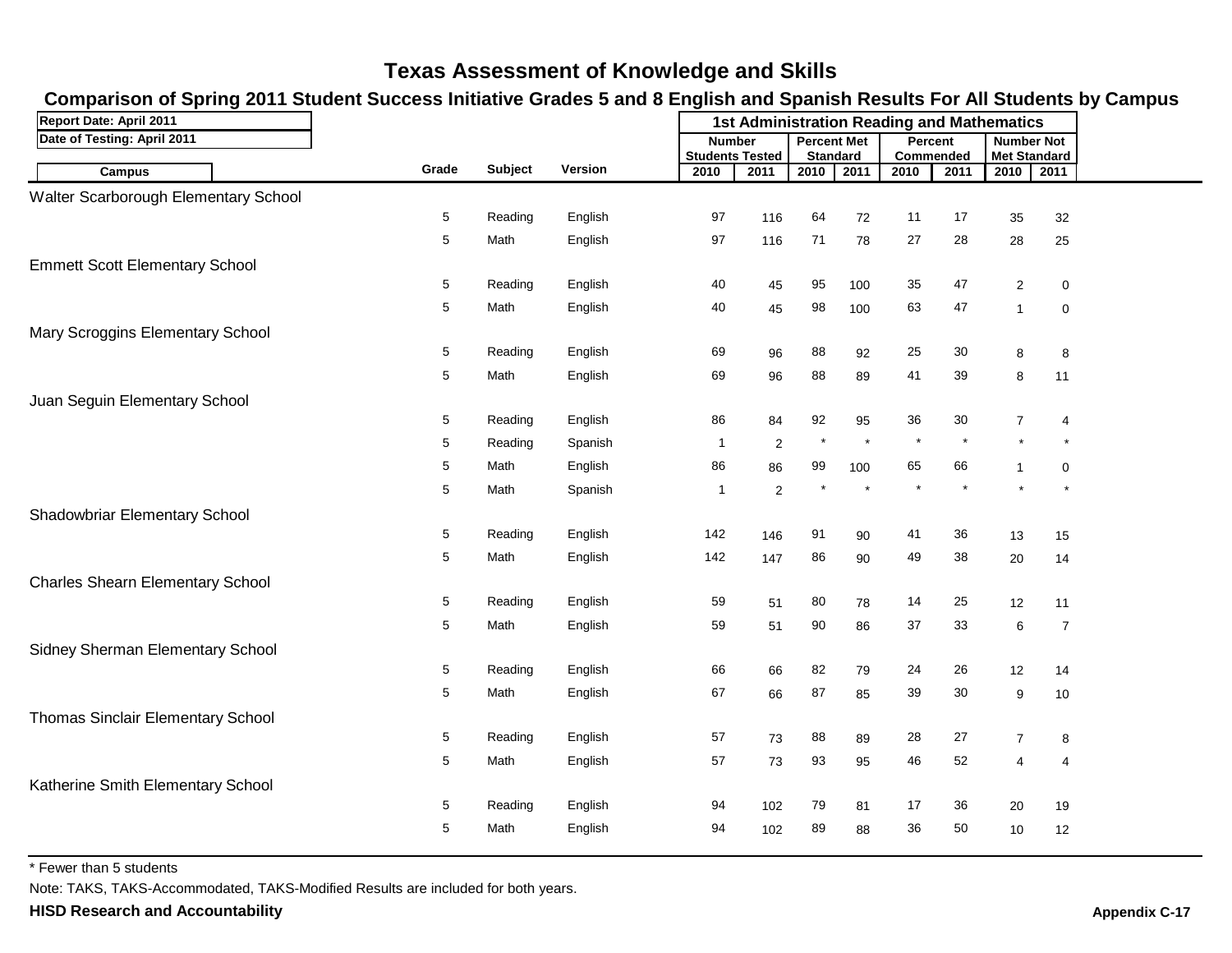#### **Comparison of Spring 2011 Student Success Initiative Grades 5 and 8 English and Spanish Results For All Students by Campus**

| Report Date: April 2011                  |       |         |         |                                |                |                         |         |      |                   | <b>1st Administration Reading and Mathematics</b> |                  |  |
|------------------------------------------|-------|---------|---------|--------------------------------|----------------|-------------------------|---------|------|-------------------|---------------------------------------------------|------------------|--|
| Date of Testing: April 2011              |       |         |         | <b>Number</b>                  |                | <b>Percent Met</b>      |         |      | Percent           | <b>Number Not</b>                                 |                  |  |
| <b>Campus</b>                            | Grade | Subject | Version | <b>Students Tested</b><br>2010 | 2011           | <b>Standard</b><br>2010 | 2011    | 2010 | Commended<br>2011 | Met Standard<br>2010                              | 2011             |  |
|                                          |       |         |         |                                |                |                         |         |      |                   |                                                   |                  |  |
| Joanna Southmayd Elementary School       | 5     | Reading | English | 83                             | 92             | 83                      | 91      | 18   | 27                | 14                                                |                  |  |
|                                          |       |         |         |                                |                |                         |         |      |                   |                                                   | 8                |  |
|                                          | 5     | Math    | English | 83                             | 92             | 75                      | 91      | 29   | 41                | 21                                                | 8                |  |
| School at St. George Place               |       |         |         |                                |                |                         |         |      |                   |                                                   |                  |  |
|                                          | 5     | Reading | English | 55                             | 71             | 91                      | 96      | 25   | 56                | 5                                                 | 3                |  |
|                                          | 5     | Math    | English | 55                             | 71             | 84                      | 94      | 29   | 55                | 9                                                 | 4                |  |
| Lulu Stevens Elementary School           |       |         |         |                                |                |                         |         |      |                   |                                                   |                  |  |
|                                          | 5     | Reading | English | 85                             | 64             | 75                      | 88      | 21   | 30                | 21                                                | 8                |  |
|                                          | 5     | Math    | English | 85                             | 64             | 82                      | 84      | 36   | $27\,$            | 15                                                | 10               |  |
| Robert Louis Stevenson Elementary School |       |         |         |                                |                |                         |         |      |                   |                                                   |                  |  |
|                                          | 5     | Reading | English | 34                             | 52             | 91                      | 92      | 24   | 25                | 3                                                 | 4                |  |
|                                          | 5     | Math    | English | 34                             | 52             | 88                      | 87      | 32   | 46                | 4                                                 | $\boldsymbol{7}$ |  |
| William Sutton Elementary School         |       |         |         |                                |                |                         |         |      |                   |                                                   |                  |  |
|                                          | 5     | Reading | English | 135                            | 137            | 86                      | 86      | 33   | 36                | 19                                                | 19               |  |
|                                          | 5     | Math    | English | 135                            | 137            | 91                      | 93      | 53   | 63                | 12                                                | $\boldsymbol{9}$ |  |
| Ruby Thompson Elementary School          |       |         |         |                                |                |                         |         |      |                   |                                                   |                  |  |
|                                          | 5     | Reading | English | 69                             | 57             | 87                      | 84      | 33   | 18                | 9                                                 | 9                |  |
|                                          | 5     | Math    | English | 69                             | 57             | 87                      | 82      | 38   | 25                | 9                                                 | 10               |  |
| Felix Tijerina Elementary School         |       |         |         |                                |                |                         |         |      |                   |                                                   |                  |  |
|                                          | 5     | Reading | English | 83                             | $70\,$         | 76                      | 76      | 19   | 21                | 20                                                | 17               |  |
|                                          | 5     | Reading | Spanish |                                | $\mathbf 1$    |                         | $\star$ |      |                   |                                                   | $\star$          |  |
|                                          | 5     | Math    | English | 83                             | $70\,$         | 89                      | 80      | 40   | 23                | 9                                                 | 14               |  |
|                                          | 5     | Math    | Spanish |                                | $\overline{1}$ |                         | $\star$ |      |                   |                                                   |                  |  |
| <b>Eleanor Tinsley Elementary School</b> |       |         |         |                                |                |                         |         |      |                   |                                                   |                  |  |
|                                          | 5     | Reading | English | 119                            | 130            | 68                      | 70      | 13   | 22                | 38                                                | 39               |  |
|                                          | 5     | Math    | English | 119                            | 130            | 61                      | 73      | 23   | 25                | 47                                                | 35               |  |
| William B. Travis Elementary School      |       |         |         |                                |                |                         |         |      |                   |                                                   |                  |  |
|                                          | 5     | Reading | English | 96                             | 106            | 93                      | 94      | 51   | 50                | $\overline{7}$                                    | 6                |  |
|                                          | 5     | Math    | English | 96                             | 106            | 92                      | 95      | 30   | 52                | 8                                                 | 5                |  |
|                                          |       |         |         |                                |                |                         |         |      |                   |                                                   |                  |  |

\* Fewer than 5 students

Note: TAKS, TAKS-Accommodated, TAKS-Modified Results are included for both years.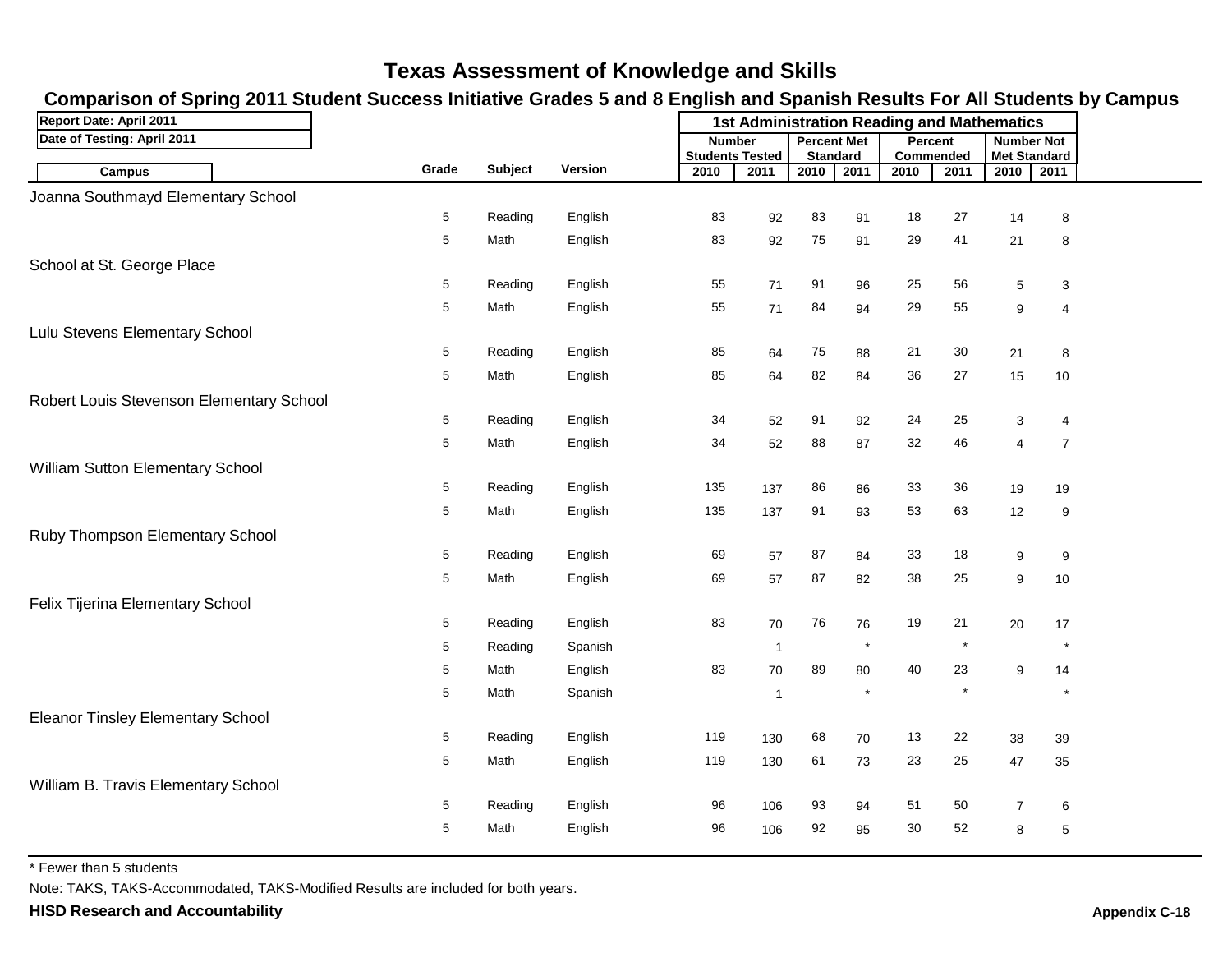# **Comparison of Spring 2011 Student Success Initiative Grades 5 and 8 English and Spanish Results For All Students by Campus**

| Report Date: April 2011<br><b>1st Administration Reading and Mathematics</b> |            |                |         |      |                                |                    |                         |        |                   |                             |                           |  |
|------------------------------------------------------------------------------|------------|----------------|---------|------|--------------------------------|--------------------|-------------------------|--------|-------------------|-----------------------------|---------------------------|--|
| Date of Testing: April 2011                                                  |            |                |         |      | <b>Number</b>                  | <b>Percent Met</b> |                         |        | Percent           | <b>Number Not</b>           |                           |  |
| <b>Campus</b>                                                                | Grade      | <b>Subject</b> | Version | 2010 | <b>Students Tested</b><br>2011 | 2010               | <b>Standard</b><br>2011 | 2010   | Commended<br>2011 | <b>Met Standard</b><br>2010 | 2011                      |  |
|                                                                              |            |                |         |      |                                |                    |                         |        |                   |                             |                           |  |
| Mark Twain Elementary School                                                 |            |                |         |      |                                |                    |                         |        |                   |                             |                           |  |
|                                                                              | $\sqrt{5}$ | Reading        | English | 124  | 109                            | 98                 | 99                      | 60     | 72                | $\overline{\mathbf{c}}$     | $\mathbf{1}$              |  |
|                                                                              | 5          | Math           | English | 124  | 109                            | 97                 | 99                      | 68     | 74                | 4                           | $\mathbf{1}$              |  |
| Valley West Elementary School                                                |            |                |         |      |                                |                    |                         |        |                   |                             |                           |  |
|                                                                              | 5          | Reading        | English | 89   | 94                             | 85                 | 99                      | 35     | 50                | 13                          | $\mathbf{1}$              |  |
|                                                                              | $\sqrt{5}$ | Math           | English | 89   | 94                             | 83                 | 90                      | 42     | $40\,$            | 15                          | $\boldsymbol{9}$          |  |
| Jonathan Wainwright Elementary School                                        |            |                |         |      |                                |                    |                         |        |                   |                             |                           |  |
|                                                                              | 5          | Reading        | English | 82   | 112                            | 80                 | 78                      | 26     | 29                | 16                          | 25                        |  |
|                                                                              | 5          | Math           | English | 82   | 112                            | 85                 | 81                      | 37     | 27                | 12                          | 21                        |  |
| <b>Walnut Bend Elementary School</b>                                         |            |                |         |      |                                |                    |                         |        |                   |                             |                           |  |
|                                                                              | 5          | Reading        | English | 74   | 95                             | 74                 | 75                      | 19     | 24                | 19                          | 24                        |  |
|                                                                              | 5          | Reading        | Spanish |      | $\mathbf{1}$                   |                    | $\star$                 |        | $\star$           |                             | $\star$                   |  |
|                                                                              | 5          | Math           | English | 74   | 95                             | 73                 | 81                      | 22     | 22                | 20                          | 18                        |  |
|                                                                              | 5          | Math           | Spanish |      | $\mathbf{1}$                   |                    | $\star$                 |        |                   |                             |                           |  |
| Mabel Wesley Elementary School                                               |            |                |         |      |                                |                    |                         |        |                   |                             |                           |  |
|                                                                              | 5          | Reading        | English | 55   | 43                             | 95                 | 91                      | 25     | 21                | 3                           | 4                         |  |
|                                                                              | 5          | Math           | English | 55   | 43                             | 87                 | 86                      | 42     | 47                | $\overline{7}$              | 6                         |  |
| West University Elementary School                                            |            |                |         |      |                                |                    |                         |        |                   |                             |                           |  |
|                                                                              | 5          | Reading        | English | 131  | 148                            | 98                 | 99                      | 67     | 75                | $\overline{\mathbf{c}}$     | $\sqrt{2}$                |  |
|                                                                              | 5          | Math           | English | 131  | 148                            | 100                | 98                      | 87     | 81                | 0                           | 3                         |  |
| William Wharton K-8 Dual Language Academy                                    |            |                |         |      |                                |                    |                         |        |                   |                             |                           |  |
|                                                                              | 5          | Reading        | English | 40   | 35                             | 85                 | 86                      | 33     | 49                | 6                           | $\,$ 5 $\,$               |  |
|                                                                              | 5          | Math           | English | 40   | 36                             | 85                 | 92                      | 48     | 53                | 6                           | $\ensuremath{\mathsf{3}}$ |  |
|                                                                              | 8          | Reading        | English | 26   | 19                             | 96                 | 100                     | $27\,$ | 58                | $\mathbf{1}$                | $\pmb{0}$                 |  |
|                                                                              | 8          | Math           | English | 26   | 19                             | 92                 | 95                      | 19     | 26                | $\overline{\mathbf{c}}$     | $\mathbf{1}$              |  |
| Tina Whidby Elementary School                                                |            |                |         |      |                                |                    |                         |        |                   |                             |                           |  |
|                                                                              | 5          | Reading        | English | 61   | 58                             | 77                 | 78                      | 23     | 17                | 14                          | 13                        |  |
|                                                                              | 5          | Math           | English | 61   | 58                             | 80                 | 86                      | 25     | 28                | 12                          | 8                         |  |
|                                                                              |            |                |         |      |                                |                    |                         |        |                   |                             |                           |  |

\* Fewer than 5 students

Note: TAKS, TAKS-Accommodated, TAKS-Modified Results are included for both years.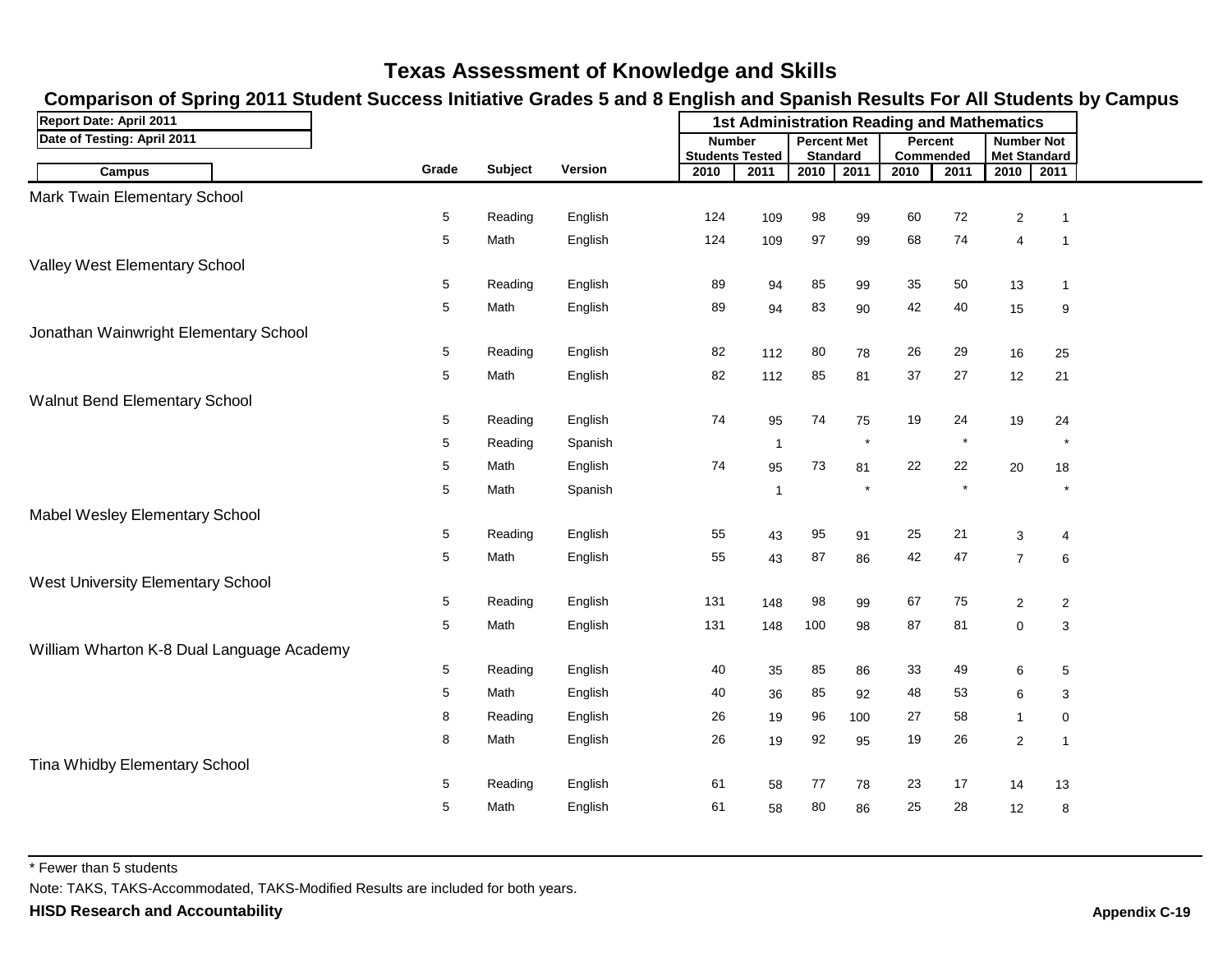| Report Date: April 2011                   |       |         |         |                                | <b>1st Administration Reading and Mathematics</b> |                         |         |                   |             |                             |                |  |
|-------------------------------------------|-------|---------|---------|--------------------------------|---------------------------------------------------|-------------------------|---------|-------------------|-------------|-----------------------------|----------------|--|
| Date of Testing: April 2011               |       |         |         | <b>Number</b>                  |                                                   | <b>Percent Met</b>      |         |                   | Percent     | <b>Number Not</b>           |                |  |
| <b>Campus</b>                             | Grade | Subject | Version | <b>Students Tested</b><br>2010 | 2011                                              | <b>Standard</b><br>2010 | 2011    | Commended<br>2010 | 2011        | <b>Met Standard</b><br>2010 | 2011           |  |
|                                           |       |         |         |                                |                                                   |                         |         |                   |             |                             |                |  |
| <b>Edward White Elementary School</b>     |       |         |         |                                |                                                   |                         |         |                   |             |                             |                |  |
|                                           | 5     | Reading | English | 124                            | 102                                               | 89                      | 92      | 42                | 49          | 14                          | 8              |  |
|                                           | 5     | Reading | Spanish |                                | $\overline{c}$                                    |                         | $\star$ |                   | $\star$     |                             | $\star$        |  |
|                                           | 5     | Math    | English | 124                            | 103                                               | 92                      | 90      | 56                | 50          | 10                          | 10             |  |
|                                           | 5     | Math    | Spanish |                                | $\overline{c}$                                    |                         | $\star$ |                   |             |                             | $\star$        |  |
| John Greenleaf Whittier Elementary School |       |         |         |                                |                                                   |                         |         |                   |             |                             |                |  |
|                                           | 5     | Reading | English | 58                             | 62                                                | 93                      | 85      | 38                | 24          | $\overline{4}$              | 9              |  |
|                                           | 5     | Reading | Spanish |                                | $\overline{1}$                                    |                         | $\star$ |                   |             |                             | $\star$        |  |
|                                           | 5     | Math    | English | 59                             | 62                                                | 98                      | 79      | 54                | 24          | $\mathbf{1}$                | 13             |  |
|                                           | 5     | Math    | Spanish |                                | $\mathbf{1}$                                      |                         | $\star$ |                   |             |                             | $\star$        |  |
| Woodrow Wilson Montessori School          |       |         |         |                                |                                                   |                         |         |                   |             |                             |                |  |
|                                           | 5     | Reading | English | 35                             | 40                                                | 71                      | 78      | 23                | $30\,$      | 10                          | 9              |  |
|                                           | 5     | Math    | English | 35                             | 40                                                | 77                      | 63      | $26\,$            | 35          | 8                           | 15             |  |
|                                           | 8     | Reading | English | 3                              | 5                                                 |                         | 100     |                   | $\mathbf 0$ | $\star$                     | $\mathbf 0$    |  |
|                                           | 8     | Math    | English | 3                              | 5                                                 | $\star$                 | 80      | $\star$           | $\mathbf 0$ | $\star$                     | $\overline{1}$ |  |
|                                           |       |         |         |                                |                                                   |                         |         |                   |             |                             |                |  |
| Windsor Village Elementary School         |       |         |         |                                |                                                   |                         |         |                   |             |                             |                |  |
|                                           | 5     | Reading | English | 104                            | 90                                                | 72                      | 91      | 19                | 40          | 29                          | 8              |  |
|                                           | 5     | Math    | English | 103                            | 90                                                | 78                      | 93      | 23                | 46          | 23                          | 6              |  |
| <b>Ethel Young Elementary School</b>      |       |         |         |                                |                                                   |                         |         |                   |             |                             |                |  |
|                                           | 5     | Reading | English | 63                             | 64                                                | 78                      | 86      | 22                | 19          | 14                          | 9              |  |
|                                           | 5     | Math    | English | 63                             | 64                                                | 76                      | 86      | 19                | 25          | 15                          | 9              |  |
| Crispus Attucks Middle School             |       |         |         |                                |                                                   |                         |         |                   |             |                             |                |  |
|                                           | 8     | Reading | English | 188                            | 176                                               | 76                      | 76      | 16                | 21          | 46                          | 43             |  |
|                                           | 8     | Math    | English | 194                            | 176                                               | 64                      | 54      | 10                | 3           | 70                          | 81             |  |
| Frank Black Middle School                 |       |         |         |                                |                                                   |                         |         |                   |             |                             |                |  |
|                                           | 8     | Reading | English | 197                            | 144                                               | 86                      | 81      | 28                | 21          | 27                          | 28             |  |
|                                           | 8     | Math    | English | 197                            | 144                                               | 66                      | 78      | 14                | 8           | 66                          | 31             |  |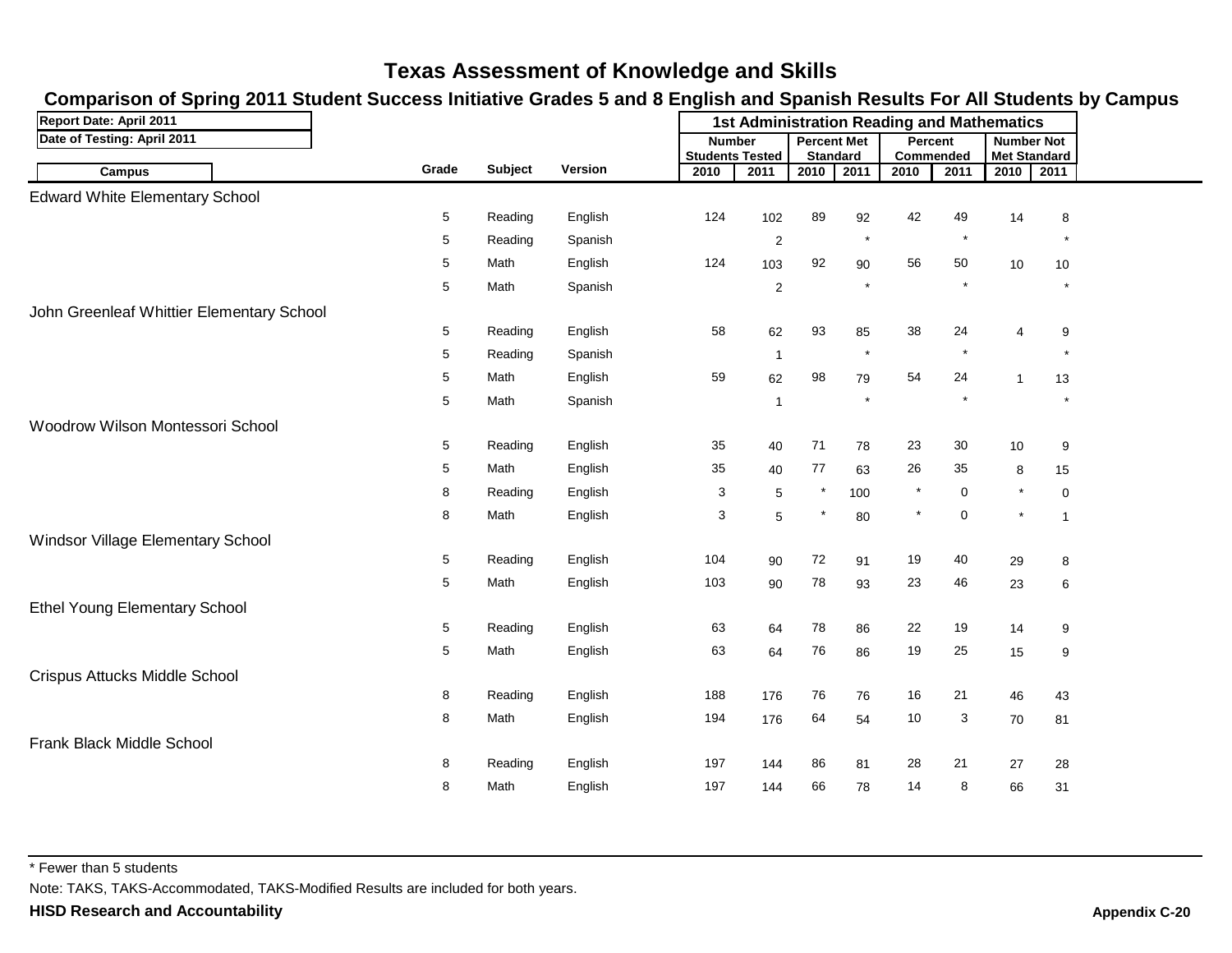| Report Date: April 2011               |       | <b>1st Administration Reading and Mathematics</b> |         |  |                                |      |                         |      |                   |      |                             |      |  |
|---------------------------------------|-------|---------------------------------------------------|---------|--|--------------------------------|------|-------------------------|------|-------------------|------|-----------------------------|------|--|
| Date of Testing: April 2011           |       |                                                   |         |  | <b>Number</b>                  |      | <b>Percent Met</b>      |      | Percent           |      | <b>Number Not</b>           |      |  |
| <b>Campus</b>                         | Grade | Subject                                           | Version |  | <b>Students Tested</b><br>2010 | 2011 | <b>Standard</b><br>2010 | 2011 | Commended<br>2010 | 2011 | <b>Met Standard</b><br>2010 | 2011 |  |
|                                       |       |                                                   |         |  |                                |      |                         |      |                   |      |                             |      |  |
| Luther Burbank Middle School          | 8     | Reading                                           | English |  | 367                            |      | 92                      | 89   | 38                | 42   | 31                          |      |  |
|                                       |       |                                                   |         |  |                                | 369  |                         |      |                   |      |                             | 40   |  |
|                                       | 8     | Math                                              | English |  | 366                            | 369  | 89                      | 89   | 26                | 25   | 40                          | 39   |  |
| Ruby Clifton Middle School            |       |                                                   |         |  |                                |      |                         |      |                   |      |                             |      |  |
|                                       | 8     | Reading                                           | English |  | 322                            | 280  | 93                      | 93   | 48                | 51   | 23                          | 19   |  |
|                                       | 8     | Math                                              | English |  | 320                            | 281  | 89                      | 90   | $27\,$            | 33   | 36                          | 28   |  |
| Ezekiel Cullen Middle School          |       |                                                   |         |  |                                |      |                         |      |                   |      |                             |      |  |
|                                       | 8     | Reading                                           | English |  | 186                            | 202  | 85                      | 82   | 25                | 26   | 28                          | 36   |  |
|                                       | 8     | Math                                              | English |  | 186                            | 204  | 59                      | 62   | $\bf 8$           | 12   | 76                          | 78   |  |
| James Deady Middle School             |       |                                                   |         |  |                                |      |                         |      |                   |      |                             |      |  |
|                                       | 8     | Reading                                           | English |  | 299                            | 257  | 69                      | 88   | 14                | 26   | 94                          | 31   |  |
|                                       | 8     | Math                                              | English |  | 296                            | 263  | 64                      | 83   | $\overline{7}$    | 19   | 108                         | 45   |  |
| <b>Richard Dowling Middle School</b>  |       |                                                   |         |  |                                |      |                         |      |                   |      |                             |      |  |
|                                       | 8     | Reading                                           | English |  | 468                            | 429  | 82                      | 83   | 23                | 24   | 84                          | 72   |  |
|                                       | 8     | Math                                              | English |  | 466                            | 431  | $70\,$                  | 71   | $11$              | 13   | 140                         | 127  |  |
| Thomas Alva Edison Middle School      |       |                                                   |         |  |                                |      |                         |      |                   |      |                             |      |  |
|                                       | 8     | Reading                                           | English |  | 300                            | 283  | 83                      | 83   | 27                | 27   | 51                          | 47   |  |
|                                       | 8     | Math                                              | English |  | 299                            | 282  | $70\,$                  | 78   | 21                | 22   | 89                          | 61   |  |
| Lamar Fleming Middle School           |       |                                                   |         |  |                                |      |                         |      |                   |      |                             |      |  |
|                                       | 8     | Reading                                           | English |  | 175                            | 178  | 90                      | 85   | 33                | 25   | 18                          | 26   |  |
|                                       | 8     | Math                                              | English |  | 175                            | 177  | 81                      | 84   | 21                | 16   | 34                          | 28   |  |
| Walter Fondren Middle School          |       |                                                   |         |  |                                |      |                         |      |                   |      |                             |      |  |
|                                       | 8     | Reading                                           | English |  | 200                            | 210  | 88                      | 82   | 27                | 25   | 25                          | 37   |  |
|                                       | 8     | Math                                              | English |  | 199                            | 207  | 77                      | 71   | 13                | 16   | 45                          | 59   |  |
| <b>Richard Fonville Middle School</b> |       |                                                   |         |  |                                |      |                         |      |                   |      |                             |      |  |
|                                       | 8     | Reading                                           | English |  | 331                            | 377  | 80                      | 77   | 18                | 17   | 67                          | 85   |  |
|                                       | 8     | Math                                              | English |  | 332                            | 380  | 64                      | 71   | 15                | 13   | 119                         | 112  |  |
|                                       |       |                                                   |         |  |                                |      |                         |      |                   |      |                             |      |  |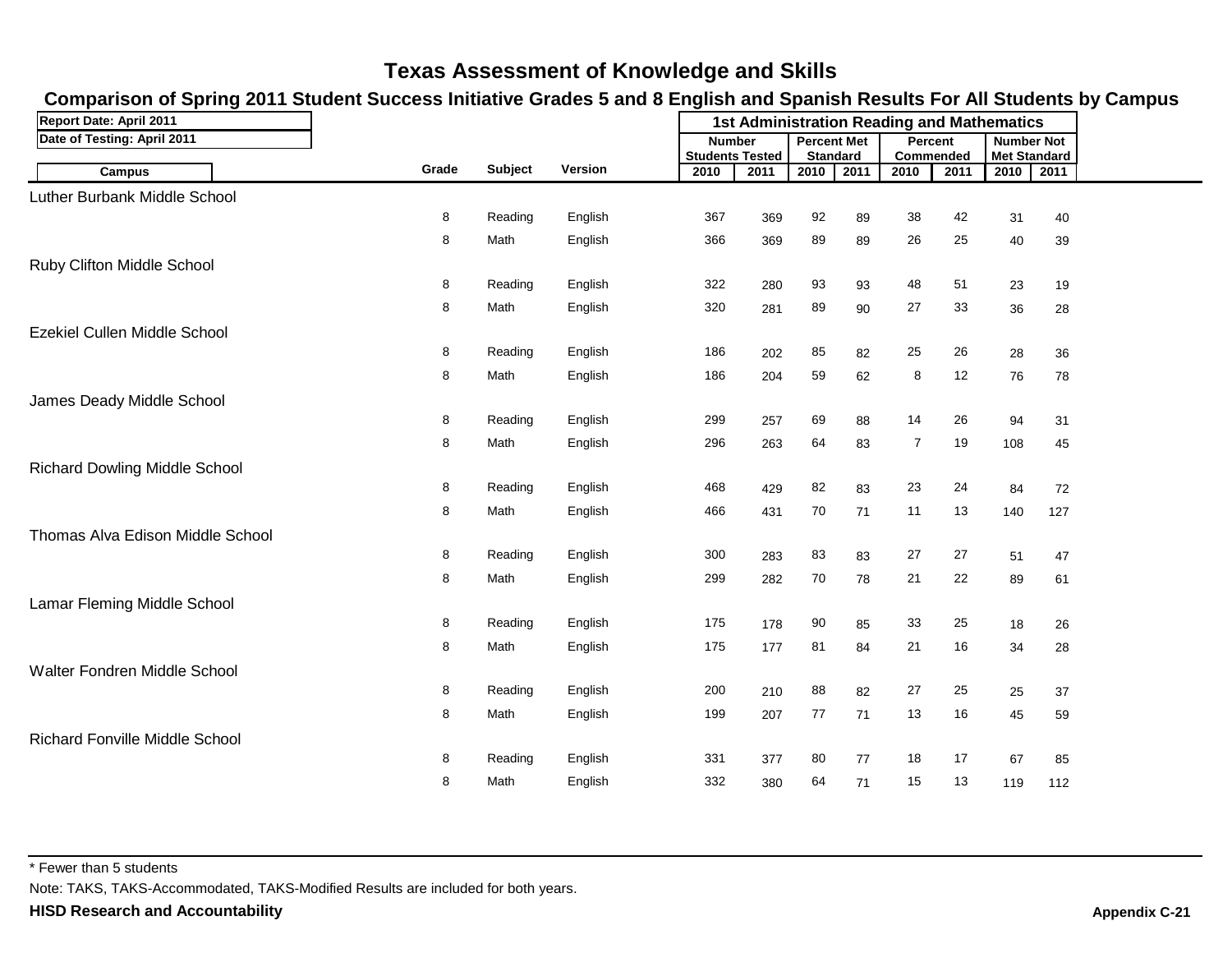| <b>Report Date: April 2011</b>           |       |                |         |                        | <b>1st Administration Reading and Mathematics</b> |                    |        |           |         |                     |      |  |
|------------------------------------------|-------|----------------|---------|------------------------|---------------------------------------------------|--------------------|--------|-----------|---------|---------------------|------|--|
| Date of Testing: April 2011              |       |                |         | <b>Number</b>          |                                                   | <b>Percent Met</b> |        |           | Percent | <b>Number Not</b>   |      |  |
|                                          | Grade | <b>Subject</b> | Version | <b>Students Tested</b> |                                                   | <b>Standard</b>    |        | Commended |         | <b>Met Standard</b> |      |  |
| Campus                                   |       |                |         | 2010                   | 2011                                              | 2010               | 2011   | 2010      | 2011    | 2010                | 2011 |  |
| Henry Grady Middle School                |       |                |         |                        |                                                   |                    |        |           |         |                     |      |  |
|                                          | 8     | Reading        | English | 146                    | 155                                               | 95                 | 97     | 45        | 51      | 8                   | 5    |  |
|                                          | 8     | Math           | English | 146                    | 155                                               | 82                 | 92     | 14        | 24      | 27                  | 13   |  |
| Alexander Hamilton Middle School         |       |                |         |                        |                                                   |                    |        |           |         |                     |      |  |
|                                          | 8     | Reading        | English | 440                    | 433                                               | 92                 | 89     | 49        | 45      | 36                  | 47   |  |
|                                          | 8     | Math           | English | 440                    | 433                                               | 75                 | 77     | 19        | 23      | 110                 | 101  |  |
| <b>Charles Hartman Middle School</b>     |       |                |         |                        |                                                   |                    |        |           |         |                     |      |  |
|                                          | 8     | Reading        | English | 505                    | 508                                               | 89                 | 83     | 28        | 28      | 57                  | 85   |  |
|                                          | 8     | Math           | English | 502                    | 505                                               | 78                 | 83     | 17        | 22      | 110                 | 87   |  |
|                                          |       |                |         |                        |                                                   |                    |        |           |         |                     |      |  |
| Patrick Henry Middle School              | 8     | Reading        | English | 330                    | 326                                               | 78                 | 78     | 20        | 28      | 73                  | 71   |  |
|                                          |       |                |         |                        |                                                   |                    |        |           |         |                     |      |  |
|                                          | 8     | Math           | English | 333                    | 325                                               | 67                 | 64     | 9         | 12      | 111                 | 116  |  |
| <b>High School Ahead Academy</b>         |       |                |         |                        |                                                   |                    |        |           |         |                     |      |  |
| New School for 2010-2011                 | 8     | Reading        | English |                        | 104                                               |                    | 45     |           | 4       |                     | 57   |  |
|                                          | 8     | Math           | English |                        | 102                                               |                    | $\bf8$ |           | 0       |                     | 94   |  |
| James Hogg Middle School                 |       |                |         |                        |                                                   |                    |        |           |         |                     |      |  |
|                                          | 8     | Reading        | English | 247                    | 242                                               | 82                 | 85     | 23        | $27\,$  | 45                  | 36   |  |
|                                          | 8     | Math           | English | 248                    | 242                                               | 67                 | 67     | 9         | 9       | 83                  | 81   |  |
| William S. Holland Middle School         |       |                |         |                        |                                                   |                    |        |           |         |                     |      |  |
|                                          | 8     | Reading        | English | 259                    | 257                                               | 78                 | 82     | 23        | 26      | 56                  | 45   |  |
|                                          | 8     | Math           | English | 259                    | 258                                               | 60                 | 71     | 9         | 8       | 104                 | 75   |  |
| Thomas "Stonewall" Jackson Middle School |       |                |         |                        |                                                   |                    |        |           |         |                     |      |  |
|                                          | 8     | Reading        | English | 266                    | 323                                               | 81                 | 88     | 27        | 31      | 51                  | 40   |  |
|                                          | 8     | Math           | English | 268                    | 323                                               | 79                 | 86     | 23        | 22      | 56                  | 44   |  |
|                                          |       |                |         |                        |                                                   |                    |        |           |         |                     |      |  |
| Albert Sidney Johnston Middle School     |       |                |         |                        |                                                   |                    |        |           |         |                     |      |  |
|                                          | 8     | Reading        | English | 426                    | 426                                               | 96                 | 95     | 52        | 54      | 17                  | 21   |  |
|                                          | 8     | Math           | English | 426                    | 426                                               | 88                 | 88     | 18        | 27      | 49                  | 49   |  |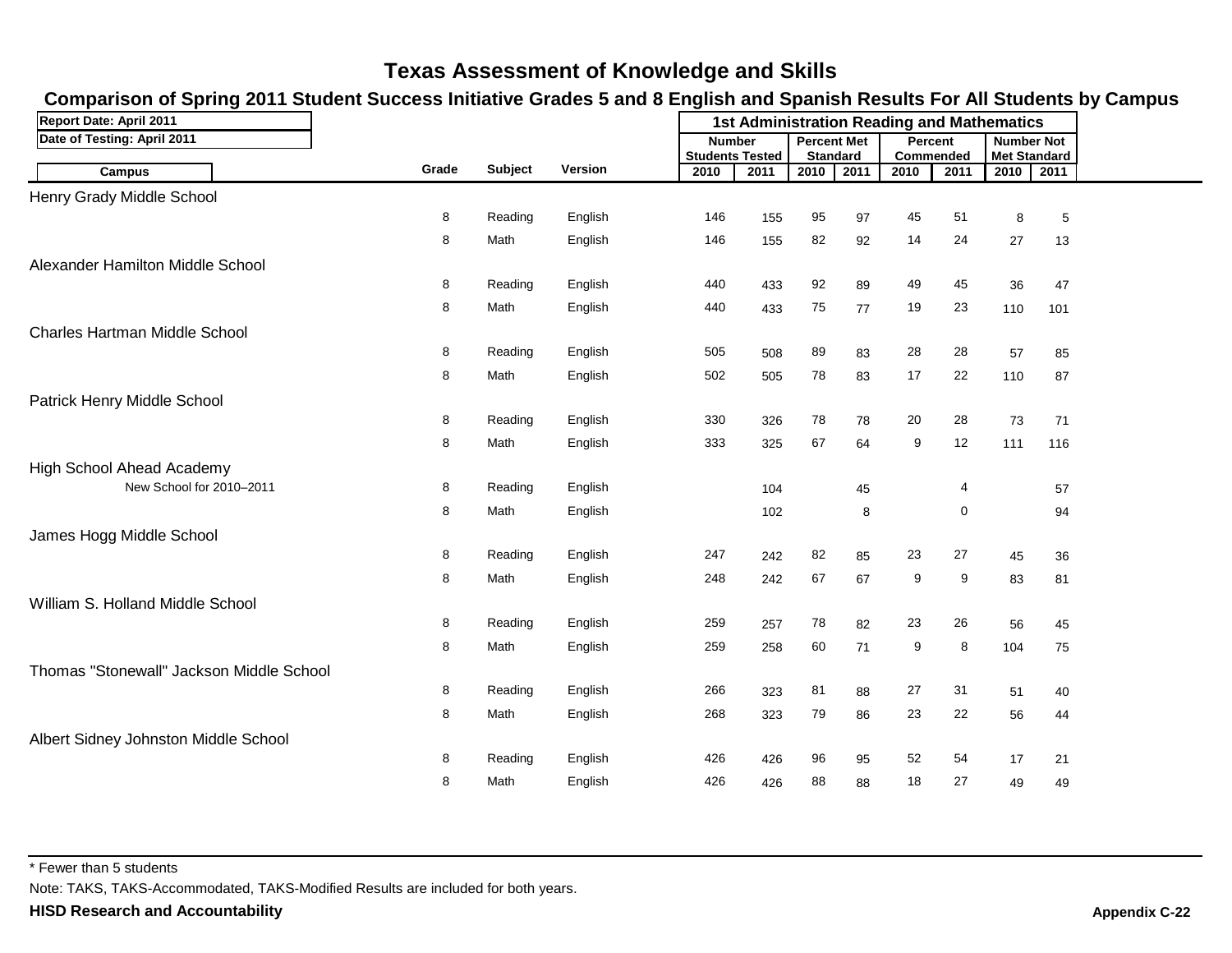| <b>Report Date: April 2011</b>           |       |                |         |                  | 1st Administration Reading and Mathematics |                    |                 |                |           |                   |                     |  |
|------------------------------------------|-------|----------------|---------|------------------|--------------------------------------------|--------------------|-----------------|----------------|-----------|-------------------|---------------------|--|
| Date of Testing: April 2011              |       |                |         | <b>Number</b>    |                                            | <b>Percent Met</b> |                 | Percent        |           | <b>Number Not</b> |                     |  |
|                                          | Grade | <b>Subject</b> | Version |                  | <b>Students Tested</b>                     |                    | <b>Standard</b> |                | Commended |                   | <b>Met Standard</b> |  |
| Campus                                   |       |                |         | 2010             | 2011                                       | 2010               | 2011            | 2010           | 2011      | 2010              | 2011                |  |
| Kaleidoscope/Caleidoscopio Middle School |       |                |         |                  |                                            |                    |                 |                |           |                   |                     |  |
|                                          | 8     | Reading        | English | 30               | 36                                         | 93                 | 100             | 37             | 36        | $\overline{2}$    | $\mathbf 0$         |  |
|                                          | 8     | Math           | English | 30               | 36                                         | 90                 | 97              | 23             | 36        | 3                 | $\overline{1}$      |  |
| Francis Scott Key Middle School          |       |                |         |                  |                                            |                    |                 |                |           |                   |                     |  |
|                                          | 8     | Reading        | English | 179              | 163                                        | 63                 | 74              | 16             | 16        | 66                | 43                  |  |
|                                          | 8     | Math           | English | 179              | 161                                        | 27                 | 51              | $\overline{1}$ | 4         | 131               | 79                  |  |
| Sidney Lanier Middle School              |       |                |         |                  |                                            |                    |                 |                |           |                   |                     |  |
|                                          | 8     | Reading        | English | 443              | 460                                        | 99                 | 96              | 76             | 73        | 6                 | 18                  |  |
|                                          | 8     | Math           | English | 443              | 461                                        | 96                 | 89              | 62             | 55        | 18                | 50                  |  |
| Las Américas Middle School               |       |                |         |                  |                                            |                    |                 |                |           |                   |                     |  |
|                                          | 8     | Reading        | English | 9                | 13                                         | 67                 | 77              | 11             | 15        | 3                 | $\sqrt{3}$          |  |
|                                          | 8     | Math           | English | $\boldsymbol{9}$ | 13                                         | 78                 | 92              | 22             | 15        | $\overline{2}$    | $\overline{1}$      |  |
|                                          |       |                |         |                  |                                            |                    |                 |                |           |                   |                     |  |
| Jane Long Middle School                  | 8     | Reading        | English | 286              | 235                                        | 73                 | 77              | 19             | 20        | 78                | 53                  |  |
|                                          |       |                |         |                  |                                            |                    |                 |                |           |                   |                     |  |
|                                          | 8     | Math           | English | 286              | 235                                        | 58                 | 71              | 10             | 9         | 119               | 69                  |  |
| John Marshall Middle School              |       |                |         |                  |                                            |                    |                 |                |           |                   |                     |  |
|                                          | 8     | Reading        | English | 286              | 319                                        | 86                 | 82              | 21             | 22        | 40                | 57                  |  |
|                                          | 8     | Math           | English | 288              | 320                                        | 59                 | 79              | 3              | 11        | 119               | 66                  |  |
| John McReynolds Middle School            |       |                |         |                  |                                            |                    |                 |                |           |                   |                     |  |
|                                          | 8     | Reading        | English | 168              | 201                                        | 82                 | 85              | 26             | 24        | 30                | 30                  |  |
|                                          | 8     | Math           | English | 168              | 200                                        | 72                 | 78              | 11             | 8         | 47                | 45                  |  |
| Daniel Ortíz Jr. Middle School           |       |                |         |                  |                                            |                    |                 |                |           |                   |                     |  |
|                                          | 8     | Reading        | English | 300              | 351                                        | 77                 | 83              | 19             | 29        | 68                | 60                  |  |
|                                          | 8     | Math           | English | 300              | 348                                        | 60                 | 78              | 10             | 14        | 119               | 78                  |  |
| John J. Pershing Middle School           |       |                |         |                  |                                            |                    |                 |                |           |                   |                     |  |
|                                          | 8     | Reading        | English | 576              | 643                                        | 95                 | 96              | 54             | 54        | 30                | 28                  |  |
|                                          | 8     | Math           | English | 577              | 643                                        | 82                 | 89              | 21             | 30        | 105               | 69                  |  |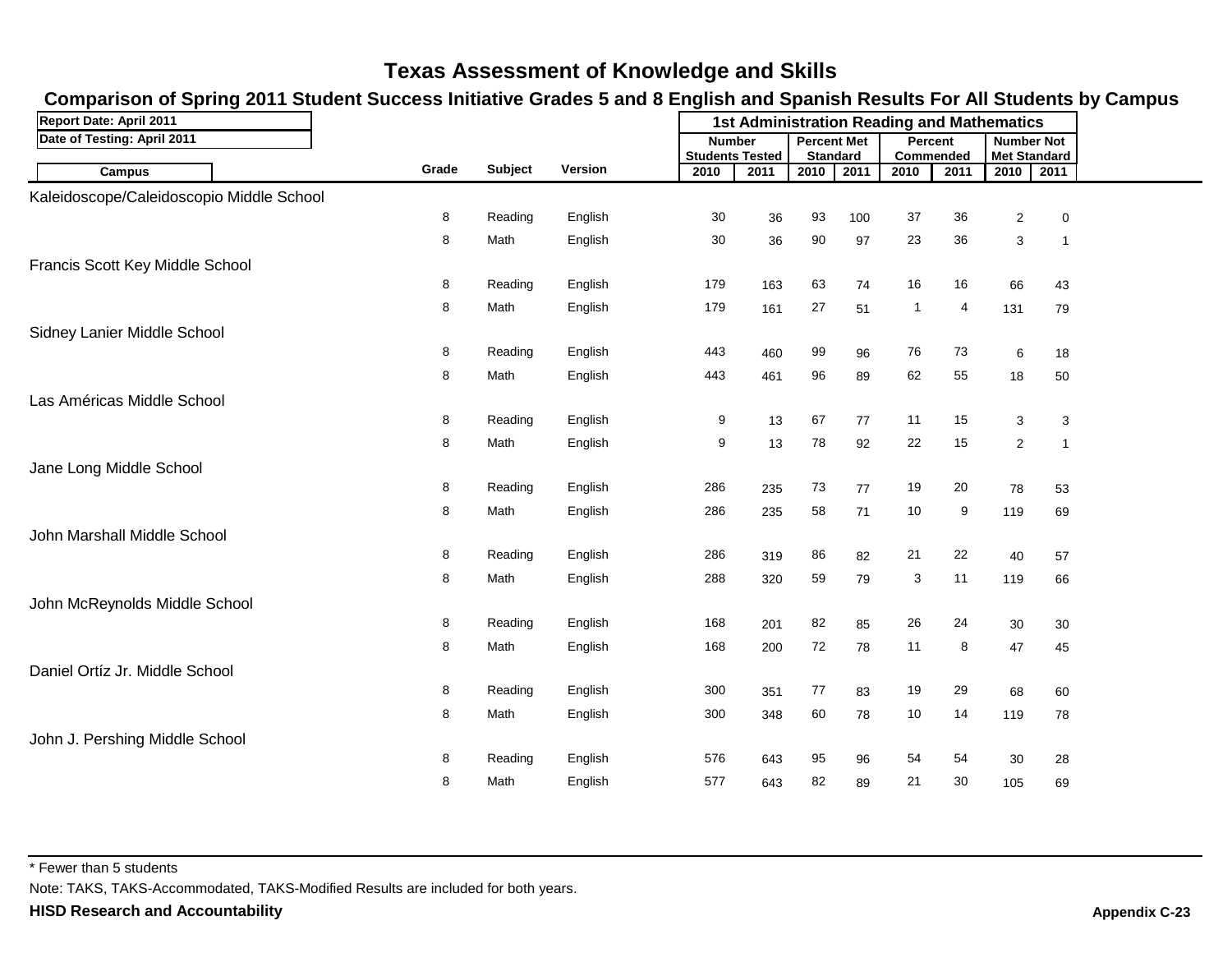| Report Date: April 2011                            |       |                |         |                                | <b>1st Administration Reading and Mathematics</b> |                         |      |                   |                |                             |                |  |
|----------------------------------------------------|-------|----------------|---------|--------------------------------|---------------------------------------------------|-------------------------|------|-------------------|----------------|-----------------------------|----------------|--|
| Date of Testing: April 2011                        |       |                |         | <b>Number</b>                  |                                                   | <b>Percent Met</b>      |      | Percent           |                | <b>Number Not</b>           |                |  |
| <b>Campus</b>                                      | Grade | <b>Subject</b> | Version | <b>Students Tested</b><br>2010 | 2011                                              | <b>Standard</b><br>2010 | 2011 | Commended<br>2010 | 2011           | <b>Met Standard</b><br>2010 | 2011           |  |
| Pin Oak Middle School                              |       |                |         |                                |                                                   |                         |      |                   |                |                             |                |  |
|                                                    | 8     | Reading        | English | 360                            | 375                                               | 98                      | 98   | 63                | 74             | 6                           | 6              |  |
|                                                    | 8     | Math           | English | 360                            | 375                                               | 92                      | 95   | 31                | 43             | 28                          | 19             |  |
| Paul Revere Middle School                          |       |                |         |                                |                                                   |                         |      |                   |                |                             |                |  |
|                                                    | 8     | Reading        | English | 240                            | 294                                               | 89                      | 88   | 37                | 38             | 27                          | 35             |  |
|                                                    | 8     | Math           | English | 241                            |                                                   |                         |      |                   | 23             |                             |                |  |
|                                                    |       |                |         |                                | 292                                               | 77                      | 83   | 23                |                | 55                          | 49             |  |
| James Ryan Middle School                           | 8     | Reading        | English | 120                            | 92                                                | 83                      | 79   | 23                | 33             | 20                          |                |  |
|                                                    | 8     |                |         |                                |                                                   |                         |      |                   |                |                             | 19             |  |
|                                                    |       | Math           | English | 121                            | 92                                                | 62                      | 65   | 8                 | 14             | 46                          | 32             |  |
| Sharpstown Middle School                           |       |                |         | 266                            |                                                   |                         |      |                   |                |                             |                |  |
|                                                    | 8     | Reading        | English |                                | 278                                               | 80                      | 84   | 28                | 28             | 53                          | 45             |  |
|                                                    | 8     | Math           | English | 266                            | 278                                               | 73                      | 82   | 11                | 19             | 71                          | 49             |  |
| Ernest O. Smith Education Center Elementary School |       |                |         |                                |                                                   |                         |      |                   |                |                             |                |  |
|                                                    | 5     | Reading        | English | 16                             | 20                                                | 81                      | 70   | 13                | 25             | 3                           | 6              |  |
|                                                    | 5     | Math           | English | 16                             | $20\,$                                            | 88                      | 80   | 31                | 25             | $\boldsymbol{2}$            | $\overline{4}$ |  |
| Ernest O. Smith Education Center Middle School     |       |                |         |                                |                                                   |                         |      |                   |                |                             |                |  |
|                                                    | 8     | Reading        | English | 103                            | 85                                                | 75                      | 66   | 11                | 16             | 26                          | 29             |  |
|                                                    | 8     | Math           | English | 102                            | 85                                                | 59                      | 47   | 9                 | $\overline{7}$ | 42                          | 45             |  |
| William I. Stevenson Middle School                 |       |                |         |                                |                                                   |                         |      |                   |                |                             |                |  |
|                                                    | 8     | Reading        | English | 423                            | 470                                               | 91                      | 86   | 41                | 35             | 37                          | 66             |  |
|                                                    | 8     | Math           | English | 422                            | 471                                               | 86                      | 80   | 36                | 25             | 57                          | 95             |  |
| <b>Sugar Grove Elementary School</b>               |       |                |         |                                |                                                   |                         |      |                   |                |                             |                |  |
|                                                    | 5     | Reading        | English | 200                            | 43                                                | 79                      | 70   | 22                | $\overline{7}$ | 42                          | 13             |  |
|                                                    | 5     | Math           | English | 200                            | 43                                                | 91                      | 98   | 32                | 44             | 19                          | $\overline{1}$ |  |
| Albert Thomas Middle School                        |       |                |         |                                |                                                   |                         |      |                   |                |                             |                |  |
|                                                    | 8     | Reading        | English | 157                            | 171                                               | 84                      | 81   | 30                | 22             | 25                          | 33             |  |
|                                                    | 8     | Math           | English | 157                            | 171                                               | 77                      | 73   | 10                | 8              | 36                          | 47             |  |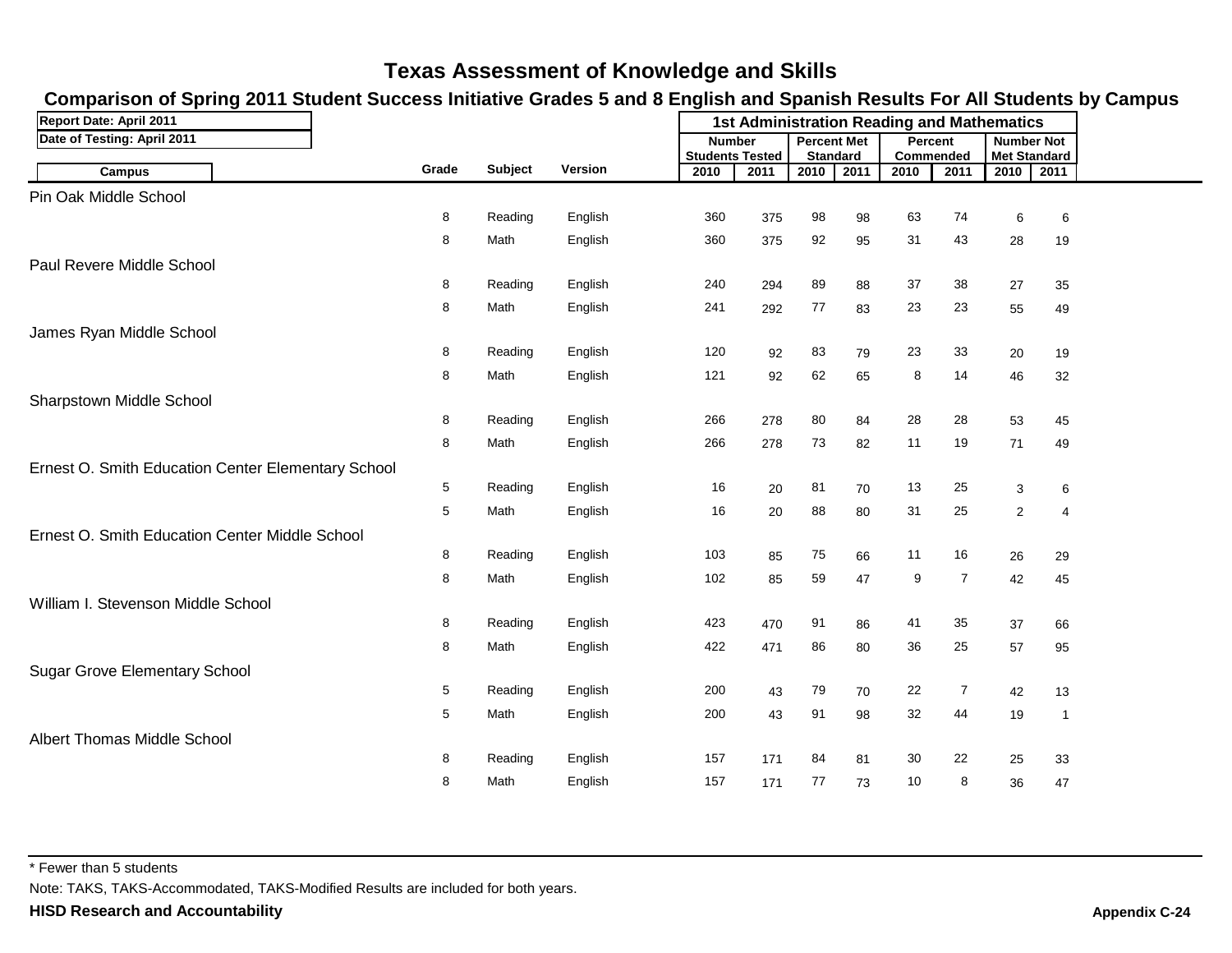# **Comparison of Spring 2011 Student Success Initiative Grades 5 and 8 English and Spanish Results For All Students by Campus**

| Report Date: April 2011                           |                 |         |         | <b>1st Administration Reading and Mathematics</b> |                |                         |         |                |                   |                             |             |
|---------------------------------------------------|-----------------|---------|---------|---------------------------------------------------|----------------|-------------------------|---------|----------------|-------------------|-----------------------------|-------------|
| Date of Testing: April 2011                       |                 |         |         | <b>Number</b>                                     |                | <b>Percent Met</b>      |         | Percent        |                   | <b>Number Not</b>           |             |
| Campus                                            | Grade           | Subject | Version | <b>Students Tested</b><br>2010                    | 2011           | <b>Standard</b><br>2010 | 2011    | 2010           | Commended<br>2011 | <b>Met Standard</b><br>2010 | 2011        |
|                                                   |                 |         |         |                                                   |                |                         |         |                |                   |                             |             |
| Louie Welch Middle School                         |                 |         |         |                                                   |                |                         |         |                |                   |                             |             |
|                                                   | 8               | Reading | English | 366                                               | 411            | 90                      | 84      | 31             | 25                | 37                          | 64          |
|                                                   | 8               | Math    | English | 365                                               | 413            | 68                      | 67      | 11             | 10                | 117                         | 136         |
| West Briar Middle School                          |                 |         |         |                                                   |                |                         |         |                |                   |                             |             |
|                                                   | 8               | Reading | English | 471                                               | 384            | 92                      | 95      | 47             | 55                | 39                          | 21          |
|                                                   | 8               | Math    | English | 473                                               | 383            | 78                      | 81      | 24             | 27                | 106                         | 73          |
| Mckinley Williams Middle School                   |                 |         |         |                                                   |                |                         |         |                |                   |                             |             |
|                                                   | 8               | Reading | English | 137                                               | 123            | 86                      | 86      | 18             | 20                | 19                          | 17          |
|                                                   | 8               | Math    | English | 141                                               | 122            | 74                      | 75      | 19             | 23                | 37                          | 31          |
| Carter Woodson Elementary School                  |                 |         |         |                                                   |                |                         |         |                |                   |                             |             |
|                                                   | 5               | Reading | English | 37                                                | 32             | 81                      | 50      | 8              | 6                 | $\overline{7}$              | 16          |
|                                                   | 5               | Math    | English | 37                                                | 32             | 89                      | 41      | 8              | 9                 | 4                           | 19          |
| Carter Woodson Middle School                      |                 |         |         |                                                   |                |                         |         |                |                   |                             |             |
|                                                   | 8               | Reading | English | 208                                               | 166            | 82                      | 69      | 22             | 15                | 38                          | 52          |
|                                                   | 8               | Math    | English | 207                                               | 167            | 58                      | 51      | 6              | 11                | 86                          | 82          |
|                                                   |                 |         |         |                                                   |                |                         |         |                |                   |                             |             |
| <b>Community Education Partners Southwest</b>     | 8               | Reading | English |                                                   | $\mathbf{1}$   |                         |         |                | $\star$           |                             | $\star$     |
|                                                   |                 |         |         |                                                   |                |                         |         |                |                   |                             |             |
|                                                   | 8               | Math    | English |                                                   | $\mathbf{1}$   |                         |         |                |                   |                             |             |
| <b>Community Services Alternative School</b>      |                 |         |         |                                                   |                | $\star$                 |         |                |                   |                             |             |
|                                                   | $5\phantom{.0}$ | Reading | English | 4                                                 | $\overline{2}$ |                         |         |                |                   |                             | $\star$     |
|                                                   | 5               | Math    | English | 5                                                 | $\mathbf 2$    | 20                      | $\star$ | $\mathbf 0$    | $\star$           | 4                           | $\star$     |
|                                                   | 8               | Reading | English | 14                                                | 16             | 29                      | 69      | $\overline{7}$ | 38                | 10                          | $\,$ 5 $\,$ |
|                                                   | 8               | Math    | English | 15                                                | 16             | 13                      | 38      | $\mathbf 0$    | $\mathbf 0$       | 13                          | $10$        |
| Contemporary Learning Center High School          |                 |         |         |                                                   |                |                         |         |                |                   |                             |             |
|                                                   | 8               | Reading | English |                                                   | $\mathbf{1}$   |                         | $\star$ |                | $\star$           |                             | $\star$     |
|                                                   | 8               | Math    | English |                                                   | $\mathbf{1}$   |                         | $\star$ |                |                   |                             | $\star$     |
| <b>Contemporary Learning Center Middle School</b> |                 |         |         |                                                   |                |                         |         |                |                   |                             |             |
|                                                   | 8               | Reading | English | 43                                                | 26             | 67                      | 58      | $\overline{7}$ | $\overline{4}$    | 14                          | 11          |
|                                                   | 8               | Math    | English | 43                                                | 26             | 23                      | 15      | $\overline{c}$ | $\mathbf 0$       | 33                          | 22          |
|                                                   |                 |         |         |                                                   |                |                         |         |                |                   |                             |             |

\* Fewer than 5 students

Note: TAKS, TAKS-Accommodated, TAKS-Modified Results are included for both years.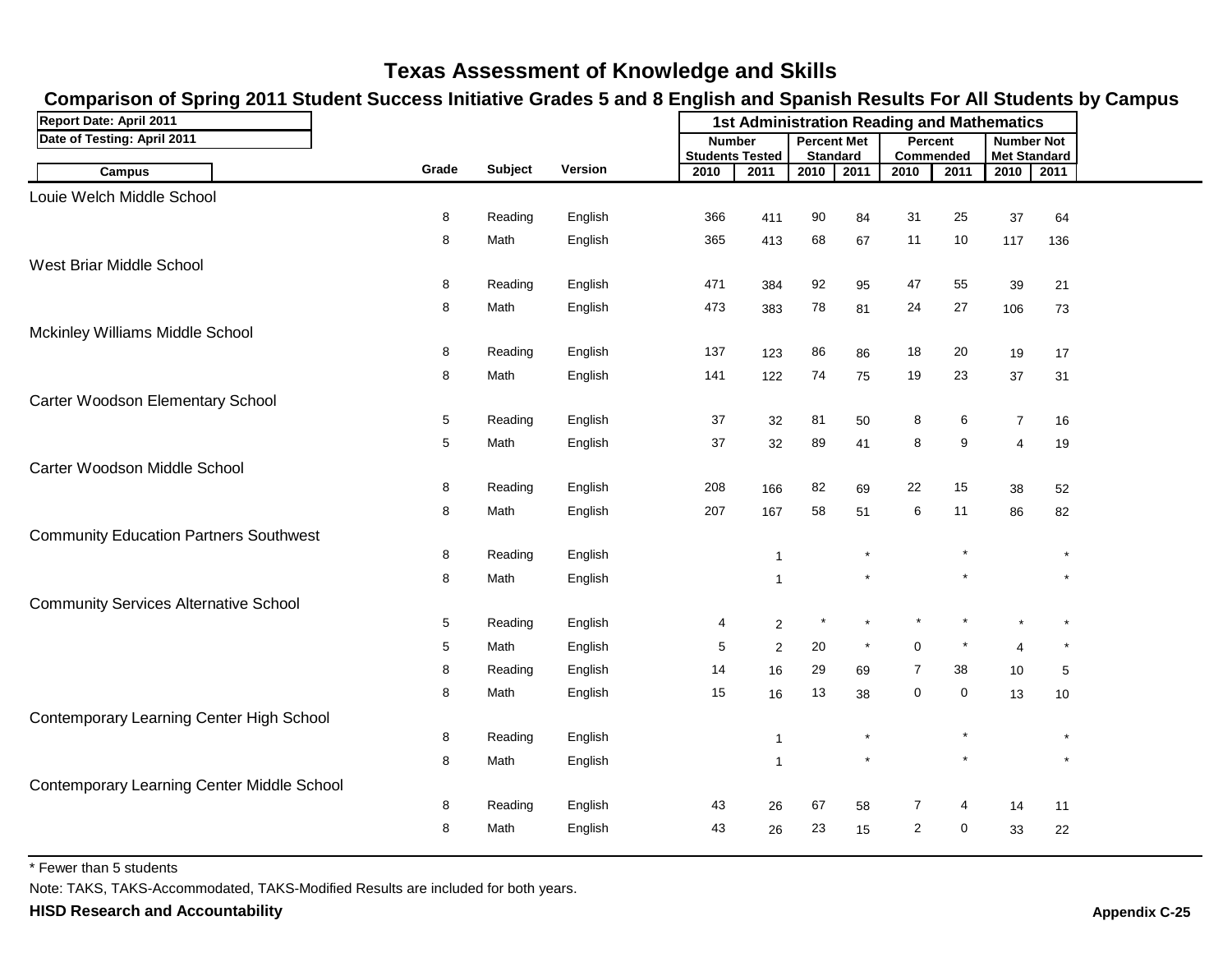| Report Date: April 2011                            |            |                 |         |          |                                         |          |                         |                   |                | <b>1st Administration Reading and Mathematics</b> |                             |
|----------------------------------------------------|------------|-----------------|---------|----------|-----------------------------------------|----------|-------------------------|-------------------|----------------|---------------------------------------------------|-----------------------------|
| Date of Testing: April 2011                        |            |                 |         |          | <b>Number</b><br><b>Students Tested</b> |          | <b>Percent Met</b>      |                   | Percent        |                                                   | <b>Number Not</b>           |
| Campus                                             | Grade      | <b>Subject</b>  | Version | 2010     | 2011                                    | 2010     | <b>Standard</b><br>2011 | Commended<br>2010 | 2011           | 2010                                              | <b>Met Standard</b><br>2011 |
| Dominion Academy                                   |            |                 |         |          |                                         |          |                         |                   |                |                                                   |                             |
|                                                    | 8          | Reading         | English | 15       | 12                                      | 60       | 100                     | 13                | 17             | 6                                                 | 0                           |
|                                                    | 8          | Math            | English | 15       | 12                                      | 40       | 58                      | $\mathbf 0$       | 8              | 9                                                 | $\overline{5}$              |
| Energized for Excellence Academy-Elementary School |            |                 |         |          |                                         |          |                         |                   |                |                                                   |                             |
|                                                    | $\sqrt{5}$ | Reading         | English | 167      | 162                                     | 74       | 77                      | 20                | 25             | 43                                                | 38                          |
|                                                    | 5          | Math            | English | 167      | 161                                     | 95       | 81                      | 56                | 45             | 8                                                 | 31                          |
| Energized for Excellence Middle School             |            |                 |         |          |                                         |          |                         |                   |                |                                                   |                             |
|                                                    | 8          | Reading         | English | 81       | 95                                      | 99       | 99                      | 65                | 72             | $\mathbf{1}$                                      | $\overline{1}$              |
|                                                    | 8          | Math            | English | 81       | 95                                      | 100      | 99                      | 74                | 68             | $\mathbf 0$                                       | $\overline{1}$              |
| Ebbert Furr High School                            |            |                 |         |          |                                         |          |                         |                   |                |                                                   |                             |
|                                                    | 8          | Reading         | English |          | 4                                       |          | $\star$                 |                   | $\star$        |                                                   | $\star$                     |
|                                                    | 8          | Math            | English |          | $\overline{4}$                          |          | $\star$                 |                   |                |                                                   | $\star$                     |
| Frances Harper Alternative School                  |            |                 |         |          |                                         |          |                         |                   |                |                                                   |                             |
|                                                    | 8          | Reading         | English | 16       | 15                                      | 56       | 20                      | $\mathbf 0$       | $\overline{7}$ | $\overline{7}$                                    | 12                          |
|                                                    | 8          | Math            | English | $16\,$   | 13                                      | 38       | 15                      | $\mathbf 0$       | $\mathbf 0$    | 10                                                | 11                          |
| Inspired for Excellence Academy North              |            |                 |         |          |                                         |          |                         |                   |                |                                                   |                             |
|                                                    | 5          | Reading         | English | 12       | 8                                       | 42       | $\mathbf 0$             | $\mathbf 0$       | $\mathbf 0$    | $\overline{7}$                                    | 8                           |
|                                                    | 5          | Math            | English | 12       | 8                                       | 50       | $\mathbf 0$             | $\mathbf 0$       | $\mathbf 0$    | 6                                                 | 8                           |
|                                                    | 8          | Reading         | English | 21       | 15                                      | 67       | 60                      | 5                 | 13             | $\overline{7}$                                    | 6                           |
|                                                    | 8          | Math            | English | 21       | 15                                      | 14       | 20                      | 0                 | $\overline{7}$ | 18                                                | 12                          |
| Inspired for Excellence Academy West               | 5          |                 | English |          |                                         |          |                         | 3                 |                |                                                   |                             |
|                                                    |            | Reading<br>Math |         | 29<br>29 | 22                                      | 31<br>21 | 41                      |                   | 9              | 20                                                | 13                          |
|                                                    | 5          | Reading         | English |          | 22                                      |          | 36                      | 0                 | 9              | 23                                                | 14                          |
|                                                    | 8          |                 | English | 38       | 32                                      | 87       | 56                      | 13                | 6              | 5                                                 | 14                          |
|                                                    | 8          | Math            | English | 38       | 32                                      | 32       | 84                      | 3                 | 0              | 26                                                | 5                           |